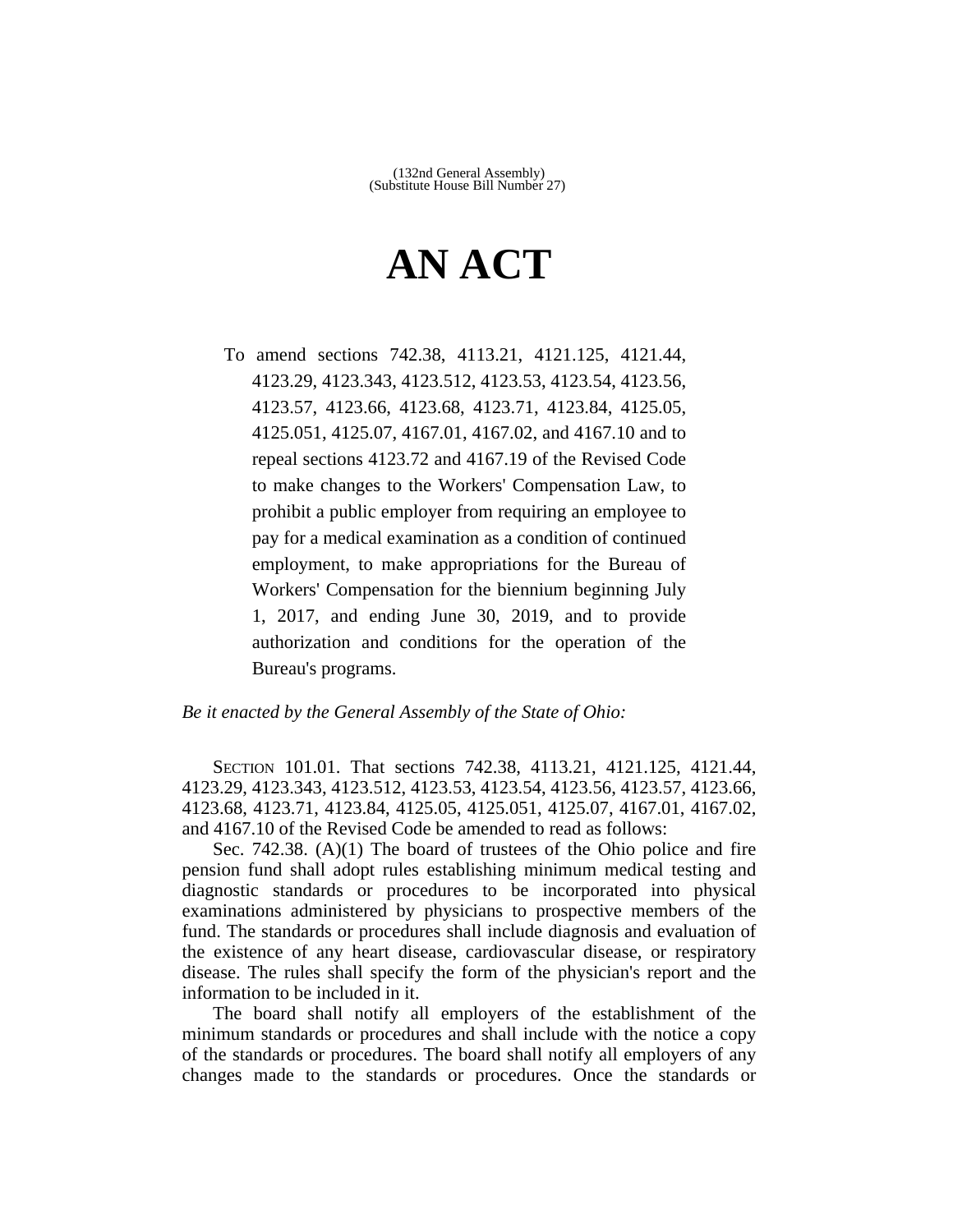procedures take effect, employers shall cause each prospective member of the fund to submit to a physical examination that incorporates the standards or procedures.

(2) Division (A)(2) of this section applies to an employee who becomes a member of the fund on or after the date the minimum standards or procedures described in division (A)(1) of this section take effect. For each employee described in division (A)(2) of this section, the employer shall forward to the board a copy of the physician's report of a physical examination that incorporates the standards or procedures described in division (A)(1) of this section. If an employer fails to forward the report in the form required by the board on or before the date that is sixty days after the employee becomes a member of the fund, the board shall assess against the employer a penalty determined under section 742.353 of the Revised Code.

(B) Application for a disability benefit may be made by a member of the fund or, if the member is incapacitated as defined in rules adopted by the board, by a person acting on the member's behalf. Not later than fourteen days after receiving an application for a disability benefit from a member or a person acting on behalf of a member, the board shall notify the member's employer that an application has been filed. The notice shall state the member's position or rank. Not later than twenty-eight days after receiving the notice or filing an application on behalf of a member, the employer shall forward to the board a statement certifying the member's job description and any other information required by the board to process the application.

If the member applying for a disability benefit becomes a member of the fund prior to the date the minimum standards or procedures described in division (A)(1) of this section take effect, the board may request from the member's employer a copy of the physician's report of the member's physical examination taken on entry into the police or fire department or, if the employer does not have a copy of the report, a written statement certifying that the employer does not have a copy of the report. If an employer fails to forward the report or statement in the form required by the board on or before the date that is twenty-eight days after the date of the request, the board shall assess against the employer a penalty determined under section 742.353 of the Revised Code. The board shall maintain the information submitted under this division and division (A)(2) of this section in the member's file.

(C) For purposes of determining under division (D) of this section whether a member of the fund is disabled, the board shall adopt rules establishing objective criteria under which the board shall make the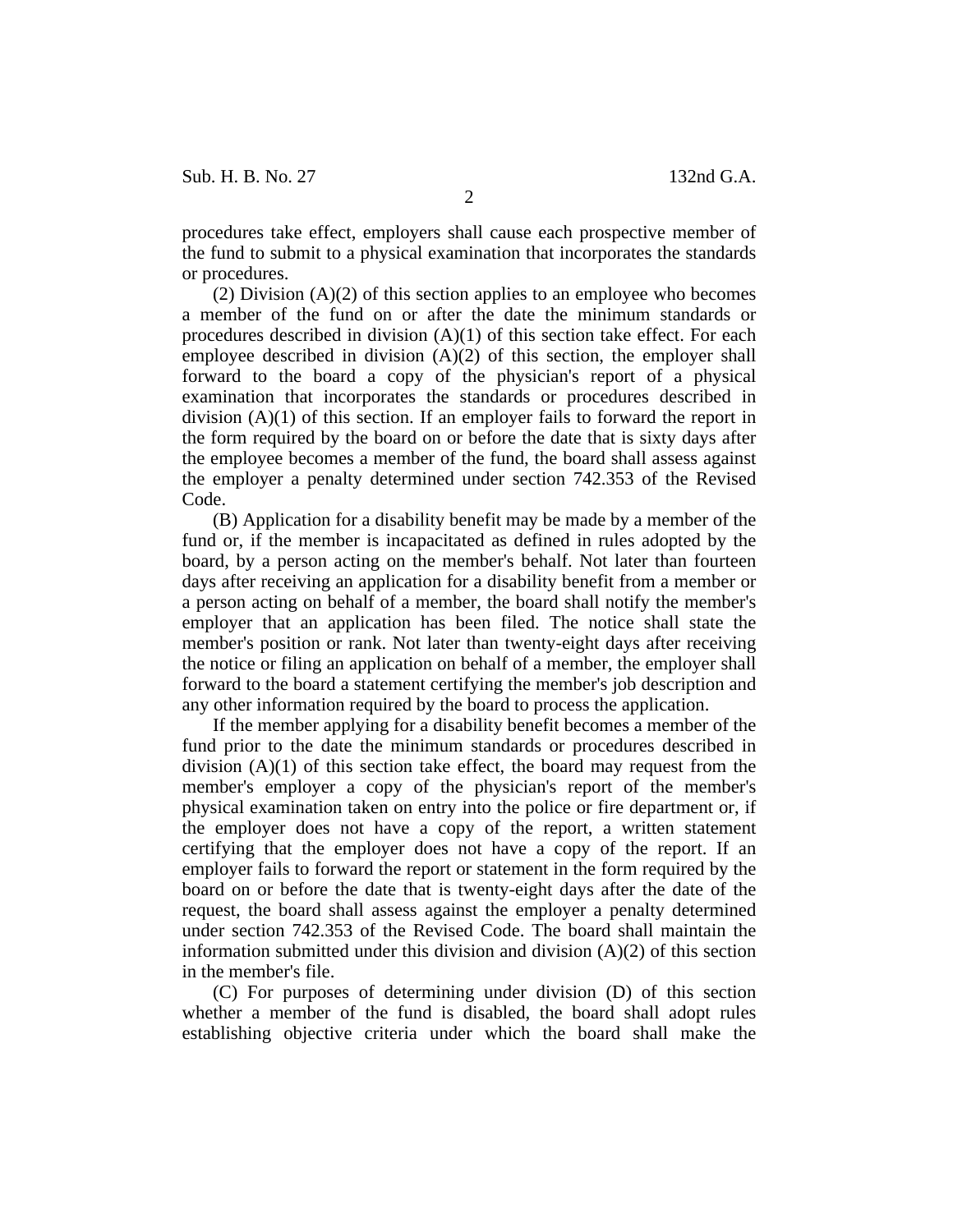determination. The rules shall include standards that provide for all of the following:

(1) Evaluating a member's illness or injury on which an application for disability benefits is based;

(2) Defining the occupational duties of a police officer or firefighter;

(3) Providing for the board to assign competent and disinterested physicians and vocational evaluators to conduct examinations of a member;

(4) Requiring a written report for each disability application that includes a summary of findings, medical opinions, including an opinion on whether the illness or injury upon which the member's application for disability benefits is based was caused or induced by the actual performance of the member's official duties, and any recommendations or comments based on the medical opinions;

(5) Providing for the board to consider the member's potential for retraining or reemployment.

(D) This division does not apply to members of the fund who have elected to receive benefits and pensions in accordance with division (A) or (B) of section 742.37 of the Revised Code or from a police relief and pension fund or a firemen's relief and pension fund in accordance with the rules of that fund in force on April 1, 1947.

As used in this division:

"Totally disabled" means a member of the fund is unable to perform the duties of any gainful occupation for which the member is reasonably fitted by training, experience, and accomplishments. Absolute helplessness is not a prerequisite of being totally disabled.

"Permanently disabled" means a condition of disability from which there is no present indication of recovery.

"Hazardous duty" has the same meaning as in 5 C.F.R. 550.902, as amended.

(1) A member of the fund who is permanently and totally disabled as the result of the performance of the member's official duties as a member of a police or fire department shall be paid annual disability benefits in accordance with division (A) of section 742.39 of the Revised Code. In determining whether a member of the fund is permanently and totally disabled, the board shall consider standards adopted under division (C) of this section applicable to the determination.

(2) A member of the fund who is permanently and partially disabled as the result of the performance of the member's official duties as a member of a police or fire department shall, if the disability prevents the member from performing those duties and impairs the member's earning capacity, receive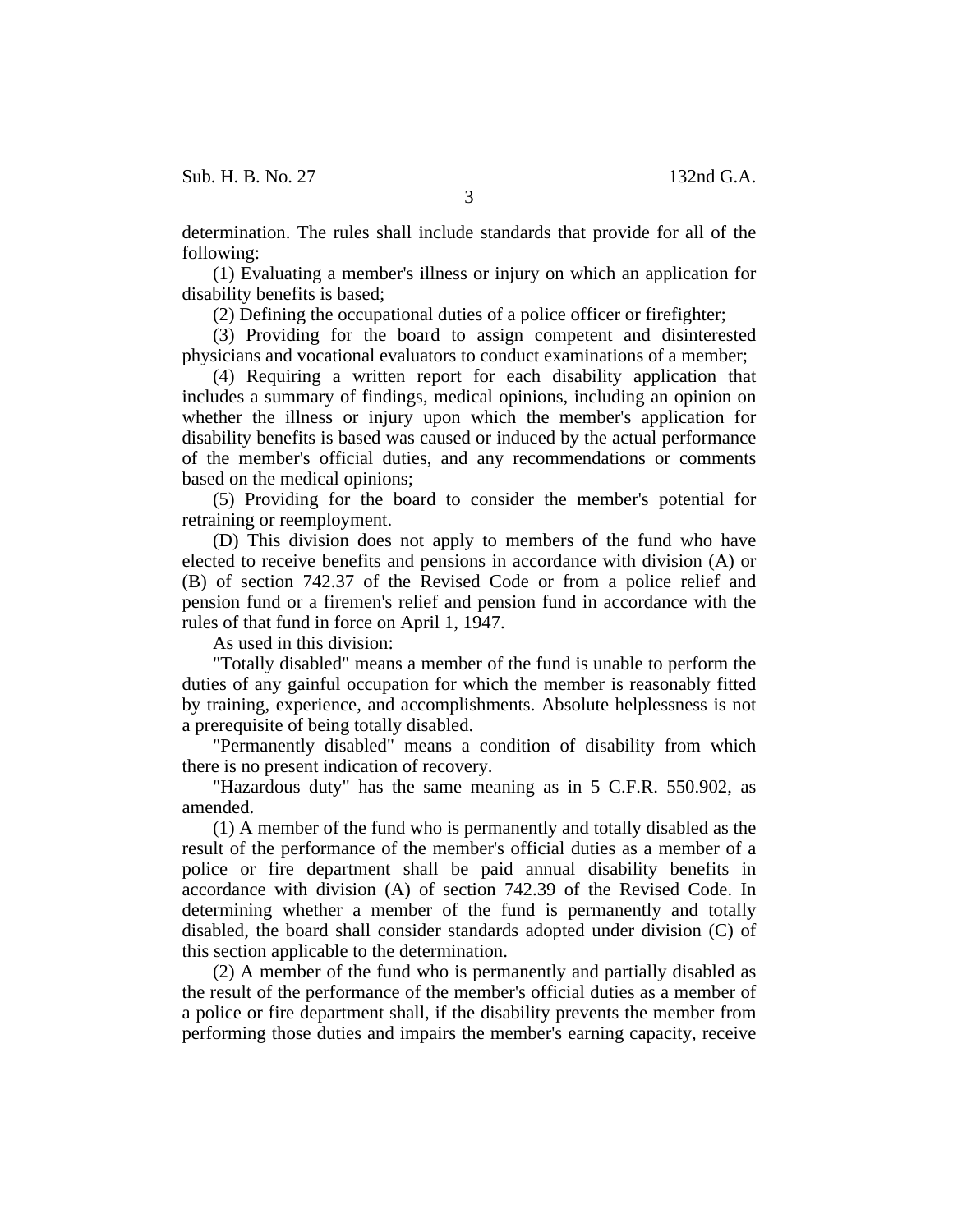annual disability benefits in accordance with division (B) of section 742.39 of the Revised Code. In determining whether a member of the fund is permanently and partially disabled, the board shall consider standards adopted under division (C) of this section applicable to the determination.

(3)(a) A member of the fund who is permanently disabled as a result of heart disease or any cardiovascular or respiratory disease of a chronic nature, which disease or any evidence of which disease was not revealed by the physical examination passed by the member on entry into the department or another examination specified in rules the board adopts under section 742.10 of the Revised Code, is presumed to have incurred the disease while performing the member's official duties, unless the contrary is shown by competent evidence. The board may waive the requirement that the absence of disease be evidenced by a physical examination if competent medical evidence of a type specified in rules adopted under section 742.10 of the Revised Code is submitted documenting that the disease was not evident prior to or at the time of entry into the department.

(b) A member of the fund who is a member of a fire department, has been assigned to at least six years of hazardous duty as a member of a fire department, and is disabled as a result of cancer, is presumed to have incurred the cancer while performing the member's official duties if the member was exposed to an agent classified by the international agency for research on cancer or its successor agency as a group 1 or 2A carcinogen.

(c) The presumption described in division  $(D)(3)(b)$  of this section is rebuttable in any of the following situations:

(i) There is evidence that the member incurred the type of cancer being alleged before becoming a member of the department.

(ii) There is evidence that the member's exposure, outside the scope of the member's official duties, to cigarettes, tobacco products, or other conditions presenting an extremely high risk for the development of the cancer alleged, was probably a significant factor in the cause or progression of the cancer.

(iii) There is evidence that shows, by a preponderance of competent scientific evidence, that exposure to the type of carcinogen alleged did not or could not have caused the cancer being alleged.

(iv) There is evidence that the member was not exposed to an agent classified by the international agency for research on cancer or its successor agency as a group 1 or 2A carcinogen.

 $(iv)(v)$  The member is seventy years of age or older.

(d) The presumption described in division  $(D)(3)(b)$  of this section does not apply if it has been more than twenty fifteen years since the member was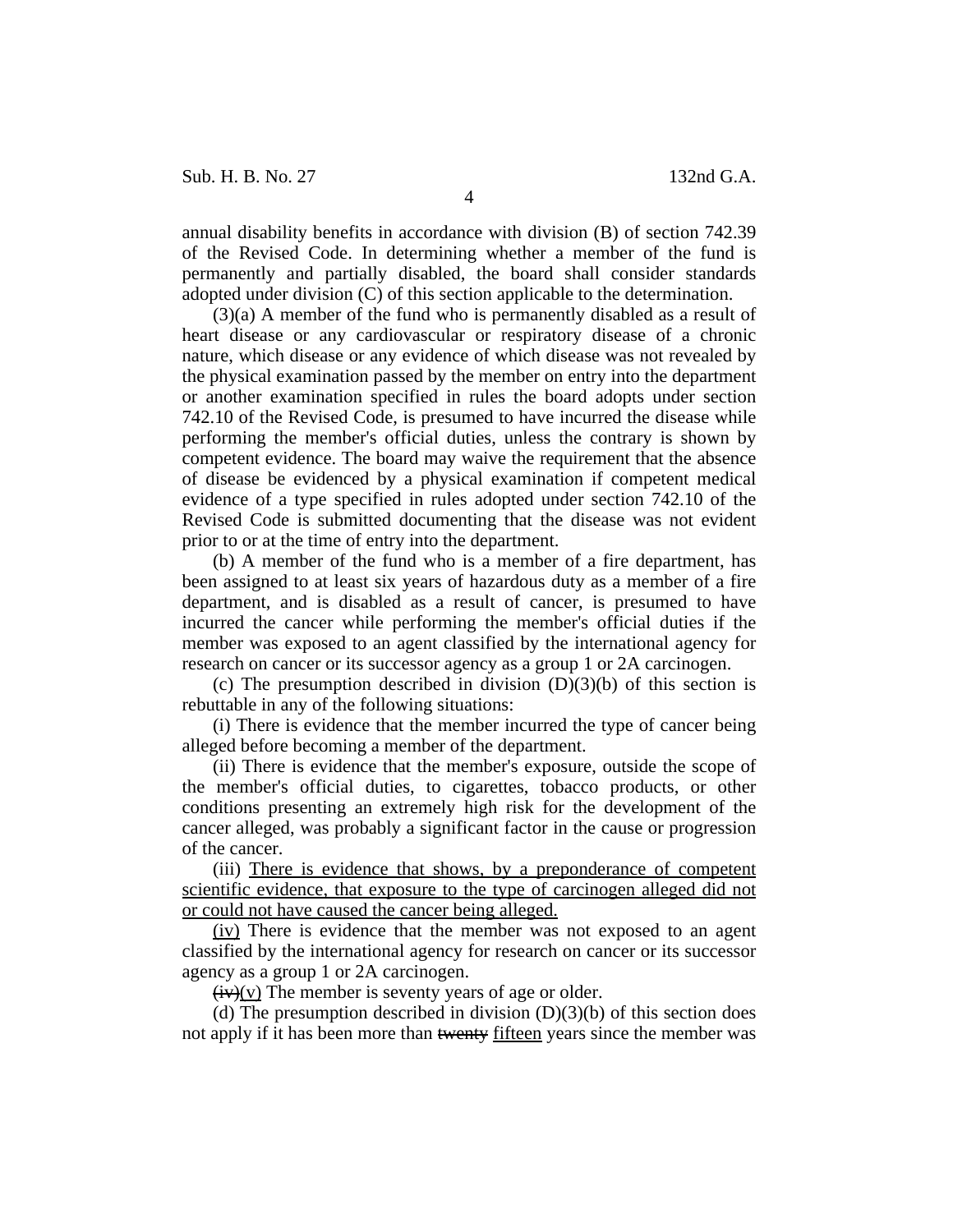last assigned to hazardous duty as a member of a fire department.

(4) A member of the fund who has five or more years of service credit and has incurred a permanent disability not caused or induced by the actual performance of the member's official duties as a member of the department, or by the member's own negligence, shall if the disability prevents the member from performing those duties and impairs the member's earning capacity, receive annual disability benefits in accordance with division (C) of section 742.39 of the Revised Code. In determining whether a member of the fund is permanently disabled, the board shall consider standards adopted under division (C) of this section applicable to the determination.

(5) The board shall notify a member of its final action awarding a disability benefit to the member within thirty days of the final action. The notice shall be sent by certified mail, return receipt requested. Not later than ninety days after receipt of notice from the board, the member shall elect, on a form provided by the board, either to accept or waive the disability benefit award. If the member elects to waive the disability benefit award or fails to make an election within the time period, the award is rescinded. A member who later seeks a disability benefit award shall be required to make a new application, which shall be dealt with in accordance with the procedures used for original disability benefit applications.

A person is not eligible to apply for or receive disability benefits under this division, section 742.39 of the Revised Code, or division  $(C)(2)$ ,  $(3)$ , (4), or (5) of former section 742.37 of the Revised Code unless the person is a member of the fund on the date on which the application for disability benefits is submitted to the fund.

With the exception of persons who may make application for increased benefits as provided in division  $(D)(2)$  or  $(4)$  of this section or division (C)(3) or (5) of former section 742.37 of the Revised Code on or after July 24, 1986, or persons who may make application for benefits as provided in section 742.26 of the Revised Code, no person receiving a pension or benefit under this section or division (C) of former section 742.37 of the Revised Code may apply for any new, changed, or different benefit.

(E) Notwithstanding the requirement of section 742.41 of the Revised Code that all medical reports and recommendations required are privileged, the board shall submit to the administrator of workers' compensation any data necessary for the report required under section 4123.86 of the Revised Code.

Sec. 4113.21.  $(A)$  No private employer shall require any prospective employee or applicant for employment to pay the cost of a medical examination required by the employer as a condition of employment.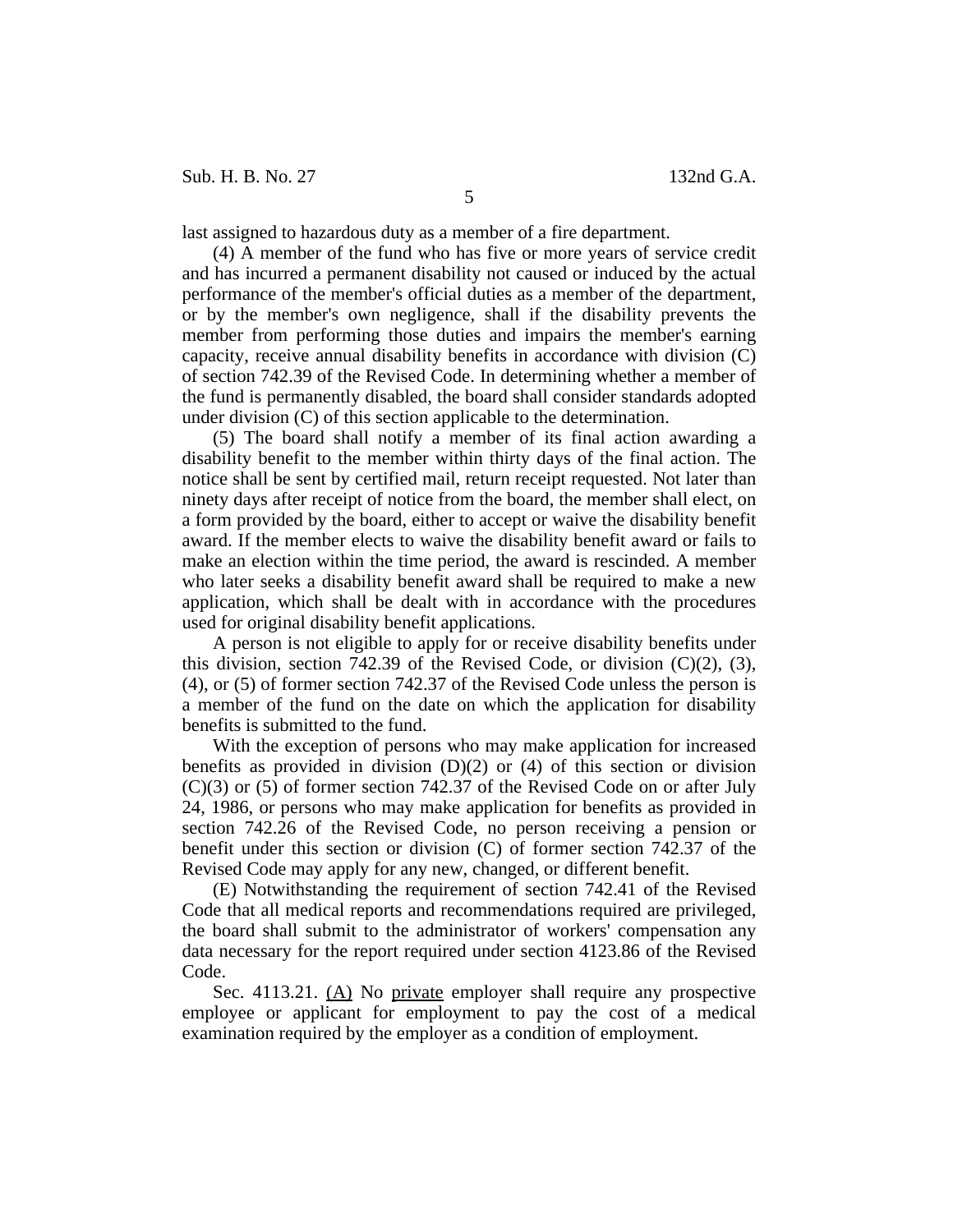(B) No public employer shall require any employee, prospective employee, or applicant for employment to pay the cost of a medical examination required by the public employer as a condition of employment or continued employment.

(C) As used in this section:

(A) "Employer (1) "Private employer" means any individual, partnership, trust, estate, joint-stock company, insurance company, common carrier, public utility, or corporation, whether domestic or foreign, or the receiver, trustee in bankruptcy, trustee, or the successor thereof, who has in employment three or more individuals at any one time within a calendar year.

(B)(2) "Public employer" means the United States, the state, any political subdivision of the state, and any agency of the United States, the state, or a political subdivision of the state.

(3) "Employee" means any person who may be permitted, required, or directed by any employer in consideration of direct or indirect gain or profit, to engage in any employment.

(D) Any employer who violates this section shall forfeit not more than one hundred dollars for each violation. The bureau of workers' compensation and the public utilities commission shall enforce this section.

Sec. 4121.125. (A) The bureau of workers' compensation board of directors, based upon recommendations of the workers' compensation actuarial committee, may contract with one or more outside actuarial firms and other professional persons, as the board determines necessary, to assist the board in measuring maintaining and monitoring the performance of Ohio's workers' compensation system and in comparing Ohio's workers' compensation system to other state and private workers' compensation systems. The board, actuarial firm or firms, and professional persons shall make such measurements and comparisons perform analyses using accepted insurance industry standards, including, but not limited to, standards promulgated by the actuarial standards board of the American academy of actuaries or techniques used by the National Council on Compensation Insurance.

(B) The board may contract with one or more outside firms to conduct management and financial audits of the workers' compensation system, including audits analyses of the reserve fund belonging to the state insurance fund, and to establish objective quality management principles and methods by which to review the performance of the workers' compensation system.

(C) The board shall do all of the following:

(1) Contract to have prepared annually by or under the supervision of an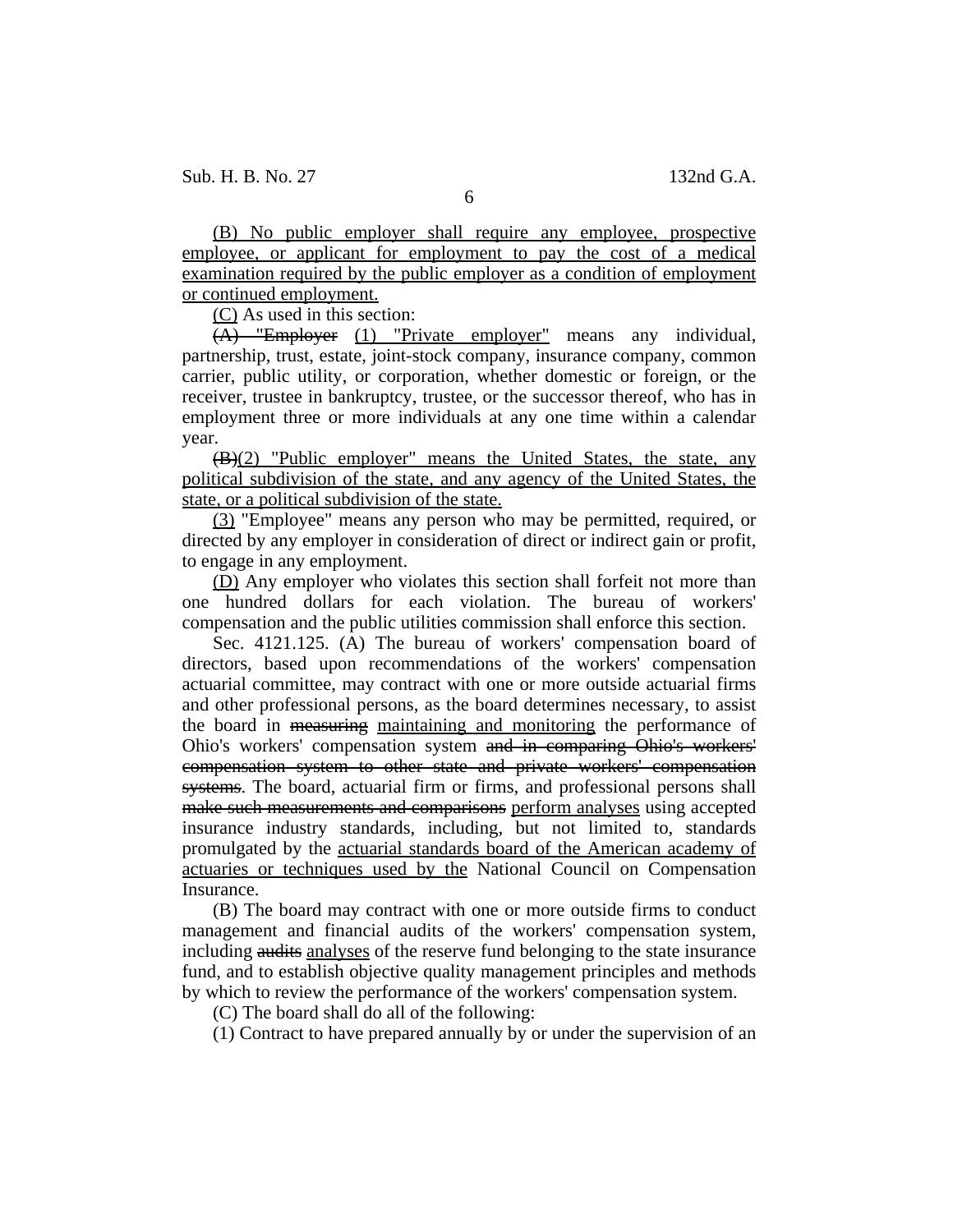actuary a report that meets the requirements specified under division (E) of this section and that consists of an actuarial valuation of the assets, estimate of the unpaid liabilities, and funding requirements of the state insurance fund and all other funds specified in this chapter and Chapters 4123., 4127., and 4131. of the Revised Code;

(2) Require that the actuary or person supervised by an actuary referred to in division  $(C)(1)$  of this section complete the valuation estimate of unpaid liabilities in accordance with the actuarial standards of practice promulgated by the actuarial standards board of the American academy of actuaries;

(3) Submit the report referred to in division  $(C)(1)$  of this section to the standing committees of the house of representatives and the senate with primary responsibility for workers' compensation legislation on or before the first day of November following the year for which the valuation estimate of unpaid liabilities was made;

(4) Have an actuary or a person who provides actuarial services under the supervision of an actuary, at such time as the board determines, and at least once during the five-year period that commences on September 10, 2007, and once within each five-year period thereafter, conduct an actuarial investigation of the experience of employers, analysis of the mortality, service, and injury rate of employees, and the payment of temporary total disability, permanent partial disability, experience used in estimating the future costs of awards for survivor benefits and permanent total disability under sections 4123.56 to 4123.58 of the Revised Code to be used in the experience rating of an employer for purposes of premium calculation and to update the actuarial assumptions claim level reserves used in the report required by division  $(C)(1)$  of this section;

(5) Submit the report required under division (F) of this section to the standing committees of the house of representatives and the senate with primary responsibility for workers' compensation legislation not later than the first day of November following the fifth year of the period that the report covers;

(6) Have prepared by or under the supervision of an actuary an actuarial analysis of any introduced legislation expected to have a measurable financial impact on the workers' compensation system;

(7) Submit the report required under division (G) of this section to the legislative service commission and the standing committees of the house of representatives and the senate with primary responsibility for workers' compensation legislation not later than sixty days after the date of introduction of the legislation.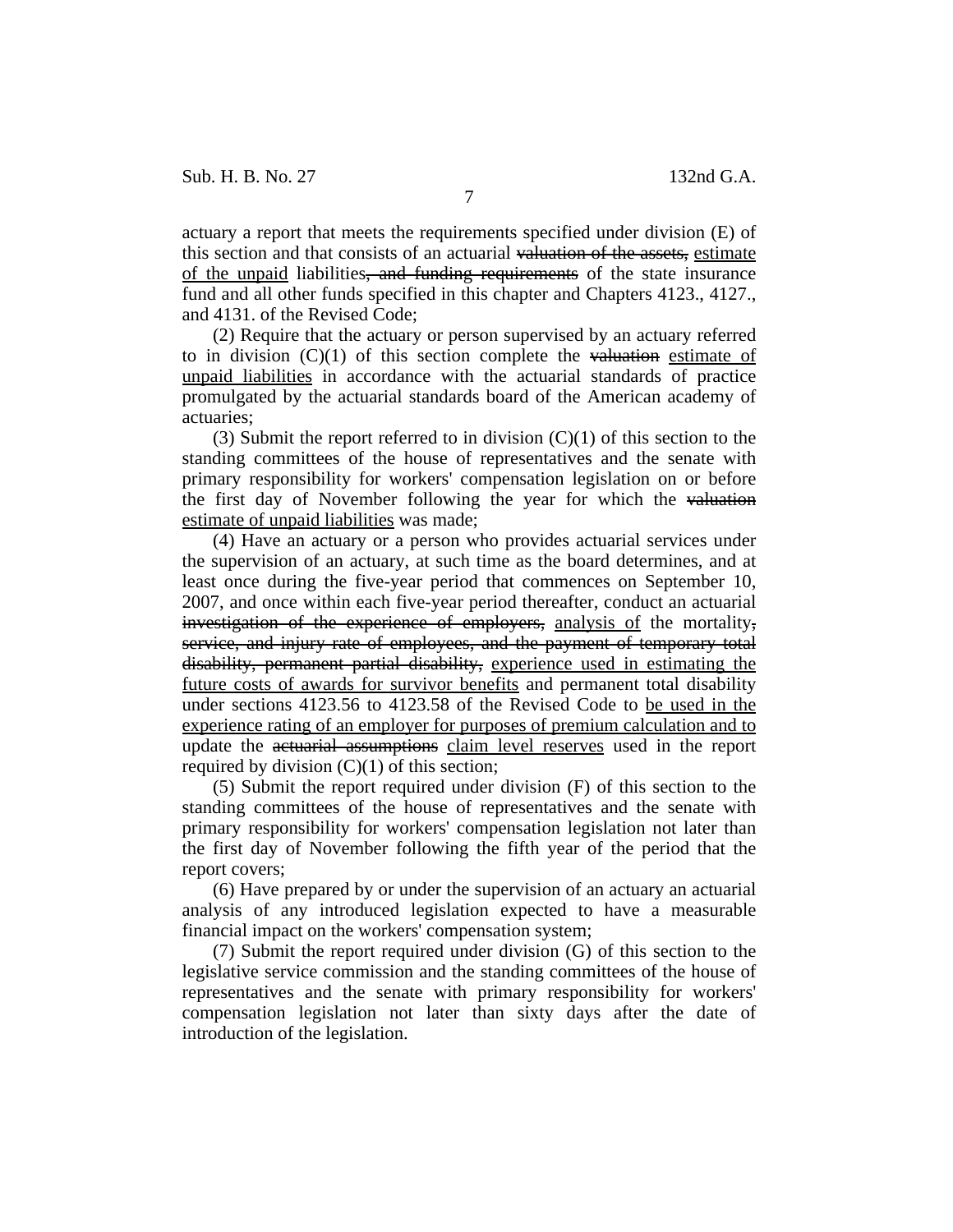(D) The administrator of workers' compensation and the industrial commission shall compile information and provide access to records of the bureau and the industrial commission to the board to the extent necessary for fulfillment of both of the following requirements:

(1) Conduct of the measurements and comparisons monitoring described in division (A) of this section;

(2) Conduct of the management and financial audits and establishment of the principles and methods described in division (B) of this section.

(E) The firm or person with whom the board contracts pursuant to division  $(C)(1)$  of this section shall prepare a report of the valuation analysis of the unpaid liabilities and submit the report to the board. The firm or person shall include all of the following information in the report that is required under division  $(C)(1)$  of this section:

(1) A summary of the compensation and benefit provisions funds and components evaluated;

(2) A description of the actuarial methods and assumptions and actuarial cost method used in the valuation analysis of the unpaid liabilities;

(3) A schedule showing the effect impact of any changes in the compensation and benefit provisions, actuarial assumptions, or cost methods estimates of the unpaid liabilities since the previous annual actuarial valuation analysis report was submitted to the board.

(F) The actuary or person whom the board designates to conduct an actuarial investigation under division (C)(4) of this section shall prepare a report of the actuarial investigation and shall submit the report to the board. The actuary or person shall prepare the report and make any recommended changes in to the actuarial mortality assumptions in accordance with the actuarial standards of practice promulgated by the actuarial standards board of the American academy of actuaries. The actuary or person shall include all of the following information in the report:

(1) A summary of relevant decrement and economic assumption experience;

(2) Recommended changes in actuarial assumptions to be used in subsequent actuarial valuations required by division (C)(1) of this section;

(3) A measurement of the financial effect of the recommended changes in actuarial assumptions.

(G) The actuary or person whom the board designates to conduct the actuarial analysis under division (C)(6) of this section shall prepare a report of the actuarial analysis and shall submit that report to the board. The actuary or person shall complete the analysis in accordance with the actuarial standards of practice promulgated by the actuarial standards board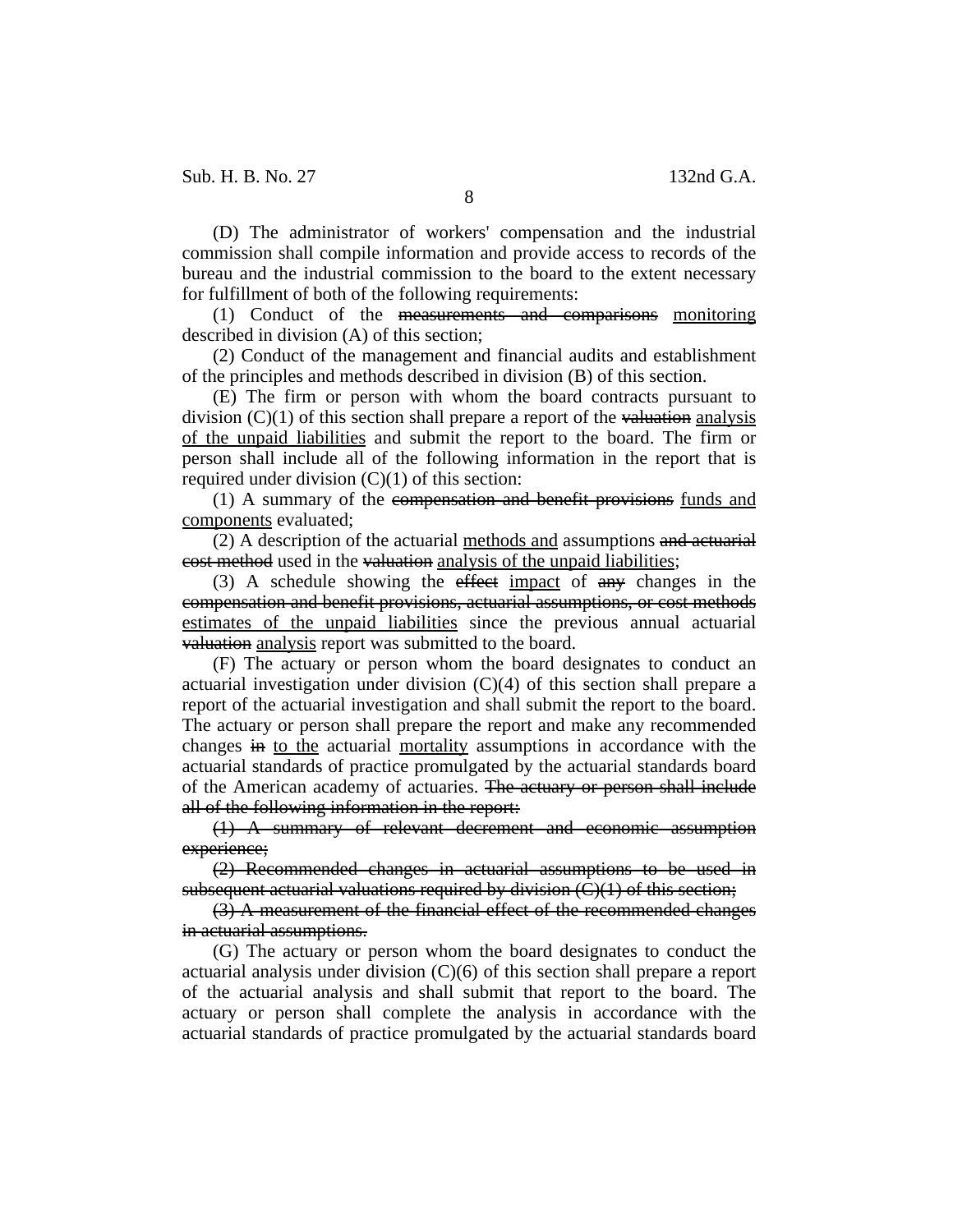of the American academy of actuaries. The actuary or person shall include all of the following information in the report:

(1) A summary of the statutory changes being evaluated;

(2) A description of or reference to the actuarial assumptions and actuarial cost method used in the report;

(3) A description of the participant group or groups included in the report;

(4) A statement of the financial impact of the legislation, including the resulting increase, if any, in employer premiums, and in actuarial accrued current estimates of unpaid liabilities, and, if an increase in actuarial accrued liabilities is predicted, the per cent of premium increase that would be required to amortize the increase in those liabilities as a level per cent of employer premiums over a period not to exceed thirty years.

(5) A statement of whether the employer premiums paid to the bureau of workers' compensation after the proposed change is enacted are expected to be sufficient to satisfy the funding objectives established by the board.

(H) The board may, at any time, request an actuary to make any studies or perform actuarial valuations analyses to determine the adequacy of the premium rates established by the administrator in accordance with sections 4123.29 and 4123.34 of the Revised Code, and may adjust those rates as recommended by the actuary.

(I) The board shall have an independent auditor, at least once every ten years, conduct a fiduciary performance audit of the investment program of the bureau of workers' compensation. That audit shall include an audit of the investment policies approved by the board and investment procedures of the bureau. The board shall submit a copy of that audit to the auditor of state.

(J) The administrator, with the advice and consent of the board, shall employ an internal auditor who shall report findings directly to the board, workers' compensation audit committee, and administrator, except that the internal auditor shall not report findings directly to the administrator when those findings involve malfeasance, misfeasance, or nonfeasance on the part of the administrator. The board and the workers' compensation audit committee may request and review internal audits conducted by the internal auditor.

(K) The administrator shall pay the expenses incurred by the board to effectively fulfill its duties and exercise its powers under this section as the administrator pays other operating expenses of the bureau.

Sec. 4121.44. (A) The administrator of workers' compensation shall oversee the implementation of the Ohio workers' compensation qualified health plan system as established under section 4121.442 of the Revised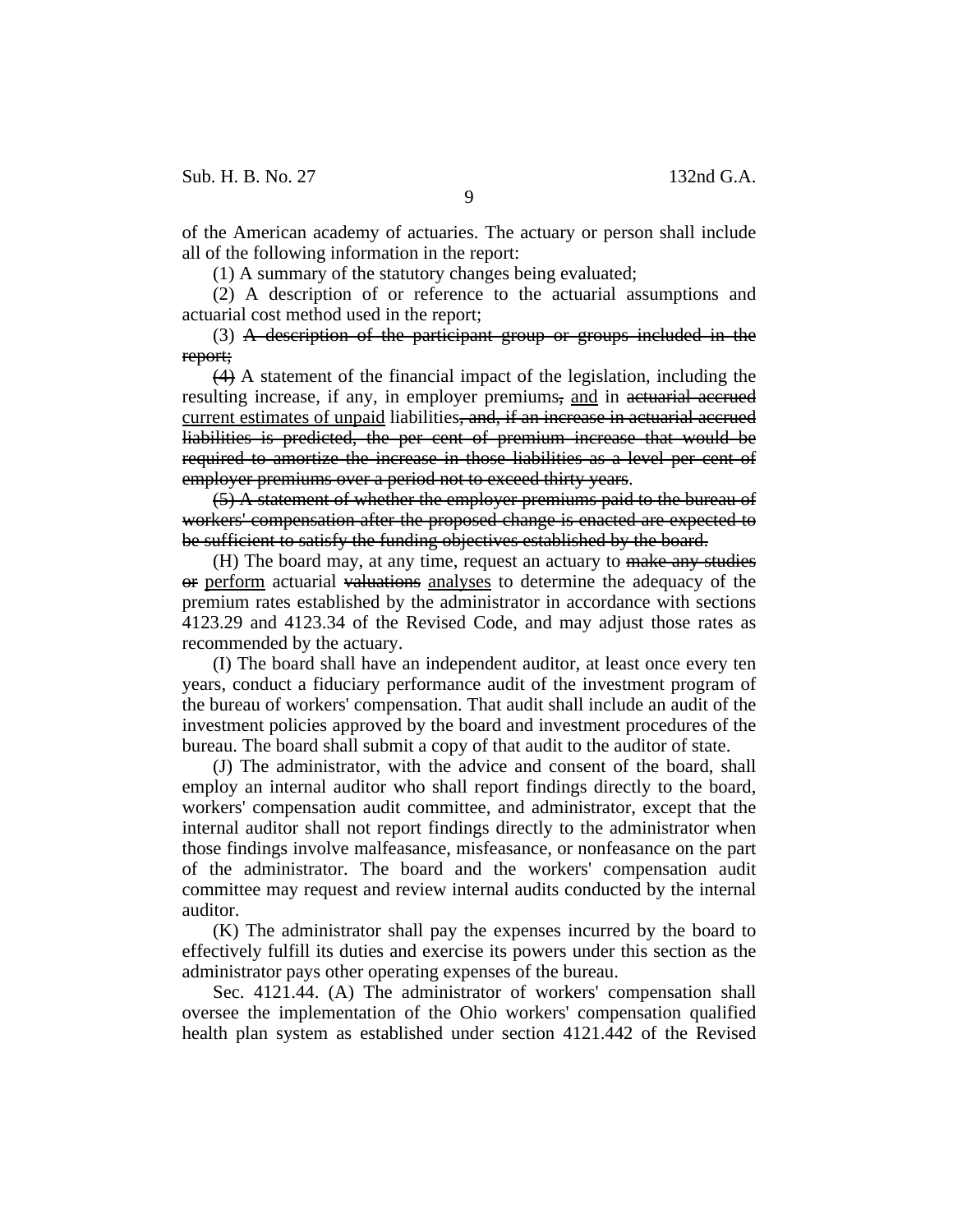Code.

(B) The administrator shall direct the implementation of the health partnership program administered by the bureau as set forth in section 4121.441 of the Revised Code. To implement the health partnership program and to ensure the efficiency and effectiveness of the public services provided through the program, the bureau:

(1) Shall certify one or more external vendors, which shall be known as "managed care organizations," to provide medical management and cost containment services in the health partnership program for a period of two years beginning on the date of certification, consistent with the standards established under this section;

(2) May recertify managed care organizations for additional periods of two years; and

(3) May integrate the certified managed care organizations with bureau staff and existing bureau services for purposes of operation and training to allow the bureau to assume operation of the health partnership program at the conclusion of the certification periods set forth in division  $(B)(1)$  or  $(2)$ of this section;

(4) May enter into a contract with any managed care organization that is certified by the bureau, pursuant to division  $(B)(1)$  or  $(2)$  of this section, to provide medical management and cost containment services in the health partnership program.

(C) A contract entered into pursuant to division (B)(4) of this section shall include both of the following:

(1) Incentives that may be awarded by the administrator, at the administrator's discretion, based on compliance and performance of the managed care organization;

(2) Penalties that may be imposed by the administrator, at the administrator's discretion, based on the failure of the managed care organization to reasonably comply with or perform terms of the contract, which may include termination of the contract.

(D) Notwithstanding section 119.061 of the Revised Code, a contract entered into pursuant to division (B)(4) of this section may include provisions limiting, restricting, or regulating any marketing or advertising by the managed care organization, or by any individual or entity that is affiliated with or acting on behalf of the managed care organization, under the health partnership program.

(E) No managed care organization shall receive compensation under the health partnership program unless the managed care organization has entered into a contract with the bureau pursuant to division (B)(4) of this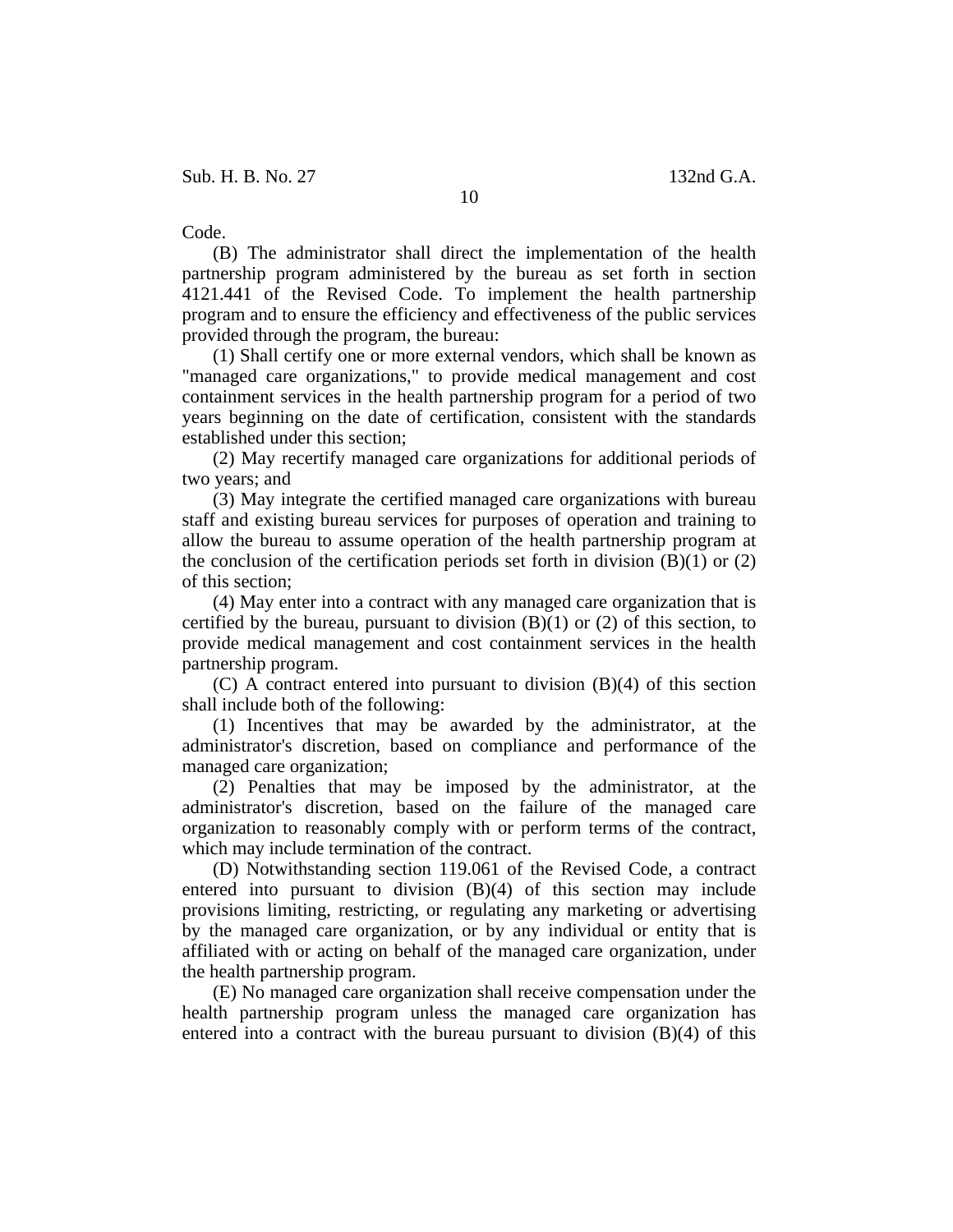11

section.

(F) Any managed care organization selected shall demonstrate all of the following:

(1) Arrangements and reimbursement agreements with a substantial number of the medical, professional and pharmacy providers currently being utilized by claimants.

(2) Ability to accept a common format of medical bill data in an electronic fashion from any provider who wishes to submit medical bill data in that form.

(3) A computer system able to handle the volume of medical bills and willingness to customize that system to the bureau's needs and to be operated by the managed care organization's staff, bureau staff, or some combination of both staffs.

(4) A prescription drug system where pharmacies on a statewide basis have access to the eligibility and pricing, at a discounted rate, of all prescription drugs.

(5) A tracking system to record all telephone calls from claimants and providers regarding the status of submitted medical bills so as to be able to track each inquiry.

(6) Data processing capacity to absorb all of the bureau's medical bill processing or at least that part of the processing which the bureau arranges to delegate.

(7) Capacity to store, retrieve, array, simulate, and model in a relational mode all of the detailed medical bill data so that analysis can be performed in a variety of ways and so that the bureau and its governing authority can make informed decisions.

(8) Wide variety of software programs which translate medical terminology into standard codes, and which reveal if a provider is manipulating the procedures codes, commonly called "unbundling."

(9) Necessary professional staff to conduct, at a minimum, authorizations for treatment, medical necessity, utilization review, concurrent review, post-utilization review, and have the attendant computer system which supports such activity and measures the outcomes and the savings.

(10) Management experience and flexibility to be able to react quickly to the needs of the bureau in the case of required change in federal or state requirements.

(G)(1) The administrator may decertify a managed care organization if the managed care organization does any of the following:

(a) Fails to maintain any of the requirements set forth in division (F) of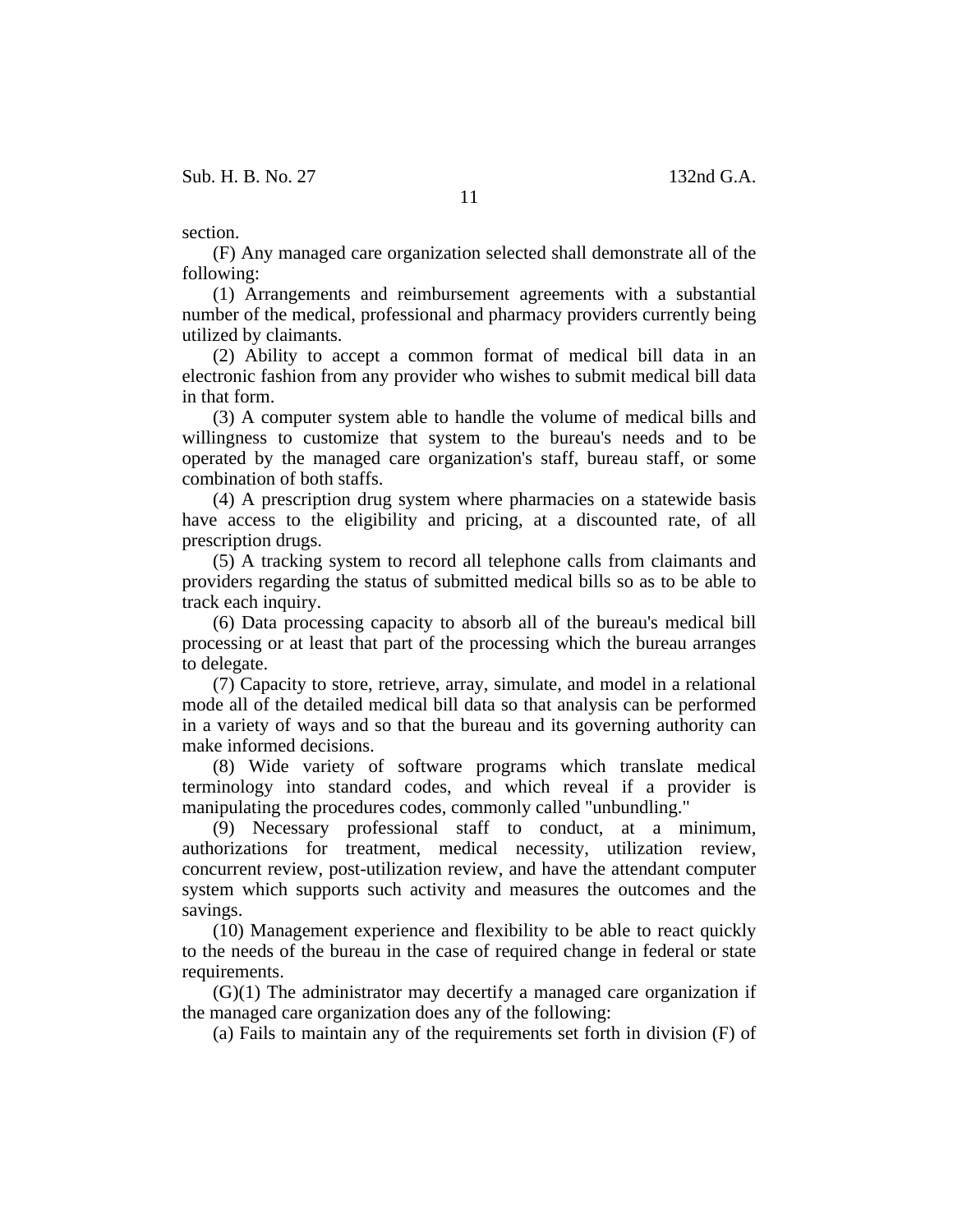this section;

(b) Fails to reasonably comply with or to perform in accordance with the terms of a contract entered into under division  $(B)(4)$  of this section;

(c) Violates a rule adopted under section 4121.441 of the Revised Code.

(2) The administrator shall provide each managed care organization that is being decertified pursuant to division  $(G)(1)$  of this section with written notice of the pending decertification and an opportunity for a hearing pursuant to rules adopted by the administrator.

(H)(1) Information contained in a managed care organization's application for certification in the health partnership program, and other information furnished to the bureau by a managed care organization for purposes of obtaining certification or to comply with performance and financial auditing requirements established by the administrator, is for the exclusive use and information of the bureau in the discharge of its official duties, and shall not be open to the public or be used in any court in any proceeding pending therein, unless the bureau is a party to the action or proceeding, but the information may be tabulated and published by the bureau in statistical form for the use and information of other state departments and the public. No employee of the bureau, except as otherwise authorized by the administrator, shall divulge any information secured by the employee while in the employ of the bureau in respect to a managed care organization's application for certification or in respect to the business or other trade processes of any managed care organization to any person other than the administrator or to the employee's superior.

(2) Notwithstanding the restrictions imposed by division (H)(1) of this section, the governor, members of select or standing committees of the senate or house of representatives, the auditor of state, the attorney general, or their designees, pursuant to the authority granted in this chapter and Chapter 4123. of the Revised Code, may examine any managed care organization application or other information furnished to the bureau by the managed care organization. None of those individuals shall divulge any information secured in the exercise of that authority in respect to a managed care organization's application for certification or in respect to the business or other trade processes of any managed care organization to any person.

(I) On and after January 1, 2001, a managed care organization shall not be an insurance company holding a certificate of authority issued pursuant to Title XXXIX of the Revised Code or a health insuring corporation holding a certificate of authority under Chapter 1751. of the Revised Code.

(J) The administrator may limit freedom of choice of health care provider or supplier by requiring, beginning with the period set forth in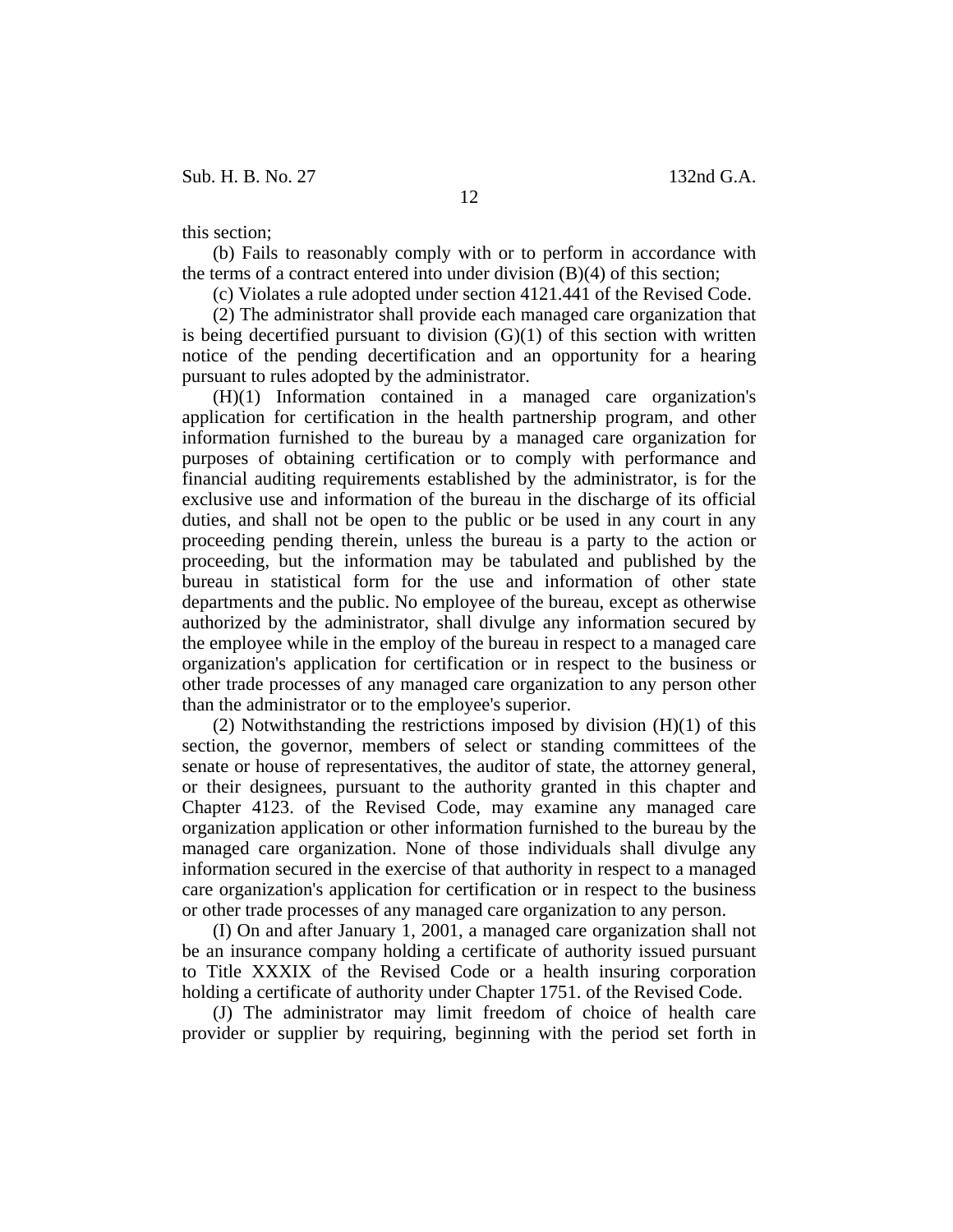division  $(B)(1)$  or  $(2)$  of this section, that claimants shall pay an appropriate out-of-plan copayment for selecting a medical provider not within the health partnership program as provided for in this section.

(K) The administrator, six months prior to the expiration of the bureau's certification or recertification of the managed care organizations as set forth in division  $(B)(1)$  or  $(2)$  of this section, may certify and provide evidence to the governor, the speaker of the house of representatives, and the president of the senate that the existing bureau staff is able to match or exceed the performance and outcomes of the managed care organizations and that the bureau should be permitted to internally administer the health partnership program upon the expiration of the certification or recertification as set forth in division (B)(1) or (2) of this section.

(L) The administrator shall establish and operate a bureau of workers' compensation health care data program. The administrator shall develop reporting requirements from all employees, employers, medical providers, managed care organizations, and plans that participate in the workers' compensation system. The administrator shall do all of the following:

(1) Utilize the collected data to measure and perform comparison analyses of costs, quality, appropriateness of medical care, and effectiveness of medical care delivered by all components of the workers' compensation system.

(2) Compile data to support activities of the selected managed care organizations and to measure the outcomes and savings of the health partnership program.

(3) Publish and report compiled data on the measures of outcomes and savings of the health partnership program and submit the report to the president of the senate, the speaker of the house of representatives, and the governor with the annual report prepared under division (F)(3) of section 4121.12 of the Revised Code. The administrator shall protect the confidentiality of all proprietary pricing data.

(M) Any rehabilitation facility the bureau operates is eligible for inclusion in the Ohio workers' compensation qualified health plan system or the health partnership program under the same terms as other providers within health care plans or the program.

(N) In areas outside the state or within the state where no qualified health plan or an inadequate number of providers within the health partnership program exist, the administrator shall permit employees to use a nonplan or nonprogram health care provider and shall pay the provider for the services or supplies provided to or on behalf of an employee for an injury or occupational disease that is compensable under this chapter or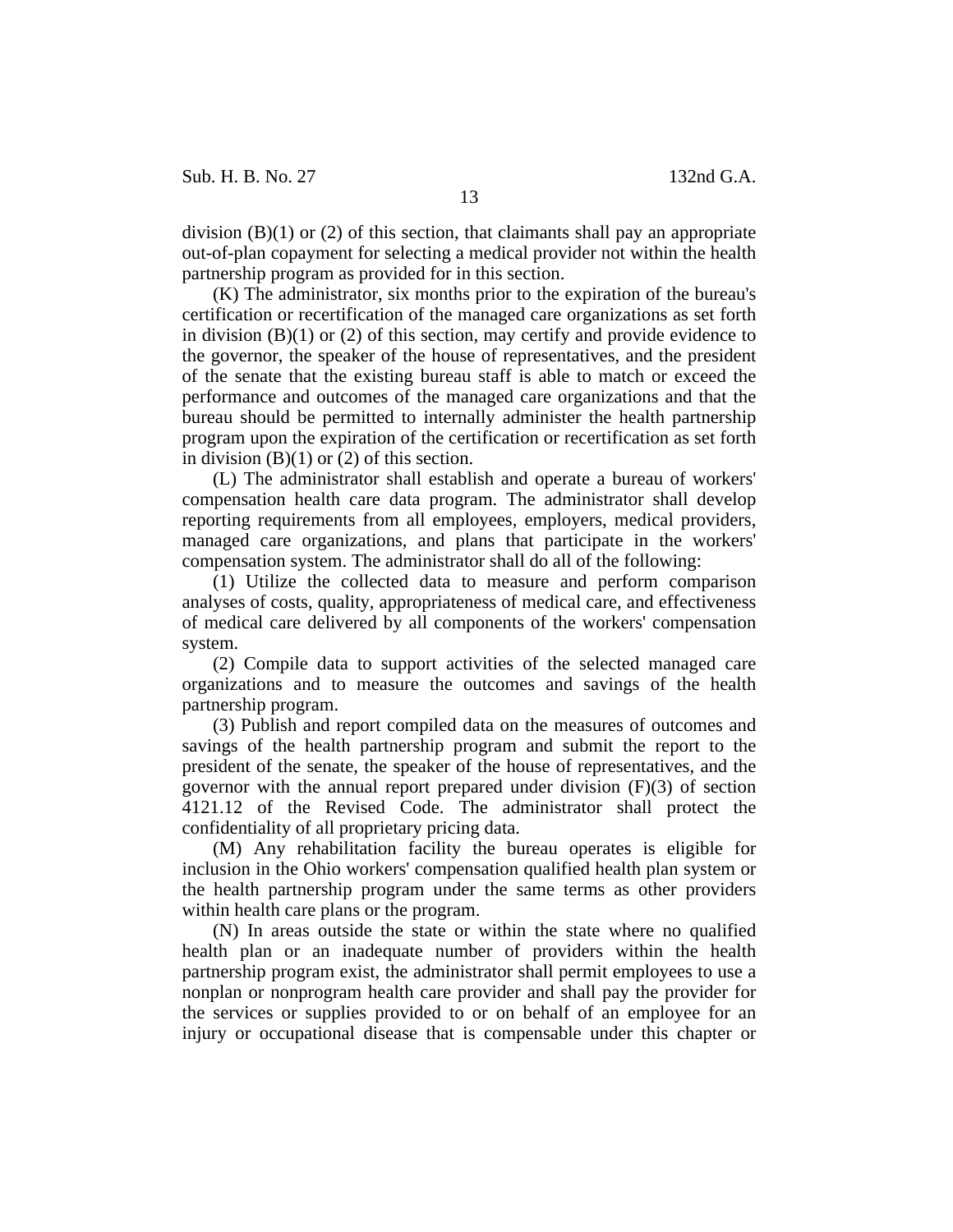Chapter 4123., 4127., or 4131. of the Revised Code on a fee schedule the administrator adopts.

(O) No health care provider, whether certified or not, shall charge, assess, or otherwise attempt to collect from an employee, employer, a managed care organization, or the bureau any amount for covered services or supplies that is in excess of the allowed amount paid by a managed care organization, the bureau, or a qualified health plan.

(P) The administrator shall permit any employer or group of employers who agree to abide by the rules adopted under this section and sections 4121.441 and 4121.442 of the Revised Code to provide services or supplies to or on behalf of an employee for an injury or occupational disease that is compensable under this chapter or Chapter 4123., 4127., or 4131. of the Revised Code through qualified health plans of the Ohio workers' compensation qualified health plan system pursuant to section 4121.442 of the Revised Code or through the health partnership program pursuant to section 4121.441 of the Revised Code. No amount paid under the qualified health plan system pursuant to section 4121.442 of the Revised Code by an employer who is a state fund employer shall be charged to the employer's experience or otherwise be used in merit-rating or determining the risk of that employer for the purpose of the payment of premiums under this chapter, and if the employer is a self-insuring employer, the employer shall not include that amount in the paid compensation the employer reports under section 4123.35 of the Revised Code.

(Q) The administrator, in consultation with the health care quality assurance advisory committee created by the administrator or its successor committee, shall develop and periodically revise standards for maintaining an adequate number of providers certified by the bureau for each service currently being used by claimants. The standards shall ensure both of the following:

(1) That a claimant has access to a choice of providers for similar services within the geographic area that the claimant resides;

(2) That the providers within a geographic area are actively accepting new claimants as required in rules adopted by the administrator.

Sec. 4123.29. (A) The administrator of workers' compensation, subject to the approval of the bureau of workers' compensation board of directors, shall do all of the following:

(1) Classify occupations or industries with respect to their degree of hazard and determine the risks of the different classes according to the categories the national council on compensation insurance establishes that are applicable to employers in this state;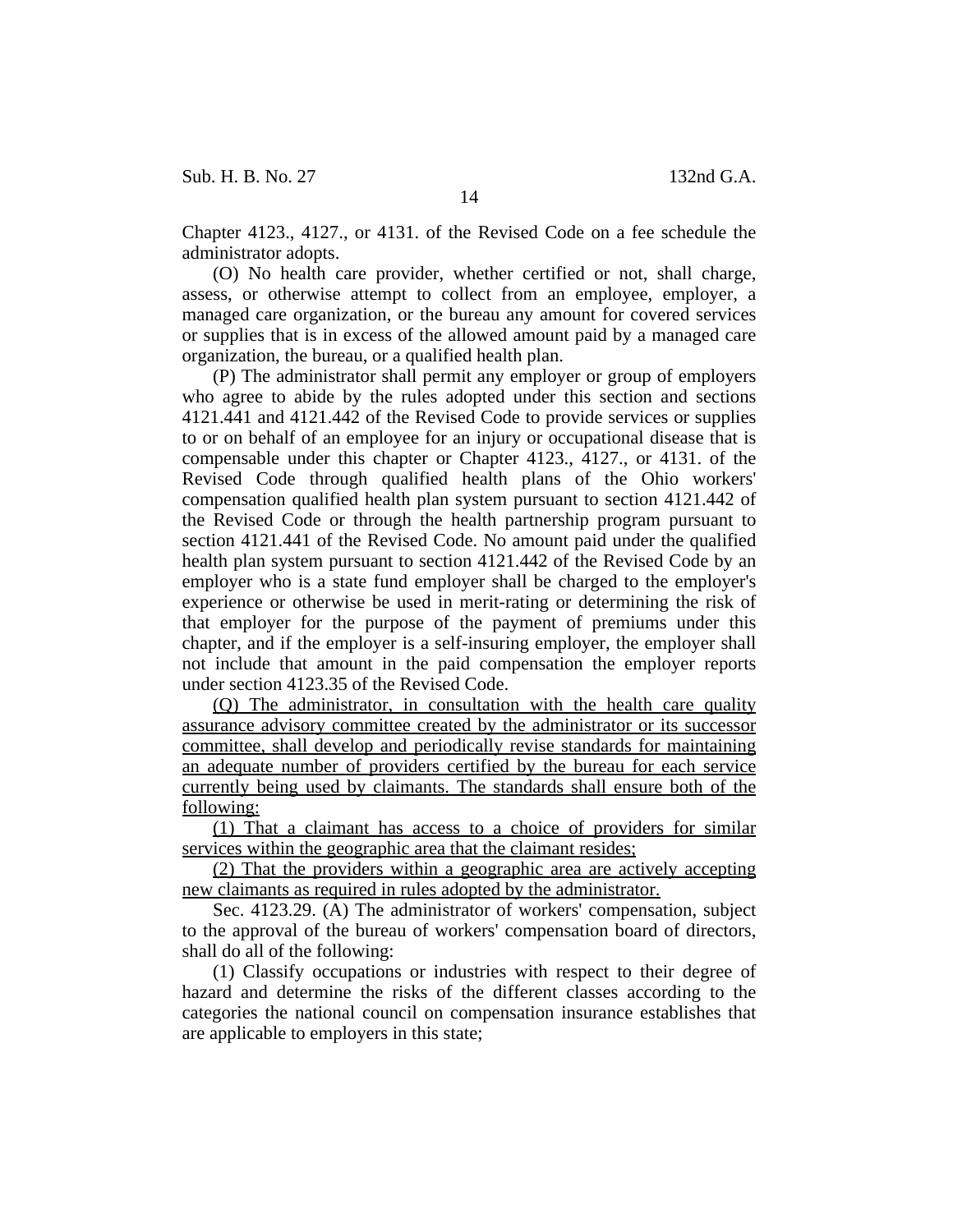15

(2)(a) Fix the rates of premium of the risks of the classes based upon the total payroll in each of the classes of occupation or industry sufficiently large to provide a fund for the compensation provided for in this chapter and to maintain a state insurance fund from year to year. The administrator shall set the rates at a level that assures the solvency of the fund. Where the payroll cannot be obtained or, in the opinion of the administrator, is not an adequate measure for determining the premium to be paid for the degree of hazard, the administrator may determine the rates of premium upon such other basis, consistent with insurance principles, as is equitable in view of the degree of hazard, and whenever in this chapter reference is made to payroll or expenditure of wages with reference to fixing premiums, the reference shall be construed to have been made also to such other basis for fixing the rates of premium as the administrator may determine under this section.

(b) If an employer elects to obtain other-states' coverage, including limited other-states' coverage, pursuant to section 4123.292 of the Revised Code through the administrator, if the administrator elects to offer such coverage, calculate the employer's premium for the state insurance fund in the same manner as otherwise required under division (A) of this section and section 4123.34 of the Revised Code, except that the administrator may establish in rule an alternative calculation of the employer's premium to appropriately account for the expenditure of wages, payroll, or both attributable to the labor performed and services provided by that employer's employees when those employees performed labor and provided services in this state and in the other state or states for which the employer elects to secure other-states' coverage.

(c) If an employer elects to obtain other-states' coverage pursuant to section 4123.292 of the Revised Code through an other-states' insurer, calculate the employer's premium for the state insurance fund in the same manner as otherwise required under division (A) of this section and section 4123.34 of the Revised Code, except that when the administrator determines the expenditure of wages, payroll, or both upon which to base the employer's premium, the administrator shall use only the expenditure of wages, payroll, or both attributable to the labor performed and services provided by that employer's employees when those employees performed labor and provided services in this state only and to which the other-states' coverage does not apply. The administrator may adopt rules setting forth the information that an employer electing to obtain other-states' coverage through an other-states' insurer shall report for purposes of determining the expenditure of wages, payroll, or both attributable to the labor performed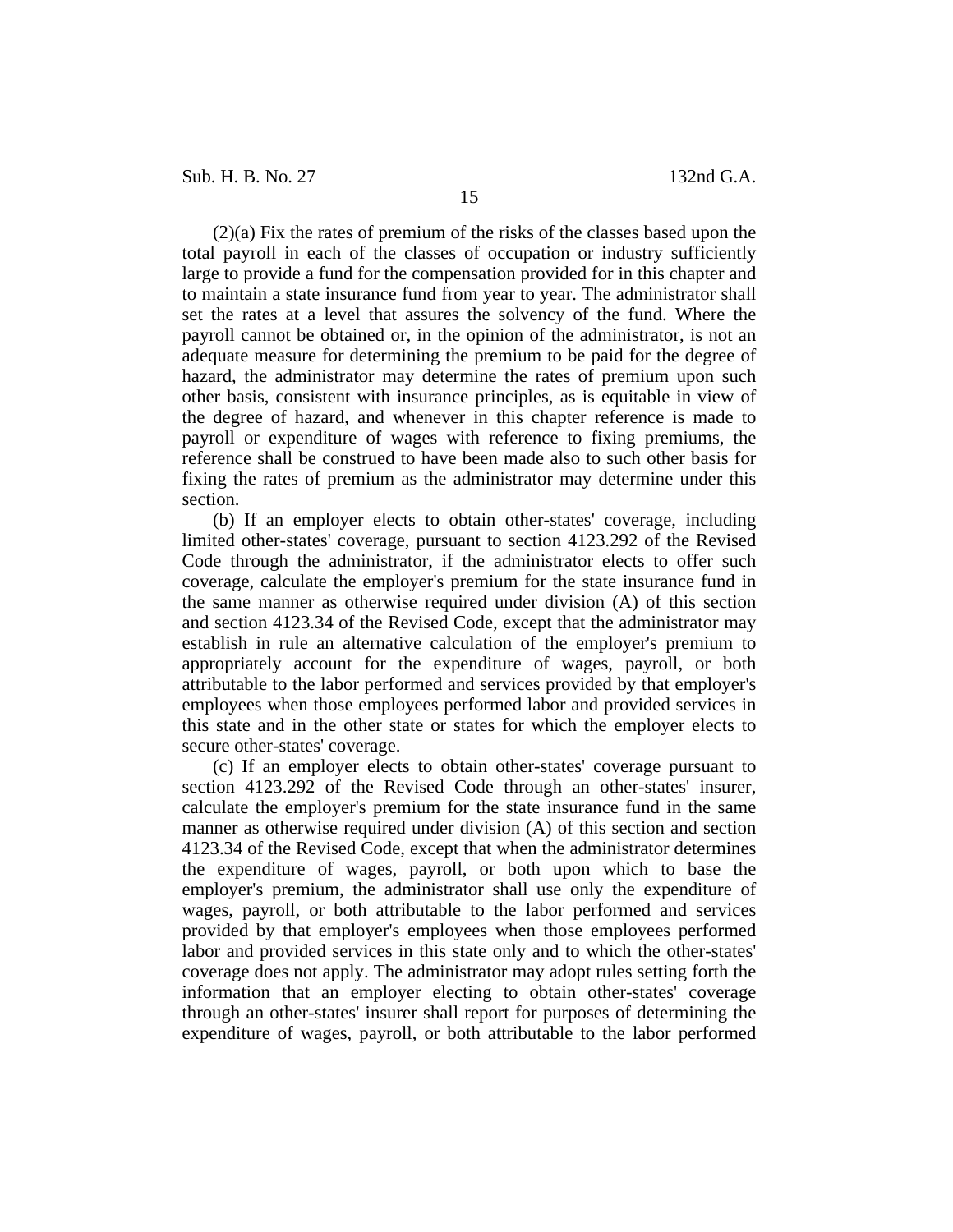and services provided in this state.

(d) The administrator in setting or revising rates shall furnish to employers an adequate explanation of the basis for the rates set.

(3) Develop and make available to employers who are paying premiums to the state insurance fund alternative premium plans. Alternative premium plans shall include retrospective rating plans. The administrator may make available plans under which an advanced deposit may be applied against a specified deductible amount per claim.

(4)(a) Offer to insure the obligations of employers under this chapter under a plan that groups, for rating purposes, employers, and pools the risk of the employers within the group provided that the employers meet all of the following conditions:

(i) All of the employers within the group are members of an organization that has been in existence for at least two years prior to the date of application for group coverage;

(ii) The organization was formed for purposes other than that of obtaining group workers' compensation under this division;

(iii) The employers' business in the organization is substantially similar such that the risks which are grouped are substantially homogeneous;

(iv) The group of employers consists of at least one hundred members or the aggregate workers' compensation premiums of the members, as determined by the administrator, are estimated to exceed one hundred fifty thousand dollars during the coverage period;

(v) The formation and operation of the group program in the organization will substantially improve accident prevention and claims handling for the employers in the group;

(vi) Each employer seeking to enroll in a group for workers' compensation coverage has an account in good standing with the bureau of workers' compensation. The administrator shall adopt rules setting forth the criteria by which the administrator will determine whether an employer's account is in good standing.

(b) If an organization sponsors more than one employer group to participate in group plans established under this section, that organization may submit a single application that supplies all of the information necessary for each group of employers that the organization wishes to sponsor.

(c) In providing employer group plans under division (A)(4) of this section, the administrator shall consider an employer group as a single employing entity for purposes of group rating. No employer may be a member of more than one group for the purpose of obtaining workers'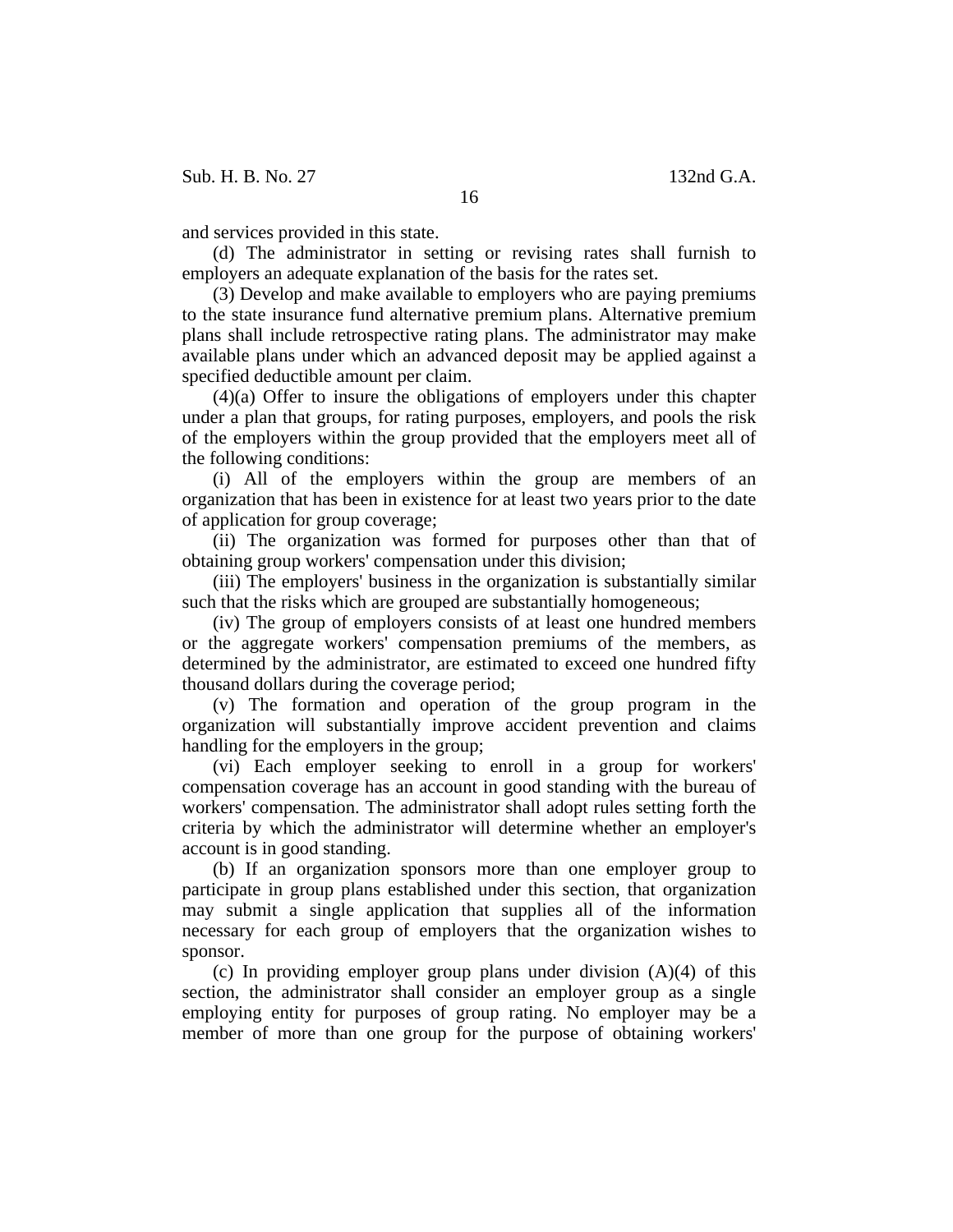17

compensation coverage under this division.

(d) At the time the administrator revises premium rates pursuant to this section and section 4123.34 of the Revised Code, if the premium rate of an employer who participates in a group plan established under this section changes from the rate established for the previous year, the administrator, in addition to sending the invoice with the rate revision to that employer, shall send a copy of that invoice provide an explanation of the rate revision to the third-party administrator that administers the group plan for that employer's group.

(e) In providing employer group plans under division (A)(4) of this section, the administrator shall establish a program designed to mitigate the impact of a significant claim that would come into the experience of a private, state fund group-rated employer or a taxing district employer for the first time and be a contributing factor in that employer being excluded from a group-rated plan. The administrator shall establish eligibility criteria and requirements that such employers must satisfy in order to participate in this program. For purposes of this program, the administrator shall establish a discount on premium rates applicable to employers who qualify for the program.

(f) In no event shall division  $(A)(4)$  of this section be construed as granting to an employer status as a self-insuring employer.

(g) The administrator shall develop classifications of occupations or industries that are sufficiently distinct so as not to group employers in classifications that unfairly represent the risks of employment with the employer.

(5) Generally promote employer participation in the state insurance fund through the regular dissemination of information to all classes of employers describing the advantages and benefits of opting to make premium payments to the fund. To that end, the administrator shall regularly make employers aware of the various workers' compensation premium packages developed and offered pursuant to this section.

(6) Make available to every employer who is paying premiums to the state insurance fund a program whereby the employer or the employer's agent pays to the claimant or on behalf of the claimant the first fifteen thousand dollars of a compensable workers' compensation medical-only claim filed by that claimant that is related to the same injury or occupational disease. No formal application is required; however, an employer must elect to participate by telephoning the bureau after July 1, 1995. Once an employer has elected to participate in the program, the employer will be responsible for all bills in all medical-only claims with a date of injury the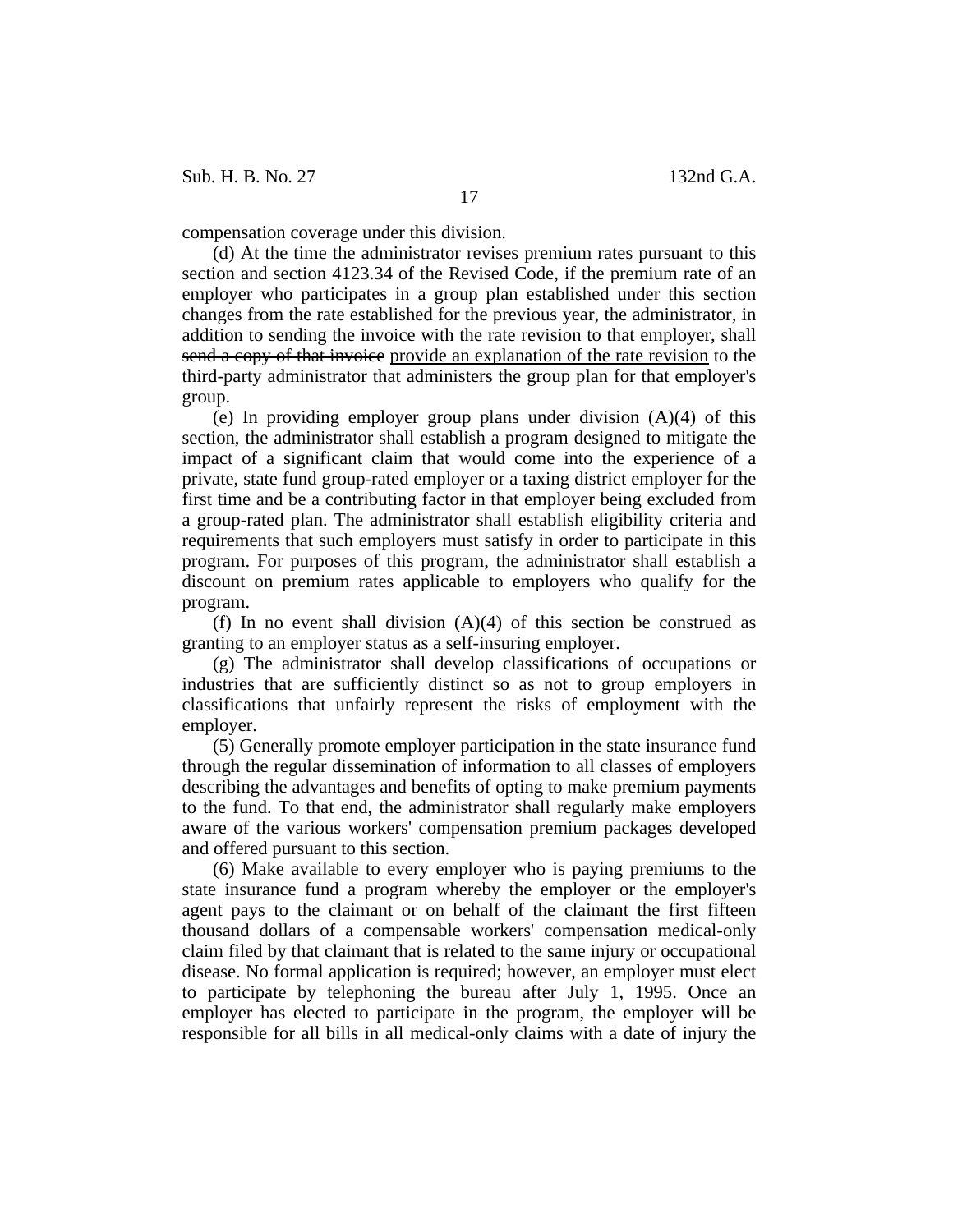same or later than the election date, unless the employer notifies the bureau within fourteen days of receipt of the notification of a claim being filed that it does not wish to pay the bills in that claim, or the employer notifies the bureau that the fifteen thousand dollar maximum has been paid, or the employer notifies the bureau of the last day of service on which it will be responsible for the bills in a particular medical-only claim. If an employer elects to enter the program, the administrator shall not reimburse the employer for such amounts paid and shall not charge the first fifteen thousand dollars of any medical-only claim paid by an employer to the employer's experience or otherwise use it in merit rating or determining the risks of any employer for the purpose of payment of premiums under this chapter. A certified health care provider shall extend to an employer who participates in this program the same rates for services rendered to an employee of that employer as the provider bills the administrator for the same type of medical claim processed by the bureau and shall not charge, assess, or otherwise attempt to collect from an employee any amount for covered services or supplies that is in excess of that rate. If an employer elects to enter the program and the employer fails to pay a bill for a medical-only claim included in the program, the employer shall be liable for that bill and the employee for whom the employer failed to pay the bill shall not be liable for that bill. The administrator shall adopt rules to implement and administer division (A)(6) of this section. Upon written request from the bureau, the employer shall provide documentation to the bureau of all medical-only bills that they are paying directly. Such requests from the bureau may not be made more frequently than on a semiannual basis. Failure to provide such documentation to the bureau within thirty days of receipt of the request may result in the employer's forfeiture of participation in the program for such injury. The provisions of this section shall not apply to claims in which an employer with knowledge of a claimed compensable injury or occupational disease, has paid wages in lieu of compensation or total disability.

(B) The administrator, with the advice and consent of the board, by rule, may do both of the following:

(1) Grant an employer who pays the employer's annual estimated premium in full prior to the start of the policy year for which the estimated premium is due, a discount as the administrator fixes from time to time;

(2) Levy a minimum annual administrative charge upon risks where premium reports develop a charge less than the administrator considers adequate to offset administrative costs of processing.

Sec. 4123.343. This section shall be construed liberally to the end that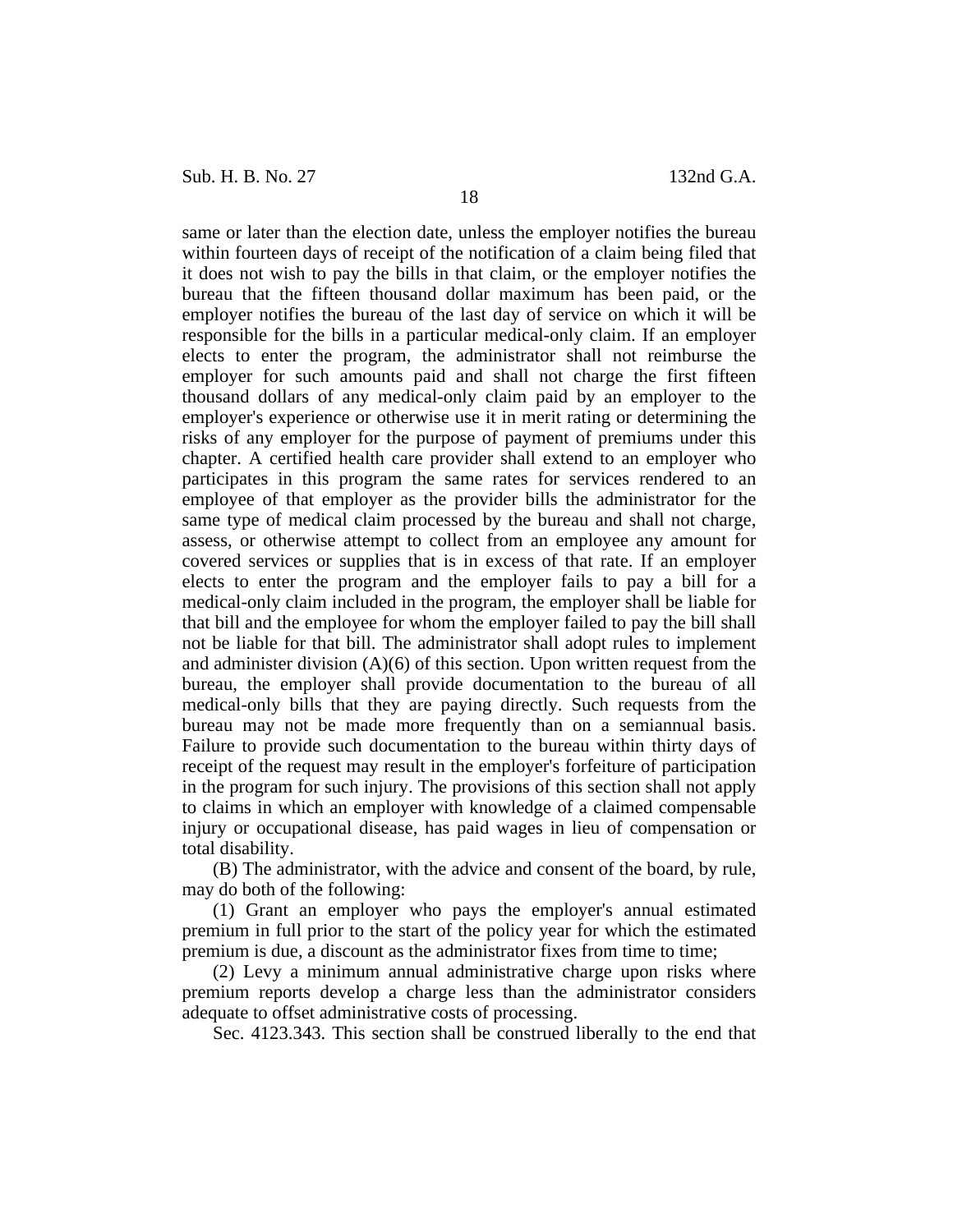employers shall be encouraged to employ and retain in their employment handicapped employees as defined in this section.

(A) As used in this section, "handicapped employee" means an employee who is afflicted with or subject to any physical or mental impairment, or both, whether congenital or due to an injury or disease of such character that the impairment constitutes a handicap in obtaining employment or would constitute a handicap in obtaining reemployment if the employee should become unemployed and whose handicap is due to any of the following diseases or conditions:

(1) Epilepsy;

(2) Diabetes;

(3) Cardiac disease;

(4) Arthritis;

(5) Amputated foot, leg, arm, or hand;

(6) Loss of sight of one or both eyes or a partial loss of uncorrected vision of more than seventy-five per cent bilaterally;

(7) Residual disability from poliomyelitis;

(8) Cerebral palsy;

(9) Multiple sclerosis;

(10) Parkinson's disease;

(11) Cerebral vascular accident;

(12) Tuberculosis;

(13) Silicosis;

(14) Psycho-neurotic disability following treatment in a recognized medical or mental institution;

(15) Hemophilia;

(16) Chronic osteomyelitis;

(17) Ankylosis of joints;

(18) Hyper insulinism;

(19) Muscular dystrophies;

(20) Arterio-sclerosis;

(21) Thrombo-phlebitis;

(22) Varicose veins;

(23) Cardiovascular, pulmonary, or respiratory diseases of a firefighter or police officer employed by a municipal corporation or township as a regular member of a lawfully constituted police department or fire department;

(24) Coal miners' pneumoconiosis, commonly referred to as "black lung disease";

(25) Disability with respect to which an individual has completed a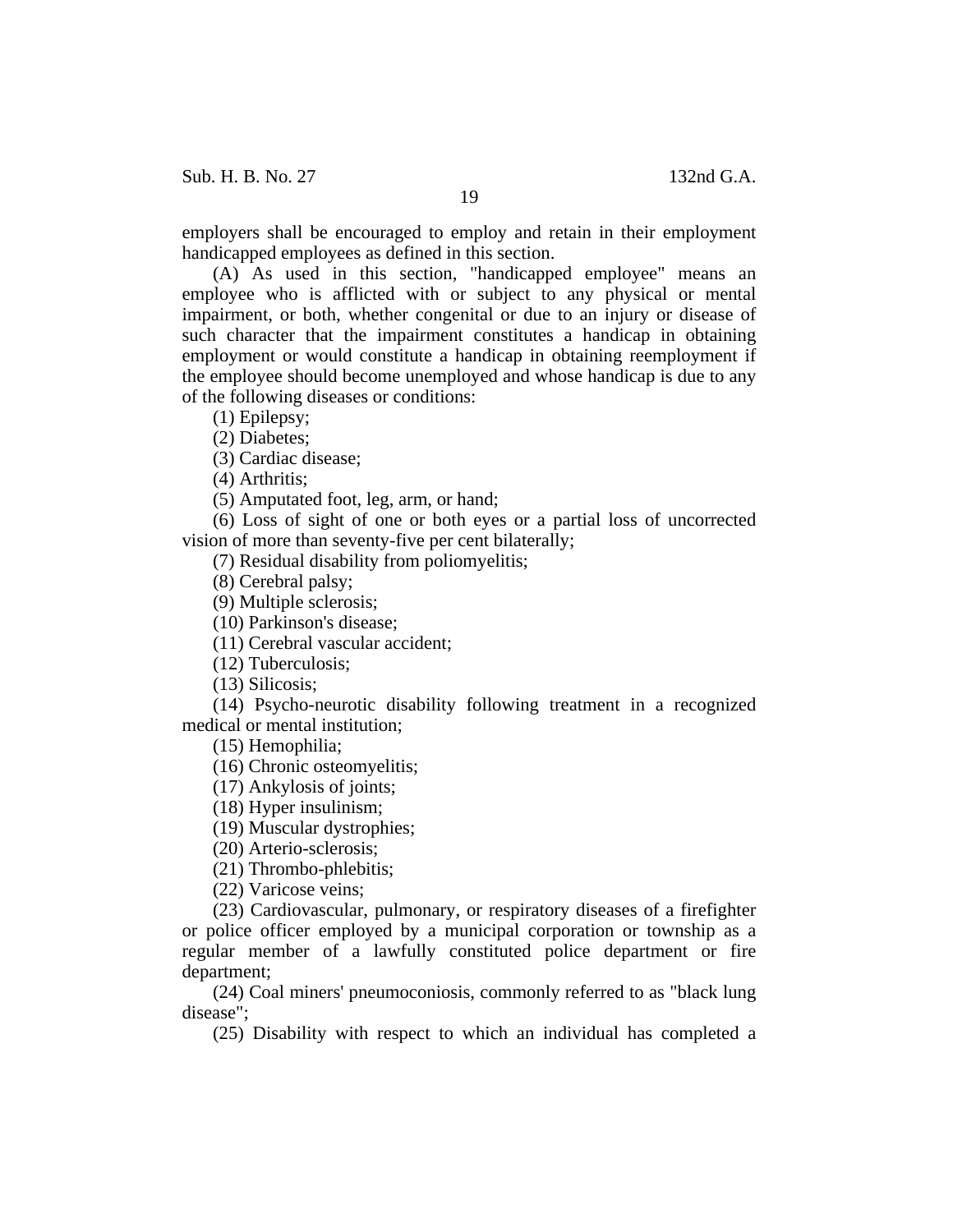20

rehabilitation program conducted pursuant to sections 4121.61 to 4121.69 of the Revised Code.

(B) Under the circumstances set forth in this section all or such portion as the administrator determines of the compensation and benefits paid in any claim arising hereafter shall be charged to and paid from the statutory surplus fund created under section 4123.34 of the Revised Code and only the portion remaining shall be merit-rated or otherwise treated as part of the accident or occupational disease experience of the employer. The provisions of this section apply only in cases of death, total disability, whether temporary or permanent, and all disabilities compensated under division (B) of section 4123.57 of the Revised Code. The administrator shall adopt rules specifying the grounds upon which charges to the statutory surplus fund are to be made. The administrator, in those rules, shall prohibit as a grounds any agreement between employer and claimant as to the merits of a claim and the amount of the charge require that a settlement agreement approved pursuant to section 4123.65 of the Revised Code or a settlement agreement approved by a court of competent jurisdiction in this state be treated as an award of compensation granted by the administrator for the purpose of making a determination under this section.

(C) Any employer who has in its employ a handicapped employee is entitled, in the event the person is injured, to a determination under this section.

An employer shall file an application under this section for a determination with the bureau or commission in the same manner as other claims. An application only may be made in cases where a handicapped employee or a handicapped employee's dependents claim or are receiving an award of compensation as a result of an injury or occupational disease occurring or contracted on or after the date on which division (A) of this section first included the handicap of such employee.

(D) The circumstances under and the manner in which an apportionment under this section shall be made are:

(1) Whenever a handicapped employee is injured or disabled or dies as the result of an injury or occupational disease sustained in the course of and arising out of a handicapped employee's employment in this state and the administrator awards compensation therefor and when it appears to the satisfaction of the administrator that the injury or occupational disease or the death resulting therefrom would not have occurred but for the pre-existing physical or mental impairment of the handicapped employee, all compensation and benefits payable on account of the disability or death shall be paid from the surplus fund.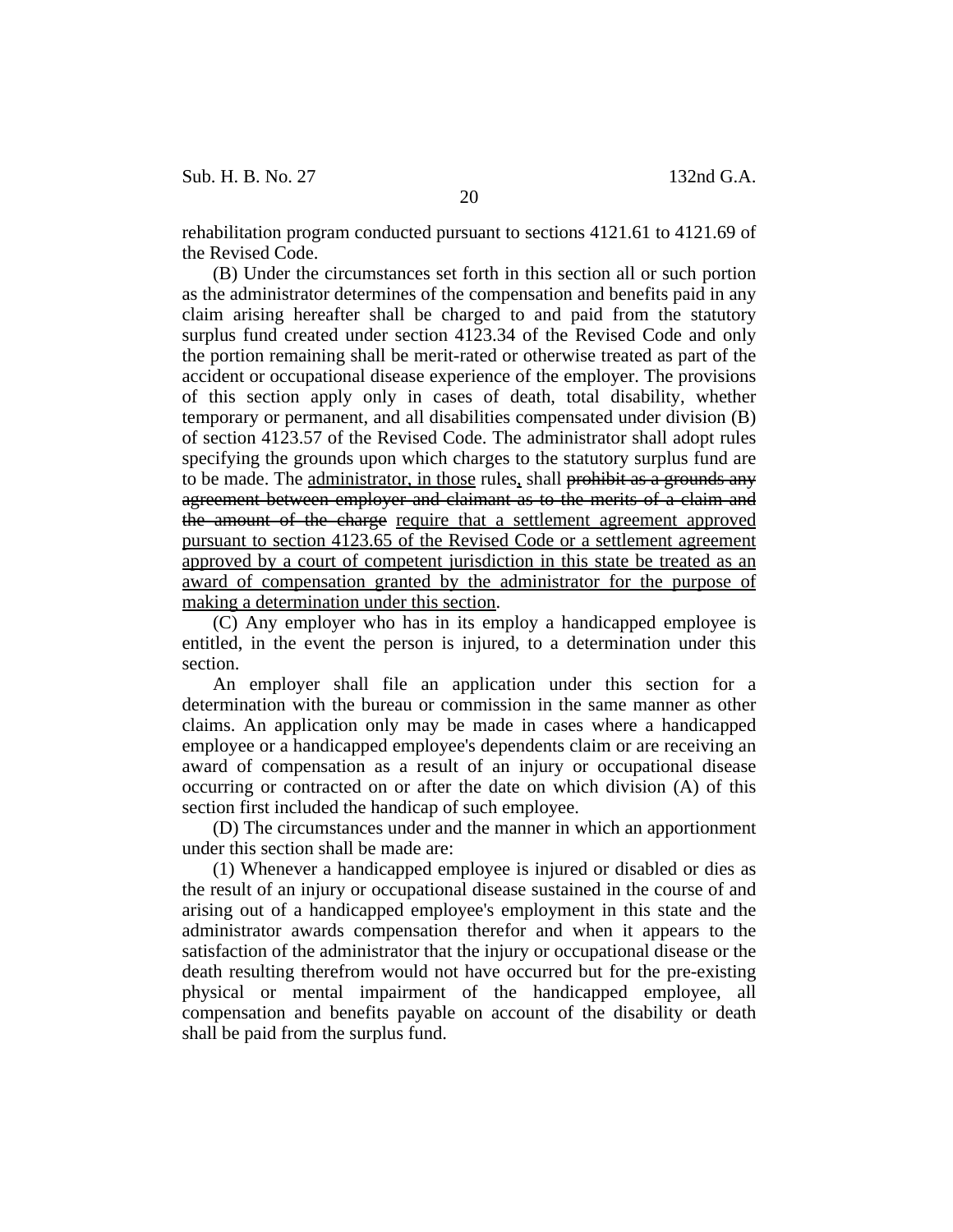(2) Whenever a handicapped employee is injured or disabled or dies as a result of an injury or occupational disease and the administrator finds that the injury or occupational disease would have been sustained or suffered without regard to the employee's pre-existing impairment but that the resulting disability or death was caused at least in part through aggravation of the employee's pre-existing disability, the administrator shall determine in a manner that is equitable and reasonable and based upon medical evidence the amount of disability or proportion of the cost of the death award that is attributable to the employee's pre-existing disability and the amount found shall be charged to the statutory surplus fund.

(E) The benefits and provisions of this section apply only to employers who have complied with this chapter through insurance with the state fund.

(F) No employer shall in any year receive credit under this section in an amount greater than the premium the employer paid.

(G) An order issued by the administrator pursuant to this section is appealable under section 4123.511 of the Revised Code but is not appealable to court under section 4123.512 of the Revised Code.

Sec. 4123.512. (A) The claimant or the employer may appeal an order of the industrial commission made under division (E) of section 4123.511 of the Revised Code in any injury or occupational disease case, other than a decision as to the extent of disability to the court of common pleas of the county in which the injury was inflicted or in which the contract of employment was made if the injury occurred outside the state, or in which the contract of employment was made if the exposure occurred outside the state. If no common pleas court has jurisdiction for the purposes of an appeal by the use of the jurisdictional requirements described in this division, the appellant may use the venue provisions in the Rules of Civil Procedure to vest jurisdiction in a court. If the claim is for an occupational disease, the appeal shall be to the court of common pleas of the county in which the exposure which caused the disease occurred. Like appeal may be taken from an order of a staff hearing officer made under division (D) of section 4123.511 of the Revised Code from which the commission has refused to hear an appeal. The Except as otherwise provided in this division, the appellant shall file the notice of appeal with a court of common pleas within sixty days after the date of the receipt of the order appealed from or the date of receipt of the order of the commission refusing to hear an appeal of a staff hearing officer's decision under division (D) of section 4123.511 of the Revised Code. The Either the claimant or the employer may file a notice of an intent to settle the claim within thirty days after the date of the receipt of the order appealed from or of the order of the commission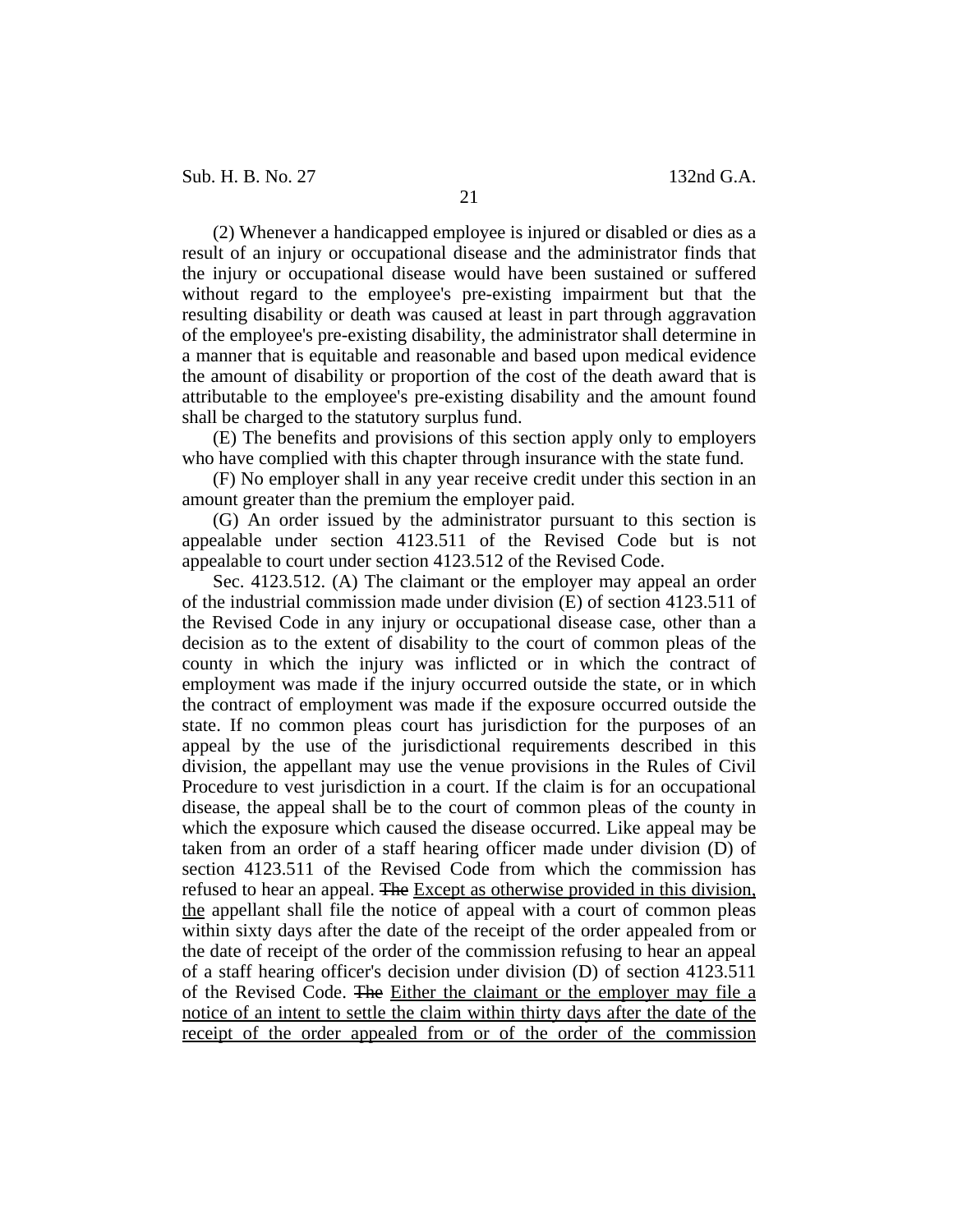refusing to hear an appeal of a staff hearing officer's decision. The claimant or employer shall file notice of intent to settle with the administrator of workers' compensation, and the notice shall be served on the opposing party and the party's representative. The filing of the notice of intent to settle extends the time to file an appeal to one hundred fifty days, unless the opposing party files an objection to the notice of intent to settle within fourteen days after the date of the receipt of the notice of intent to settle. The party shall file the objection with the administrator, and the objection shall be served on the party that filed the notice of intent to settle and the party's representative. The filing of the notice of the appeal with the court is the only act required to perfect the appeal.

If an action has been commenced in a court of a county other than a court of a county having jurisdiction over the action, the court, upon notice by any party or upon its own motion, shall transfer the action to a court of a county having jurisdiction.

Notwithstanding anything to the contrary in this section, if the commission determines under section 4123.522 of the Revised Code that an employee, employer, or their respective representatives have not received written notice of an order or decision which is appealable to a court under this section and which grants relief pursuant to section 4123.522 of the Revised Code, the party granted the relief has sixty days from receipt of the order under section 4123.522 of the Revised Code to file a notice of appeal under this section.

(B) The notice of appeal shall state the names of the administrator of workers' compensation, the claimant, and the employer; the number of the claim; the date of the order appealed from; and the fact that the appellant appeals therefrom.

The administrator, the claimant, and the employer shall be parties to the appeal and the court, upon the application of the commission, shall make the commission a party. The party filing the appeal shall serve a copy of the notice of appeal on the administrator at the central office of the bureau of workers' compensation in Columbus. The administrator shall notify the employer that if the employer fails to become an active party to the appeal, then the administrator may act on behalf of the employer and the results of the appeal could have an adverse effect upon the employer's premium rates or may result in a recovery from the employer if the employer is determined to be a noncomplying employer under section 4123.75 of the Revised Code.

(C) The attorney general or one or more of the attorney general's assistants or special counsel designated by the attorney general shall represent the administrator and the commission. In the event the attorney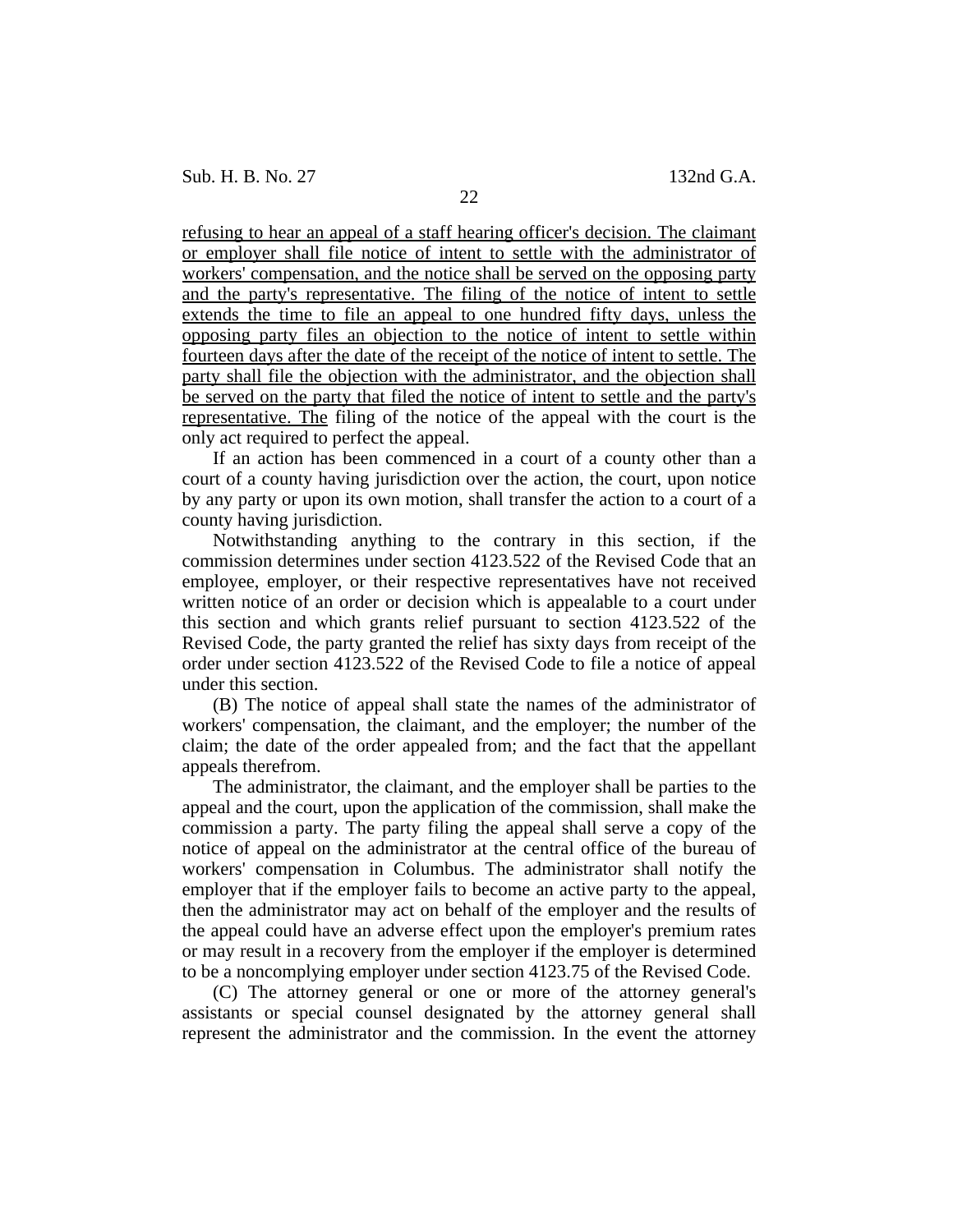general or the attorney general's designated assistants or special counsel are absent, the administrator or the commission shall select one or more of the attorneys in the employ of the administrator or the commission as the administrator's attorney or the commission's attorney in the appeal. Any attorney so employed shall continue the representation during the entire period of the appeal and in all hearings thereof except where the continued representation becomes impractical.

(D) Upon receipt of notice of appeal, the clerk of courts shall provide notice to all parties who are appellees and to the commission.

The claimant shall, within thirty days after the filing of the notice of appeal, file a petition containing a statement of facts in ordinary and concise language showing a cause of action to participate or to continue to participate in the fund and setting forth the basis for the jurisdiction of the court over the action. Further pleadings shall be had in accordance with the Rules of Civil Procedure, provided that service of summons on such petition shall not be required and provided that the claimant may not dismiss the complaint without the employer's consent if the employer is the party that filed the notice of appeal to court pursuant to this section. The clerk of the court shall, upon receipt thereof, transmit by certified mail a copy thereof to each party named in the notice of appeal other than the claimant. Any party may file with the clerk prior to the trial of the action a deposition of any physician taken in accordance with the provisions of the Revised Code, which deposition may be read in the trial of the action even though the physician is a resident of or subject to service in the county in which the trial is had. The bureau of workers' compensation shall pay the cost of the stenographic deposition filed in court and of copies of the stenographic deposition for each party from the surplus fund and charge the costs thereof against the unsuccessful party if the claimant's right to participate or continue to participate is finally sustained or established in the appeal. In the event the deposition is taken and filed, the physician whose deposition is taken is not required to respond to any subpoena issued in the trial of the action. The court, or the jury under the instructions of the court, if a jury is demanded, shall determine the right of the claimant to participate or to continue to participate in the fund upon the evidence adduced at the hearing of the action.

(E) The court shall certify its decision to the commission and the certificate shall be entered in the records of the court. Appeals from the judgment are governed by the law applicable to the appeal of civil actions.

(F) The cost of any legal proceedings authorized by this section, including an attorney's fee to the claimant's attorney to be fixed by the trial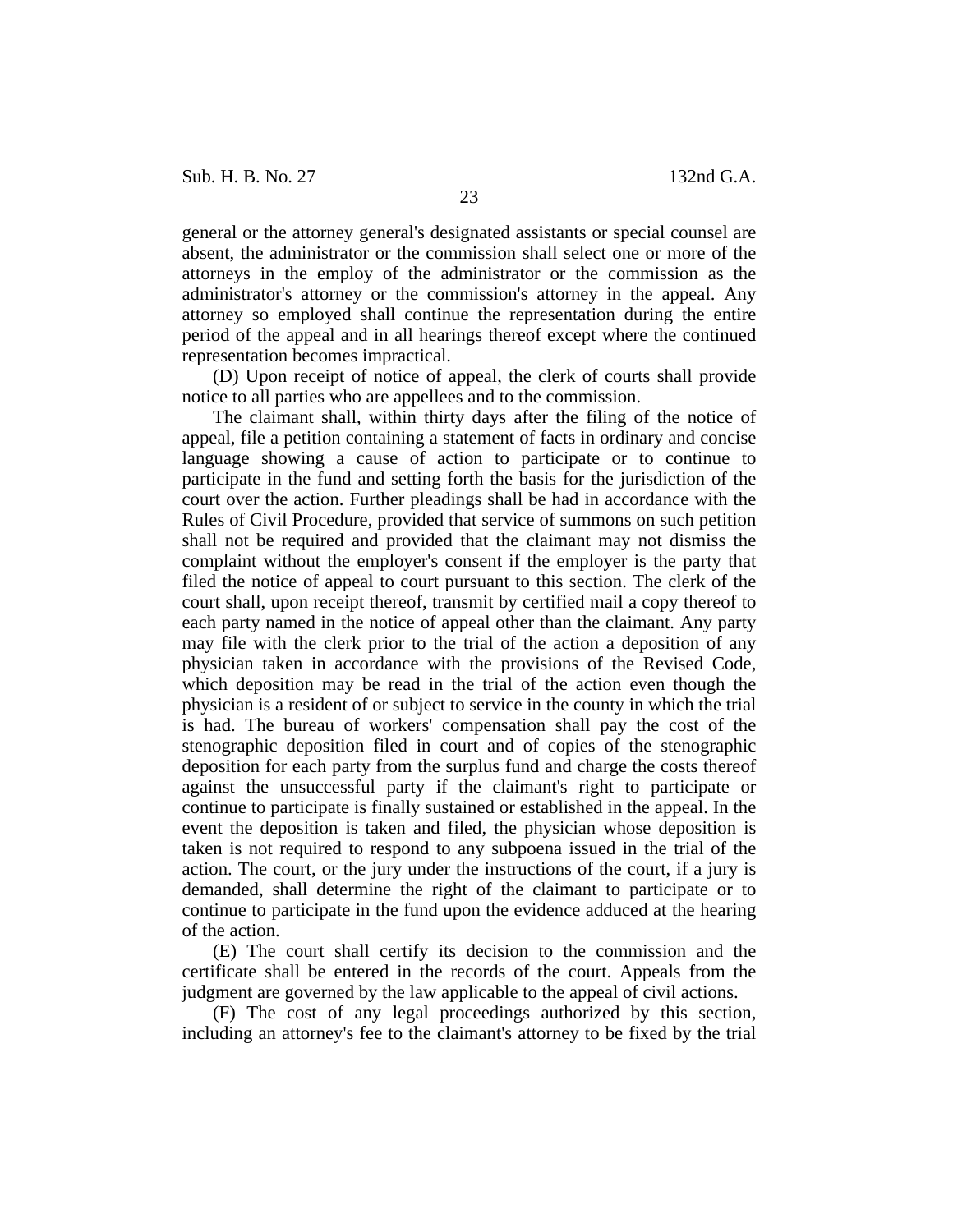judge, based upon the effort expended, in the event the claimant's right to participate or to continue to participate in the fund is established upon the final determination of an appeal, shall be taxed against the employer or the commission if the commission or the administrator rather than the employer contested the right of the claimant to participate in the fund. The attorney's fee shall not exceed forty-two hundred five thousand dollars.

(G) If the finding of the court or the verdict of the jury is in favor of the claimant's right to participate in the fund, the commission and the administrator shall thereafter proceed in the matter of the claim as if the judgment were the decision of the commission, subject to the power of modification provided by section 4123.52 of the Revised Code.

(H)(1) An appeal from an order issued under division (E) of section 4123.511 of the Revised Code or any action filed in court in a case in which an award of compensation or medical benefits has been made shall not stay the payment of compensation or medical benefits under the award, or payment for subsequent periods of total disability or medical benefits during the pendency of the appeal. If, in a final administrative or judicial action, it is determined that payments of compensation or benefits, or both, made to or on behalf of a claimant should not have been made, the amount thereof shall be charged to the surplus fund account under division (B) of section 4123.34 of the Revised Code. In the event the employer is a state risk, the amount shall not be charged to the employer's experience, and the administrator shall adjust the employer's account accordingly. In the event the employer is a self-insuring employer, the self-insuring employer shall deduct the amount from the paid compensation the self-insuring employer reports to the administrator under division (L) of section 4123.35 of the Revised Code. If an employer is a state risk and has paid an assessment for a violation of a specific safety requirement, and, in a final administrative or judicial action, it is determined that the employer did not violate the specific safety requirement, the administrator shall reimburse the employer from the surplus fund account under division (B) of section 4123.34 of the Revised Code for the amount of the assessment the employer paid for the violation.

(2)(a) Notwithstanding a final determination that payments of benefits made to or on behalf of a claimant should not have been made, the administrator or self-insuring employer shall award payment of medical or vocational rehabilitation services submitted for payment after the date of the final determination if all of the following apply:

(i) The services were approved and were rendered by the provider in good faith prior to the date of the final determination.

(ii) The services were payable under division (I) of section 4123.511 of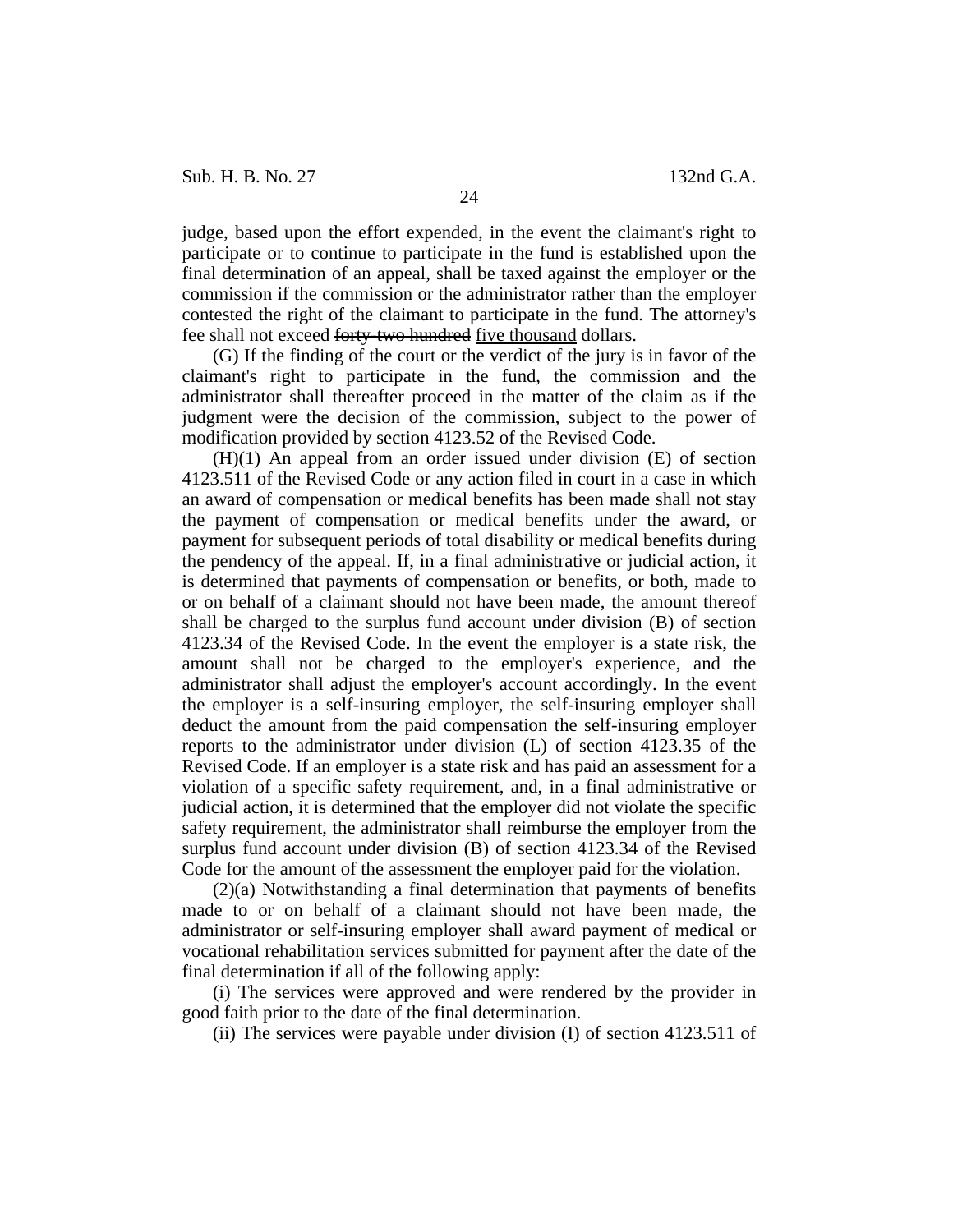25

the Revised Code prior to the date of the final determination.

(iii) The request for payment is submitted within the time limit set forth in section 4123.52 of the Revised Code.

(b) Payments made under division (H)(1) of this section shall be charged to the surplus fund account under division (B) of section 4123.34 of the Revised Code. If the employer of the employee who is the subject of a claim described in division  $(H)(2)(a)$  of this section is a state fund employer, the payments made under that division shall not be charged to the employer's experience. If that employer is a self-insuring employer, the self-insuring employer shall deduct the amount from the paid compensation the self-insuring employer reports to the administrator under division (L) of section 4123.35 of the Revised Code.

(c) Division (H)(2) of this section shall apply only to a claim under this chapter or Chapter 4121., 4127., or 4131. of the Revised Code arising on or after July 29, 2011.

(3) A self-insuring employer may elect to pay compensation and benefits under this section directly to an employee or an employee's dependents by filing an application with the bureau of workers' compensation not more than one hundred eighty days and not less than ninety days before the first day of the employer's next six-month coverage period. If the self-insuring employer timely files the application, the application is effective on the first day of the employer's next six-month coverage period, provided that the administrator shall compute the employer's assessment for the surplus fund account due with respect to the period during which that application was filed without regard to the filing of the application. On and after the effective date of the employer's election, the self-insuring employer shall pay directly to an employee or to an employee's dependents compensation and benefits under this section regardless of the date of the injury or occupational disease, and the employer shall receive no money or credits from the surplus fund account on account of those payments and shall not be required to pay any amounts into the surplus fund account on account of this section. The election made under this division is irrevocable.

(I) All actions and proceedings under this section which are the subject of an appeal to the court of common pleas or the court of appeals shall be preferred over all other civil actions except election causes, irrespective of position on the calendar.

This section applies to all decisions of the commission or the administrator on November 2, 1959, and all claims filed thereafter are governed by sections 4123.511 and 4123.512 of the Revised Code.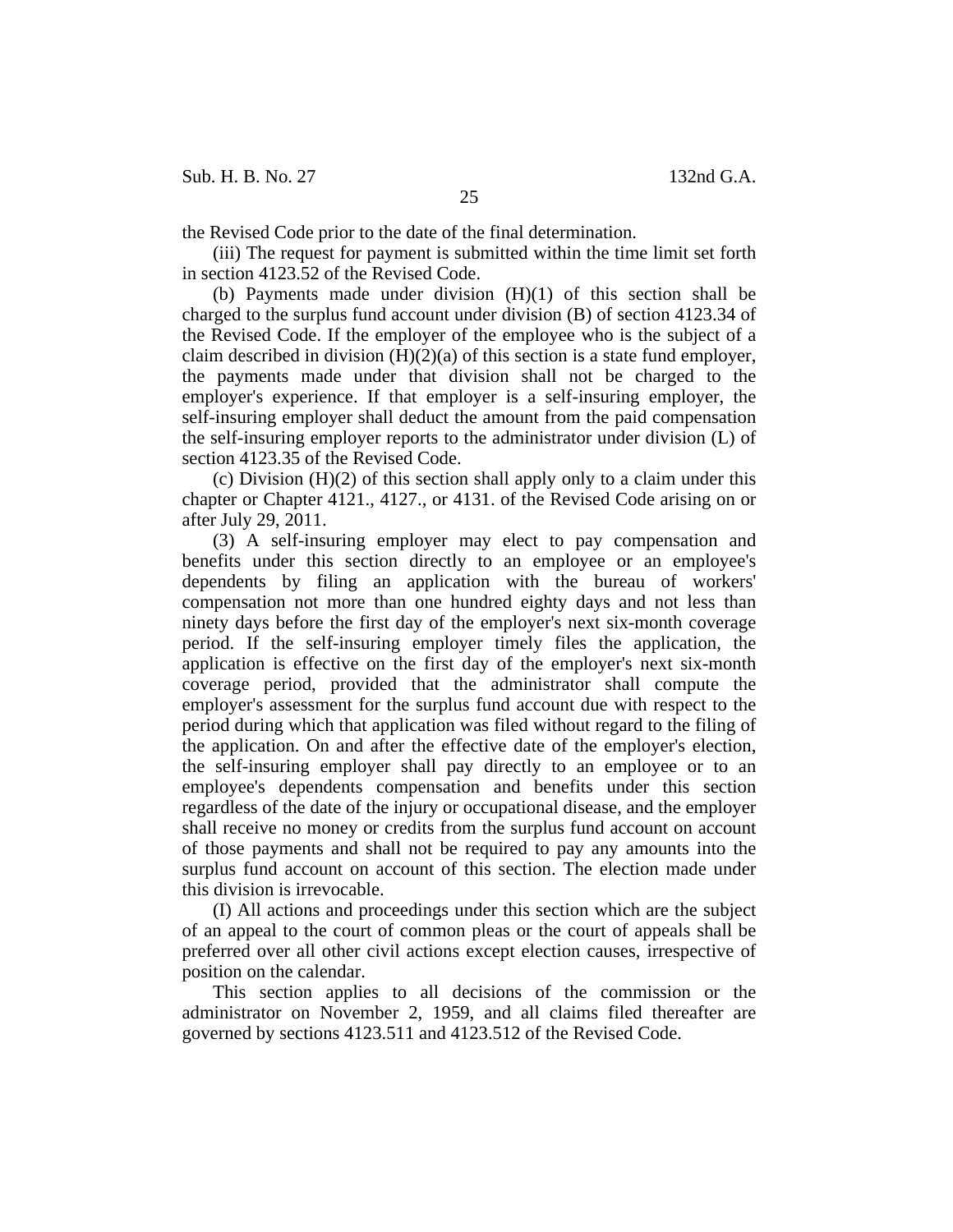Any action pending in common pleas court or any other court on January 1, 1986, under this section is governed by former sections 4123.514, 4123.515, 4123.516, and 4123.519 and section 4123.522 of the Revised Code.

Sec. 4123.53. (A) The administrator of workers' compensation or the industrial commission may require any employee claiming the right to receive compensation to submit to a medical examination, vocational evaluation, or vocational questionnaire at any time, and from time to time, at a place reasonably convenient for the employee, and as provided by the rules of the commission or the administrator of workers' compensation. A claimant required by the commission or administrator to submit to a medical examination or vocational evaluation, at a point outside of the place of permanent or temporary residence of the claimant, as provided in this section, is entitled to have paid to the claimant by the bureau of workers' compensation the necessary and actual expenses on account of the attendance for the medical examination or vocational evaluation after approval of the expense statement by the bureau. Under extraordinary circumstances and with the unanimous approval of the commission, if the commission requires the medical examination or vocational evaluation, or with the approval of the administrator, if the administrator requires the medical examination or vocational evaluation, the bureau shall pay an injured or diseased employee the necessary, actual, and authorized expenses of treatment at a point outside the place of permanent or temporary residence of the claimant.

(B) When (1) Except as provided in divisions  $(B)(2)$  and (3) of this section, when an employee initially receives temporary total disability compensation pursuant to section 4123.56 of the Revised Code for a consecutive ninety-day period, the administrator shall refer the employee to the bureau medical section for to schedule a medical examination to determine the employee's continued entitlement to such compensation, the employee's rehabilitation potential, and the appropriateness of the medical treatment the employee is receiving. The bureau medical section shall conduct schedule the examination for a date not later than thirty days following the end of the initial ninety-day period. If the medical examiner, upon an initial or any subsequent examination recommended by the medical examiner under this division, determines that the employee is temporarily and totally impaired, the medical examiner shall recommend a date when the employee should be reexamined. Upon the issuance of the medical examination report containing a recommendation for reexamination, the administrator shall schedule an examination and, if at the date of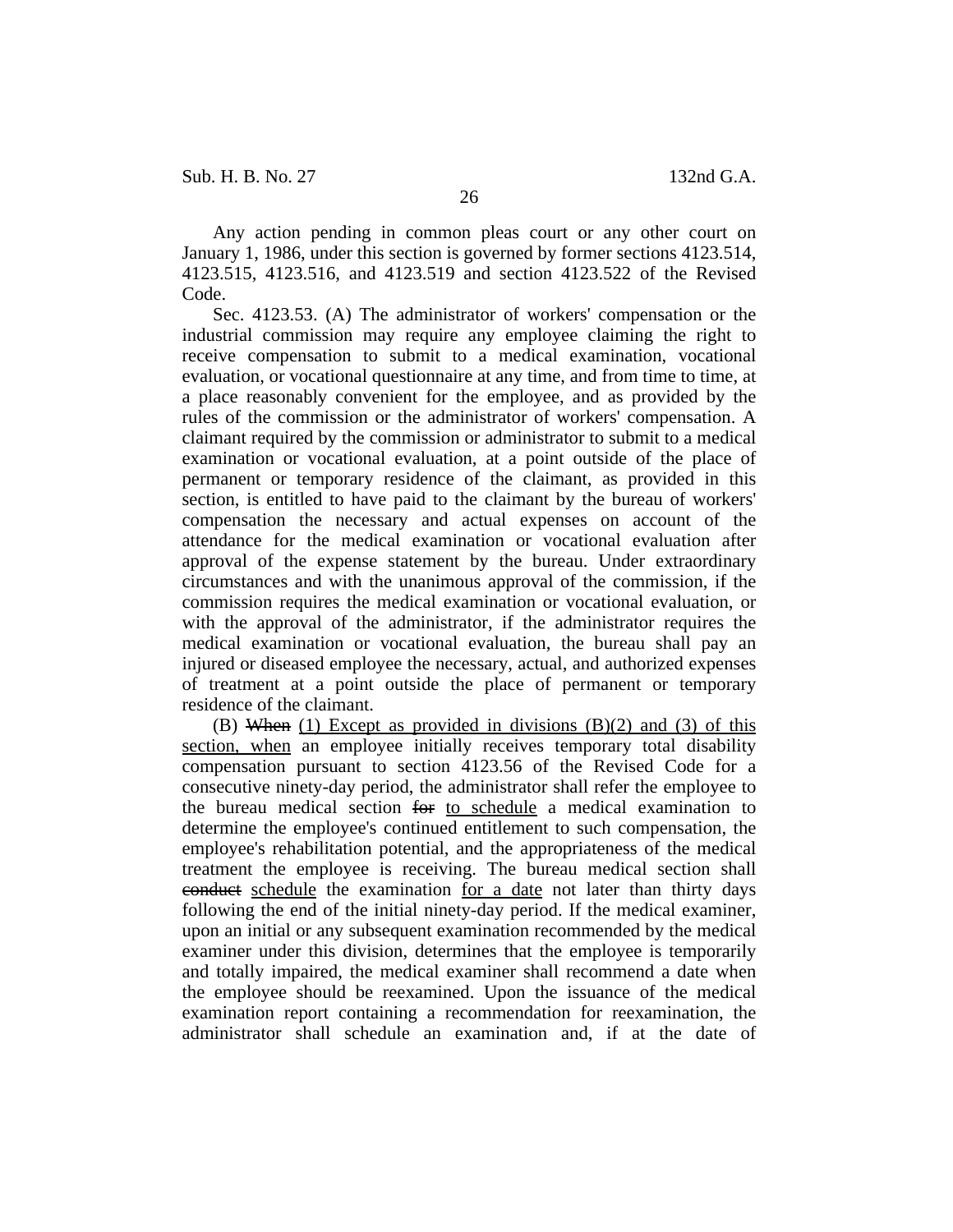27

reexamination the employee is receiving temporary total disability compensation, the employee shall be examined. The

(2) The administrator, for good cause, may waive the scheduling of a medical examination under division  $(B)(1)$  of this section. If the employee's employer objects to the administrator's waiver, the administrator shall refer the employee to the bureau medical section to schedule the examination or the administrator shall schedule the examination.

(3) The administrator shall adopt a rule, pursuant to Chapter 119. of the Revised Code, permitting employers to waive the administrator's scheduling of any such examinations.

(C) If an employee refuses to submit to any medical examination or vocational evaluation scheduled pursuant to this section or obstructs the same, or refuses to complete and submit to the bureau or commission a vocational questionnaire within thirty days after the bureau or commission mails the request to complete and submit the questionnaire the employee's right to have his or her the employee's claim for compensation considered, if the claim is pending before the bureau or commission, or to receive any payment for compensation theretofore granted, is suspended during the period of the refusal or obstruction. Notwithstanding this section, an employee's failure to submit to a medical examination or vocational evaluation, or to complete and submit a vocational questionnaire, shall not result in the dismissal of the employee's claim.

(D) Medical examinations scheduled under this section do not limit medical examinations provided for in other provisions of this chapter or Chapter 4121. of the Revised Code.

Sec. 4123.54. (A) Except as otherwise provided in this division or divisions (I) and (K) of this section, every employee, who is injured or who contracts an occupational disease, and the dependents of each employee who is killed, or dies as the result of an occupational disease contracted in the course of employment, wherever the injury has occurred or occupational disease has been contracted, is entitled to receive the compensation for loss sustained on account of the injury, occupational disease, or death, and the medical, nurse, and hospital services and medicines, and the amount of funeral expenses in case of death, as are provided by this chapter. The compensation and benefits shall be provided, as applicable, directly from the employee's self-insuring employer as provided in section 4123.35 of the Revised Code or from the state insurance fund. An employee or dependent is not entitled to receive compensation or benefits under this division if the employee's injury or occupational disease is either of the following:

(1) Purposely self-inflicted;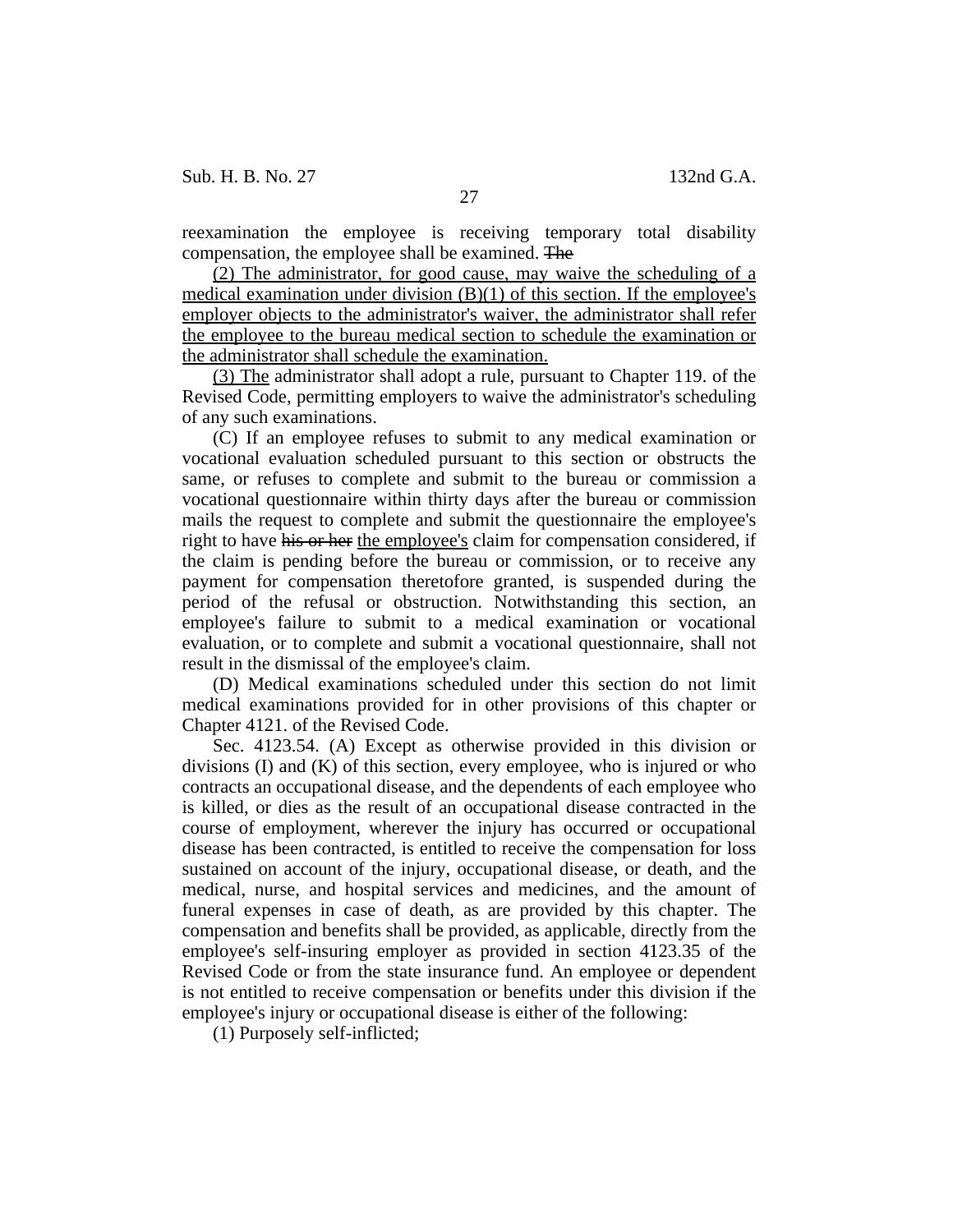(2) Caused by the employee being intoxicated, under the influence of a controlled substance not prescribed by a physician, or under the influence of marihuana if being intoxicated, under the influence of a controlled substance not prescribed by a physician, or under the influence of marihuana was the proximate cause of the injury.

(B) For the purpose of this section, provided that an employer has posted written notice to employees that the results of, or the employee's refusal to submit to, any chemical test described under this division may affect the employee's eligibility for compensation and benefits pursuant to this chapter and Chapter 4121. of the Revised Code, there is a rebuttable presumption that an employee is intoxicated, under the influence of a controlled substance not prescribed by the employee's physician, or under the influence of marihuana and that being intoxicated, under the influence of a controlled substance not prescribed by the employee's physician, or under the influence of marihuana is the proximate cause of an injury under either of the following conditions:

(1) When any one or more of the following is true:

(a) The employee, through a qualifying chemical test administered within eight hours of an injury, is determined to have an alcohol concentration level equal to or in excess of the levels established in divisions  $(A)(1)(b)$  to (i) of section 4511.19 of the Revised Code;

(b) The employee, through a qualifying chemical test administered within thirty-two hours of an injury, is determined to have one of the following a controlled substances substance not prescribed by the employee's physician or marihuana in the employee's system that tests above the following levels in an enzyme multiplied immunoassay technique screening test and above the levels established in division  $(B)(1)(c)$  of this section in a gas chromatography mass spectrometry test:

(i) For amphetamines, one thousand nanograms per milliliter of urine;

(ii) For cannabinoids, fifty nanograms per milliliter of urine;

(iii) For cocaine, including crack cocaine, three hundred nanograms per milliliter of urine;

(iv) For opiates, two thousand nanograms per milliliter of urine;

(v) For phencyclidine, twenty-five nanograms per milliliter of urine.

(c) The employee, through a qualifying chemical test administered within thirty-two hours of an injury, is determined to have one of the following controlled substances not prescribed by the employee's physician or marihuana in the employee's system that tests above the following levels by a gas chromatography mass spectrometry test:

(i) For amphetamines, five hundred nanograms per milliliter of urine;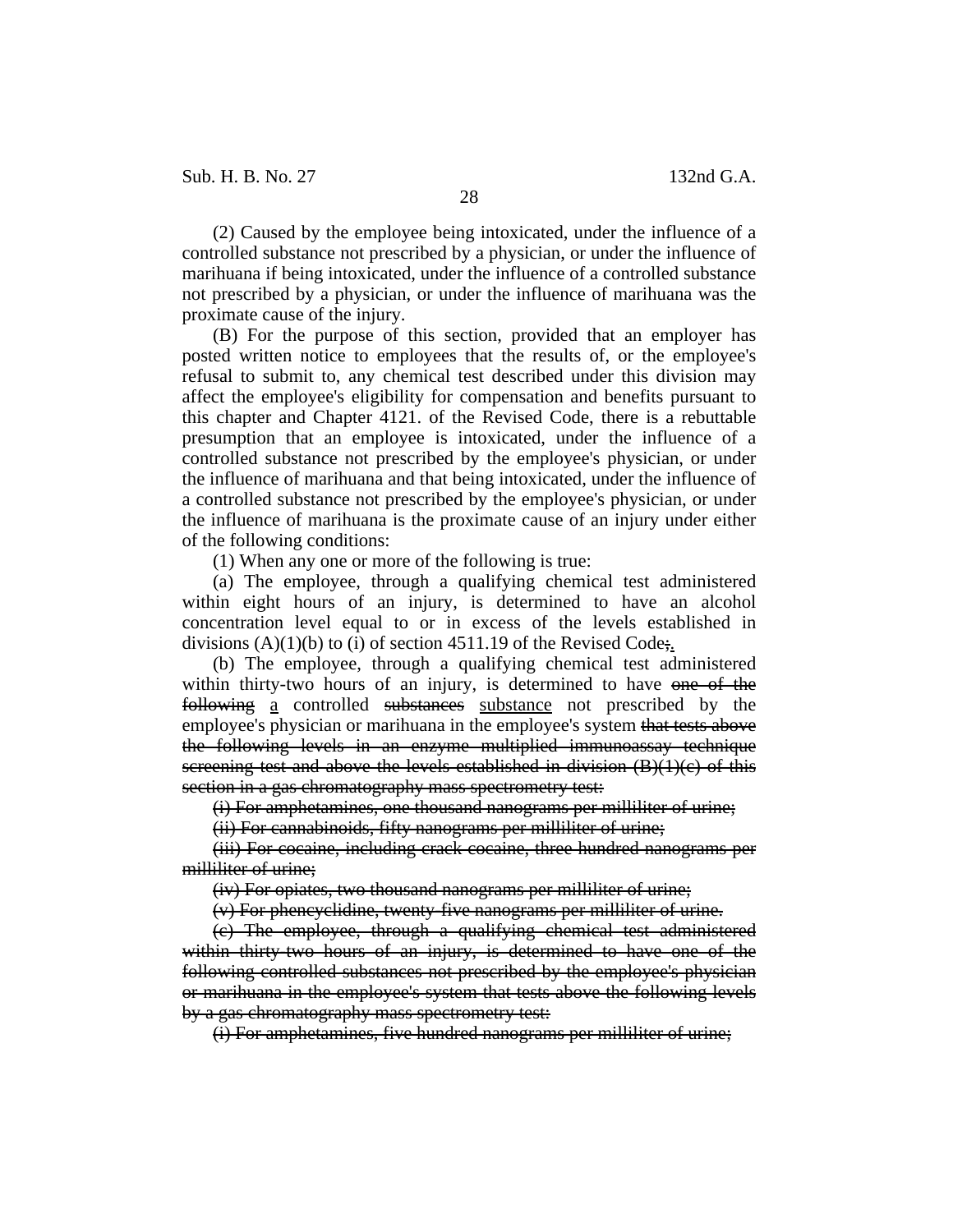(ii) For cannabinoids, fifteen nanograms per milliliter of urine;

(iii) For cocaine, including crack cocaine, one hundred fifty nanograms per milliliter of urine;

(iv) For opiates, two thousand nanograms per milliliter of urine;

(v) For phencyclidine, twenty-five nanograms per milliliter of urine.

(d) at a level equal to or in excess of the cutoff concentration level for the particular substance as provided in section 40.87 of Title 49 of the Code of Federal Regulations, 49 C.F.R. 40.87, as amended.

(c) The employee, through a qualifying chemical test administered within thirty-two hours of an injury, is determined to have barbiturates, benzodiazepines, or methadone, or propoxyphene in the employee's system that tests above levels established by laboratories certified by the United States department of health and human services.

(2) When the employee refuses to submit to a requested chemical test, on the condition that that employee is or was given notice that the refusal to submit to any chemical test described in division (B)(1) of this section may affect the employee's eligibility for compensation and benefits under this chapter and Chapter 4121. of the Revised Code.

 $(C)(1)$  For purposes of division  $(B)$  of this section, a chemical test is a qualifying chemical test if it is administered to an employee after an injury under at least one of the following conditions:

(a) When the employee's employer had reasonable cause to suspect that the employee may be intoxicated, under the influence of a controlled substance not prescribed by the employee's physician, or under the influence of marihuana;

(b) At the request of a police officer pursuant to section 4511.191 of the Revised Code, and not at the request of the employee's employer;

(c) At the request of a licensed physician who is not employed by the employee's employer, and not at the request of the employee's employer.

(2) As used in division  $(C)(1)(a)$  of this section, "reasonable cause" means, but is not limited to, evidence that an employee is or was using alcohol, a controlled substance, or marihuana drawn from specific, objective facts and reasonable inferences drawn from these facts in light of experience and training. These facts and inferences may be based on, but are not limited to, any of the following:

(a) Observable phenomena, such as direct observation of use, possession, or distribution of alcohol, a controlled substance, or marihuana, or of the physical symptoms of being under the influence of alcohol, a controlled substance, or marihuana, such as but not limited to slurred speech; dilated pupils; odor of alcohol, a controlled substance, or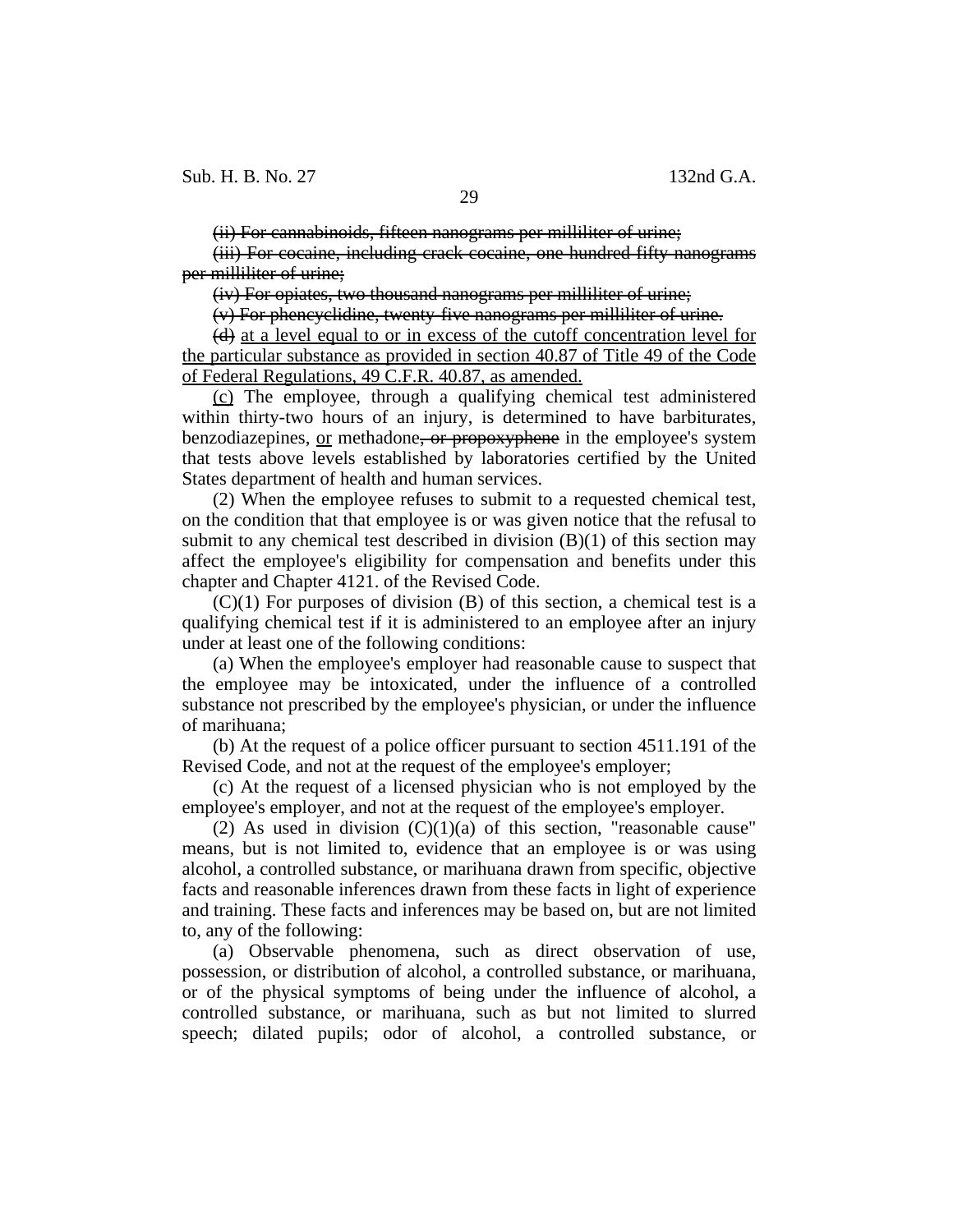marihuana; changes in affect; or dynamic mood swings;

(b) A pattern of abnormal conduct, erratic or aberrant behavior, or deteriorating work performance such as frequent absenteeism, excessive tardiness, or recurrent accidents, that appears to be related to the use of alcohol, a controlled substance, or marihuana, and does not appear to be attributable to other factors;

(c) The identification of an employee as the focus of a criminal investigation into unauthorized possession, use, or trafficking of a controlled substance or marihuana;

(d) A report of use of alcohol, a controlled substance, or marihuana provided by a reliable and credible source;

(e) Repeated or flagrant violations of the safety or work rules of the employee's employer, that are determined by the employee's supervisor to pose a substantial risk of physical injury or property damage and that appear to be related to the use of alcohol, a controlled substance, or marihuana and that do not appear attributable to other factors.

(D) Nothing in this section shall be construed to affect the rights of an employer to test employees for alcohol or controlled substance abuse.

(E) For the purpose of this section, laboratories certified by the United States department of health and human services or laboratories that meet or exceed the standards of that department for laboratory certification shall be used for processing the test results of a qualifying chemical test.

(F) The written notice required by division (B) of this section shall be the same size or larger than the proof of workers' compensation coverage furnished by the bureau of workers' compensation and shall be posted by the employer in the same location as the proof of workers' compensation coverage or the certificate of self-insurance.

(G) If a condition that pre-existed an injury is substantially aggravated by the injury, and that substantial aggravation is documented by objective diagnostic findings, objective clinical findings, or objective test results, no compensation or benefits are payable because of the pre-existing condition once that condition has returned to a level that would have existed without the injury.

 $(H)(1)$  Whenever, with respect to an employee of an employer who is subject to and has complied with this chapter, there is possibility of conflict with respect to the application of workers' compensation laws because the contract of employment is entered into and all or some portion of the work is or is to be performed in a state or states other than Ohio, the employer and the employee may agree to be bound by the laws of this state or by the laws of some other state in which all or some portion of the work of the employee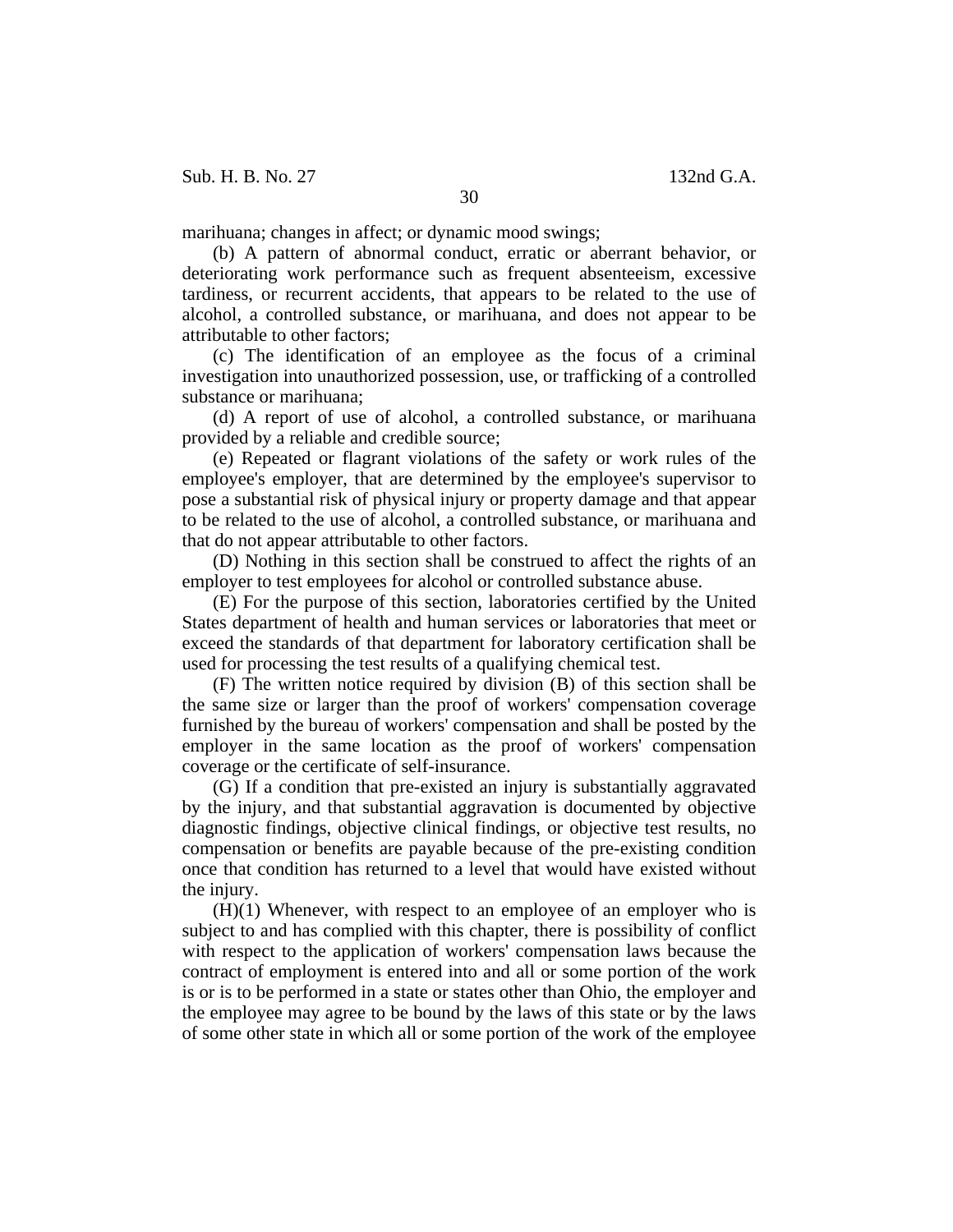is to be performed. The agreement shall be in writing and shall be filed with the bureau of workers' compensation within ten days after it is executed and shall remain in force until terminated or modified by agreement of the parties similarly filed. If the agreement is to be bound by the laws of this state and the employer has complied with this chapter, then the employee is entitled to compensation and benefits regardless of where the injury occurs or the disease is contracted and the rights of the employee and the employee's dependents under the laws of this state are the exclusive remedy against the employer on account of injury, disease, or death in the course of and arising out of the employee's employment. If the agreement is to be bound by the laws of another state and the employer has complied with the laws of that state, the rights of the employee and the employee's dependents under the laws of that state are the exclusive remedy against the employer on account of injury, disease, or death in the course of and arising out of the employee's employment without regard to the place where the injury was sustained or the disease contracted. If an employer and an employee enter into an agreement under this division, the fact that the employer and the employee entered into that agreement shall not be construed to change the status of an employee whose continued employment is subject to the will of the employer or the employee, unless the agreement contains a provision that expressly changes that status.

(2) If an employee or the employee's dependents receive an award of compensation or benefits under this chapter or Chapter 4121., 4127., or 4131. of the Revised Code for the same injury, occupational disease, or death for which the employee or the employee's dependents previously pursued or otherwise elected to accept workers' compensation benefits and received a decision on the merits as defined in section 4123.542 of the Revised Code under the laws of another state or recovered damages under the laws of another state, the claim shall be disallowed and the administrator or any self-insuring employer, by any lawful means, may collect from the employee or the employee's dependents any of the following:

(a) The amount of compensation or benefits paid to or on behalf of the employee or the employee's dependents by the administrator or a self-insuring employer pursuant to this chapter or Chapter 4121., 4127., or 4131. of the Revised Code for that award;

(b) Any interest, attorney's fees, and costs the administrator or the self-insuring employer incurs in collecting that payment.

(3) If an employee or the employee's dependents receive an award of compensation or benefits under this chapter or Chapter 4121., 4127., or 4131. of the Revised Code and subsequently pursue or otherwise elect to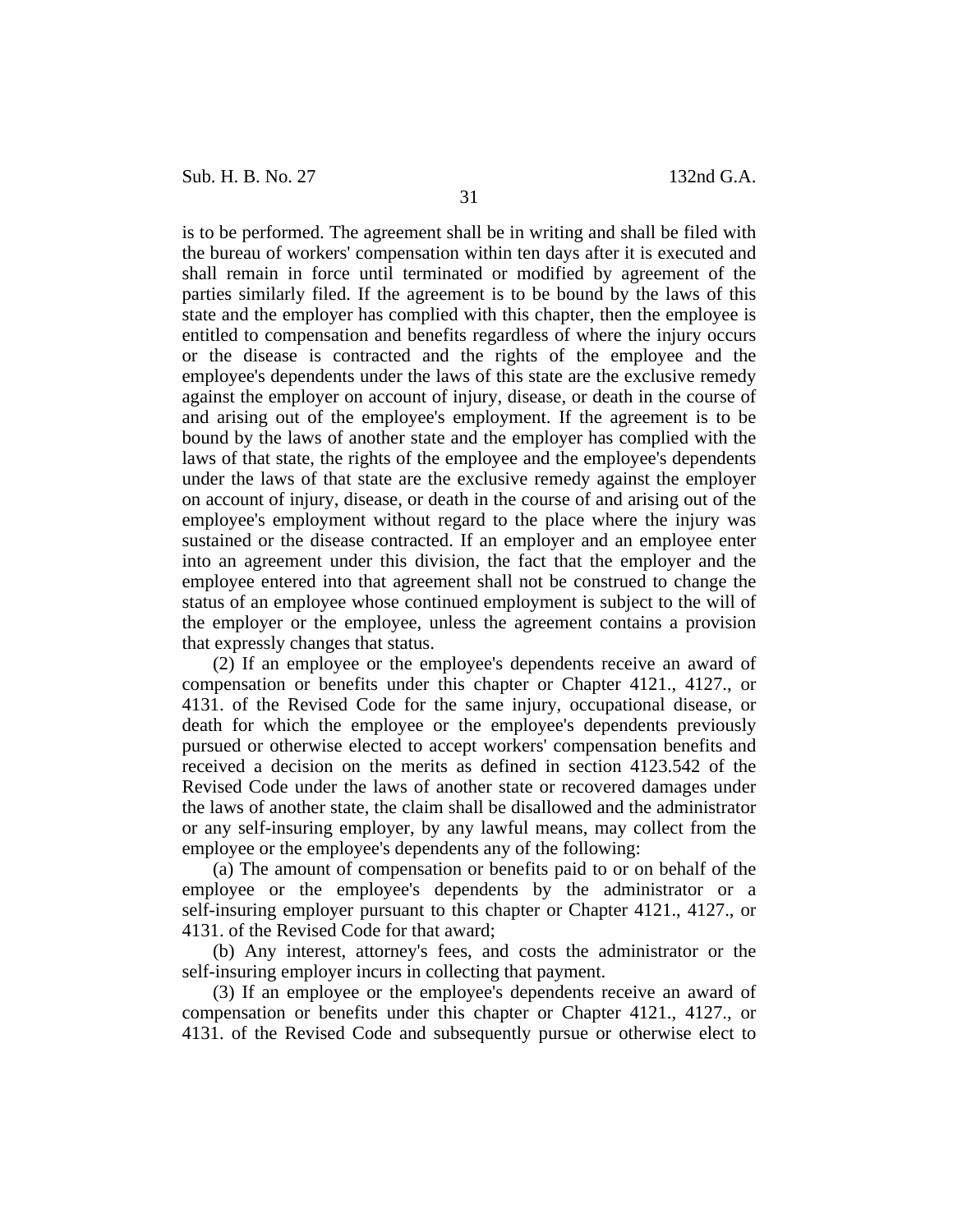accept workers' compensation benefits or damages under the laws of another state for the same injury, occupational disease, or death the claim under this chapter or Chapter 4121., 4127., or 4131. of the Revised Code shall be disallowed. The administrator or a self-insuring employer, by any lawful means, may collect from the employee or the employee's dependents or other-states' insurer any of the following:

(a) The amount of compensation or benefits paid to or on behalf of the employee or the employee's dependents by the administrator or the self-insuring employer pursuant to this chapter or Chapter 4121., 4127., or 4131. of the Revised Code for that award;

(b) Any interest, costs, and attorney's fees the administrator or the self-insuring employer incurs in collecting that payment;

(c) Any costs incurred by an employer in contesting or responding to any claim filed by the employee or the employee's dependents for the same injury, occupational disease, or death that was filed after the original claim for which the employee or the employee's dependents received a decision on the merits as described in section 4123.542 of the Revised Code.

(4) If the employee's employer pays premiums into the state insurance fund, the administrator shall not charge the amount of compensation or benefits the administrator collects pursuant to division  $(H)(2)$  or  $(3)$  of this section to the employer's experience. If the administrator collects any costs incurred by an employer in contesting or responding to any claim pursuant to division (H)(2) or (3) of this section, the administrator shall forward the amount collected to that employer. If the employee's employer is a self-insuring employer, the self-insuring employer shall deduct the amount of compensation or benefits the self-insuring employer collects pursuant to this division from the paid compensation the self-insuring employer reports to the administrator under division (L) of section 4123.35 of the Revised Code.

(5) If an employee is a resident of a state other than this state and is insured under the workers' compensation law or similar laws of a state other than this state, the employee and the employee's dependents are not entitled to receive compensation or benefits under this chapter, on account of injury, disease, or death arising out of or in the course of employment while temporarily within this state, and the rights of the employee and the employee's dependents under the laws of the other state are the exclusive remedy against the employer on account of the injury, disease, or death.

(6) An employee, or the dependent of an employee, who elects to receive compensation and benefits under this chapter or Chapter 4121., 4127., or 4131. of the Revised Code for a claim may not receive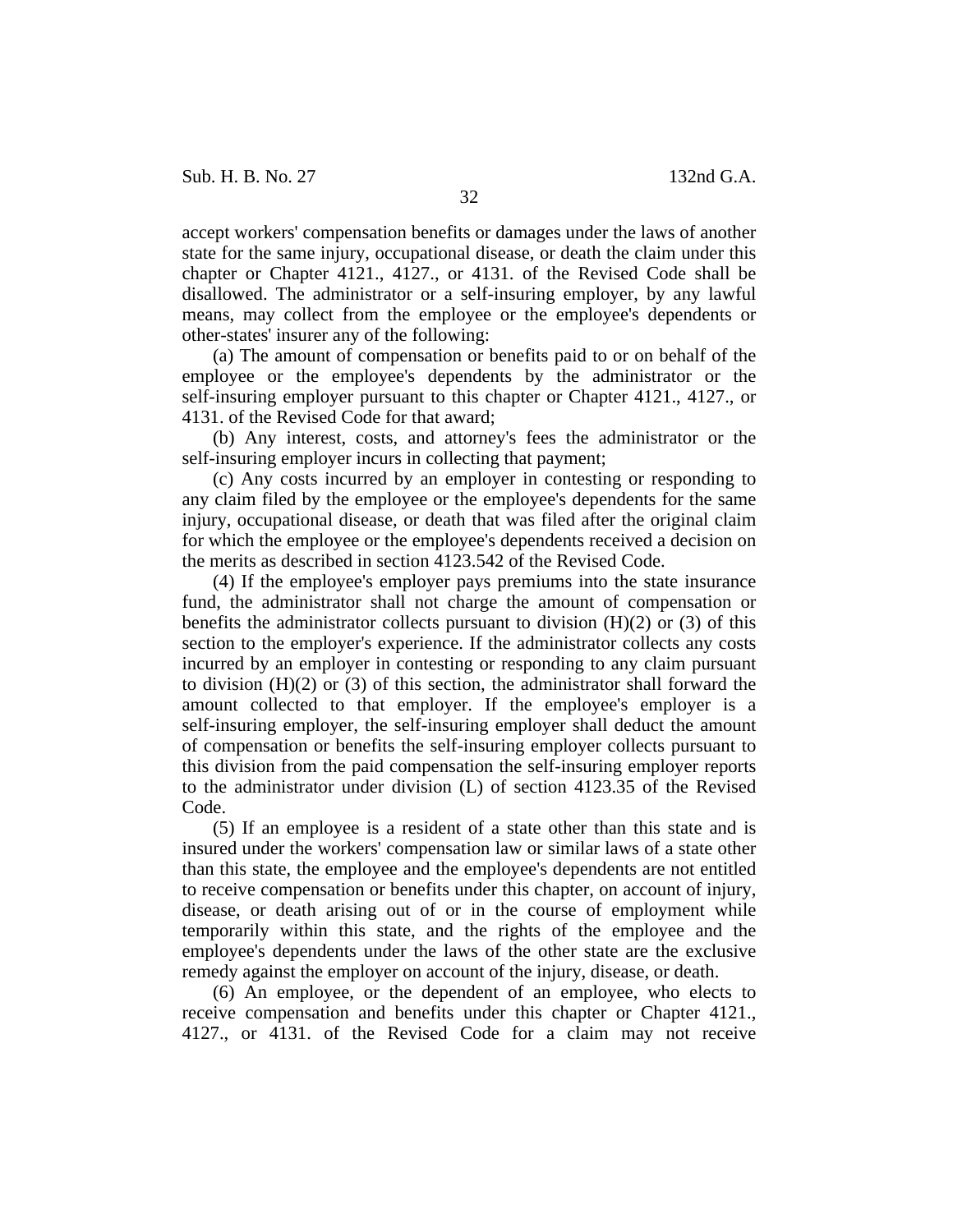33

compensation and benefits under the workers' compensation laws of any state other than this state for that same claim. For each claim submitted by or on behalf of an employee, the administrator or, if the employee is employed by a self-insuring employer, the self-insuring employer, shall request the employee or the employee's dependent to sign an election that affirms the employee's or employee's dependent's acceptance of electing to receive compensation and benefits under this chapter or Chapter 4121., 4127., or 4131. of the Revised Code for that claim that also affirmatively waives and releases the employee's or the employee's dependent's right to file for and receive compensation and benefits under the laws of any state other than this state for that claim. The employee or employee's dependent shall sign the election form within twenty-eight days after the administrator or self-insuring employer submits the request or the administrator or self-insuring employer shall dismiss that claim.

In the event a workers' compensation claim has been filed in another jurisdiction on behalf of an employee or the dependents of an employee, and the employee or dependents subsequently elect to receive compensation, benefits, or both under this chapter or Chapter 4121., 4127., or 4131. of the Revised Code, the employee or dependent shall withdraw or refuse acceptance of the workers' compensation claim filed in the other jurisdiction in order to pursue compensation or benefits under the laws of this state. If the employee or dependents were awarded workers' compensation benefits or had recovered damages under the laws of the other state, any compensation and benefits awarded under this chapter or Chapter 4121., 4127., or 4131. of the Revised Code shall be paid only to the extent to which those payments exceed the amounts paid under the laws of the other state. If the employee or dependent fails to withdraw or to refuse acceptance of the workers' compensation claim in the other jurisdiction within twenty-eight days after a request made by the administrator or a self-insuring employer, the administrator or self-insuring employer shall dismiss the employee's or employee's dependents' claim made in this state.

(I) If an employee who is covered under the federal "Longshore and Harbor Workers' Compensation Act," 98 Stat. 1639, 33 U.S.C. 901 et seq., is injured or contracts an occupational disease or dies as a result of an injury or occupational disease, and if that employee's or that employee's dependents' claim for compensation or benefits for that injury, occupational disease, or death is subject to the jurisdiction of that act, the employee or the employee's dependents are not entitled to apply for and shall not receive compensation or benefits under this chapter and Chapter 4121. of the Revised Code. The rights of such an employee and the employee's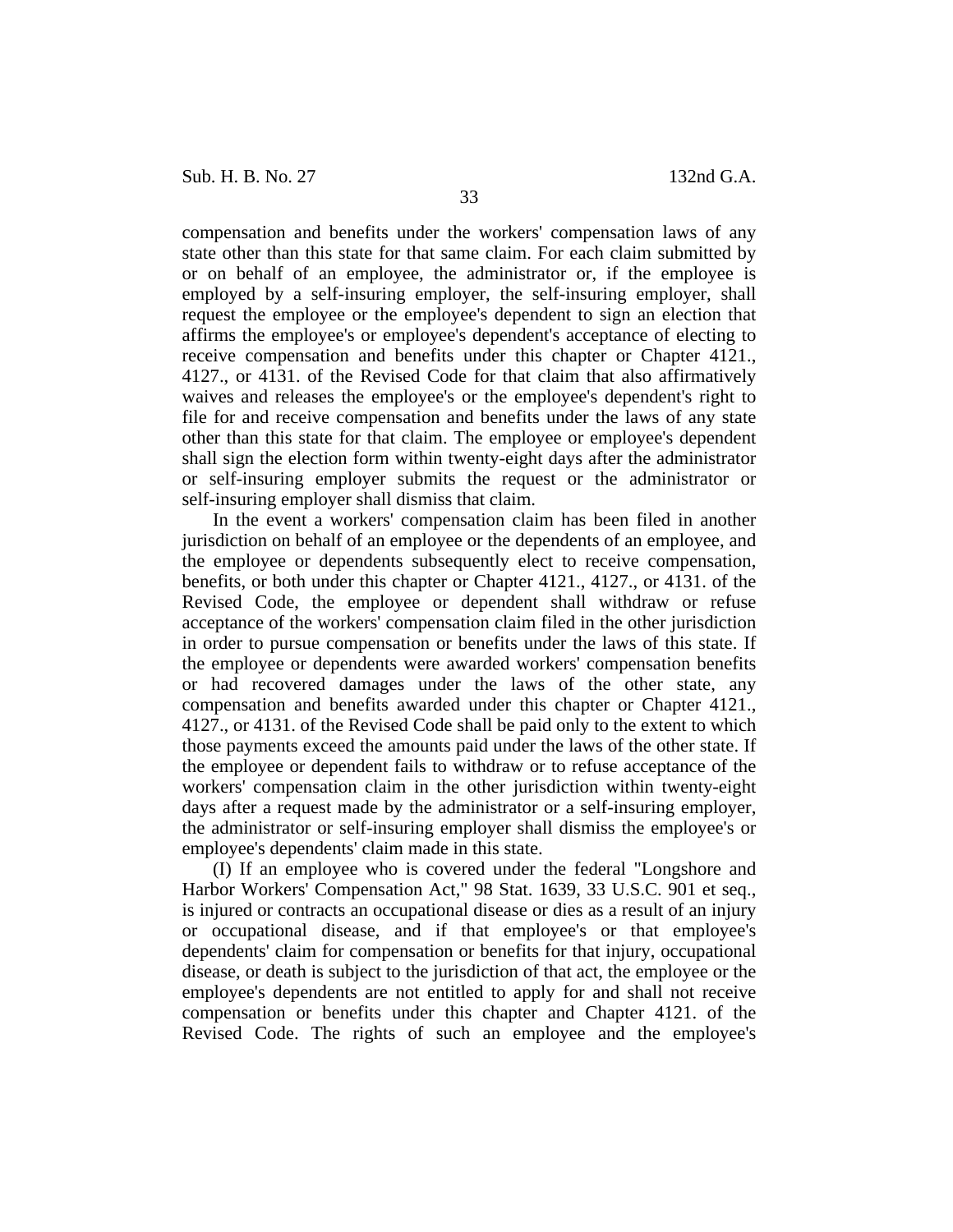dependents under the federal "Longshore and Harbor Workers' Compensation Act," 98 Stat. 1639, 33 U.S.C. 901 et seq., are the exclusive remedy against the employer for that injury, occupational disease, or death.

(J) Compensation or benefits are not payable to a claimant or a dependent during the period of confinement of the claimant or dependent in any state or federal correctional institution, or in any county jail in lieu of incarceration in a state or federal correctional institution, whether in this or any other state for conviction of violation of any state or federal criminal law.

(K) An employer, upon the approval of the administrator, may provide for workers' compensation coverage for the employer's employees who are professional athletes and coaches by submitting to the administrator proof of coverage under a league policy issued under the laws of another state under either of the following circumstances:

(1) The employer administers the payroll and workers' compensation insurance for a professional sports team subject to a collective bargaining agreement, and the collective bargaining agreement provides for the uniform administration of workers' compensation benefits and compensation for professional athletes.

(2) The employer is a professional sports league, or is a member team of a professional sports league, and all of the following apply:

(a) The professional sports league operates as a single entity, whereby all of the players and coaches of the sports league are employees of the sports league and not of the individual member teams.

(b) The professional sports league at all times maintains workers' compensation insurance that provides coverage for the players and coaches of the sports league.

(c) Each individual member team of the professional sports league, pursuant to the organizational or operating documents of the sports league, is obligated to the sports league to pay to the sports league any workers' compensation claims that are not covered by the workers' compensation insurance maintained by the sports league.

If the administrator approves the employer's proof of coverage submitted under division (K) of this section, a professional athlete or coach who is an employee of the employer and the dependents of the professional athlete or coach are not entitled to apply for and shall not receive compensation or benefits under this chapter and Chapter 4121. of the Revised Code. The rights of such an athlete or coach and the dependents of such an athlete or coach under the laws of the state where the policy was issued are the exclusive remedy against the employer for the athlete or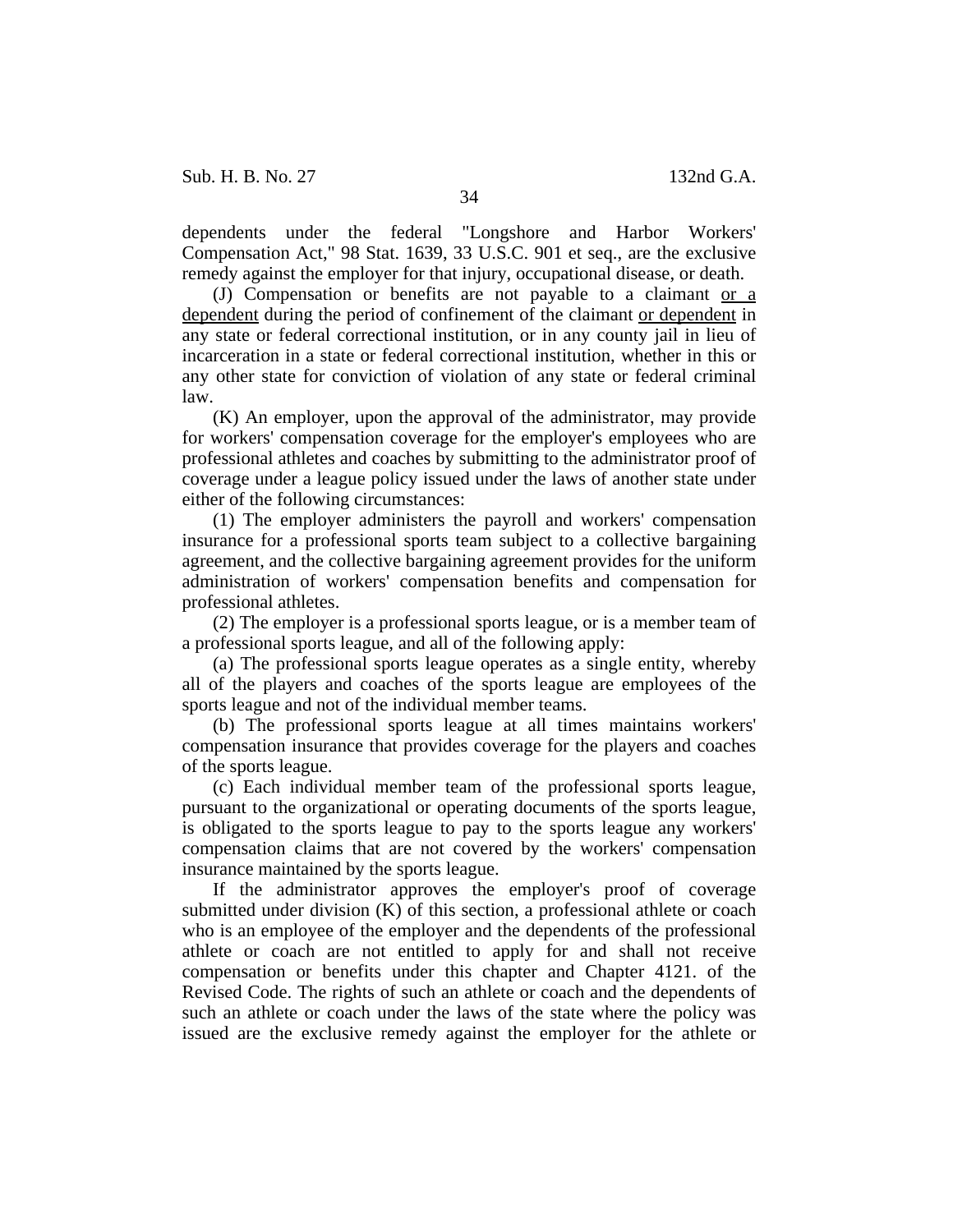coach if the athlete or coach suffers an injury or contracts an occupational disease in the course of employment, or for the dependents of the athlete or the coach if the athlete or coach is killed as a result of an injury or dies as a result of an occupational disease, regardless of the location where the injury was suffered or the occupational disease was contracted.

Sec. 4123.56. (A) Except as provided in division (D) of this section, in the case of temporary disability, an employee shall receive sixty-six and two-thirds per cent of the employee's average weekly wage so long as such disability is total, not to exceed a maximum amount of weekly compensation which is equal to the statewide average weekly wage as defined in division (C) of section 4123.62 of the Revised Code, and not less than a minimum amount of compensation which is equal to thirty-three and one-third per cent of the statewide average weekly wage as defined in division (C) of section 4123.62 of the Revised Code unless the employee's wage is less than thirty-three and one-third per cent of the minimum statewide average weekly wage, in which event the employee shall receive compensation equal to the employee's full wages; provided that for the first twelve weeks of total disability the employee shall receive seventy-two per cent of the employee's full weekly wage, but not to exceed a maximum amount of weekly compensation which is equal to the lesser of the statewide average weekly wage as defined in division (C) of section 4123.62 of the Revised Code or one hundred per cent of the employee's net take-home weekly wage. In the case of a self-insuring employer, payments shall be for a duration based upon the medical reports of the attending physician. If the employer disputes the attending physician's report, payments may be terminated only upon application and hearing by a district hearing officer pursuant to division (C) of section 4123.511 of the Revised Code. Payments shall continue pending the determination of the matter, however payment shall not be made for the period when any employee has returned to work, when an employee's treating physician has made a written statement that the employee is capable of returning to the employee's former position of employment, when work within the physical capabilities of the employee is made available by the employer or another employer, or when the employee has reached the maximum medical improvement. Where the employee is capable of work activity, but the employee's employer is unable to offer the employee any employment, the employee shall register with the director of job and family services, who shall assist the employee in finding suitable employment. The termination of temporary total disability, whether by order or otherwise, does not preclude the commencement of temporary total disability at another point in time if the employee again becomes

35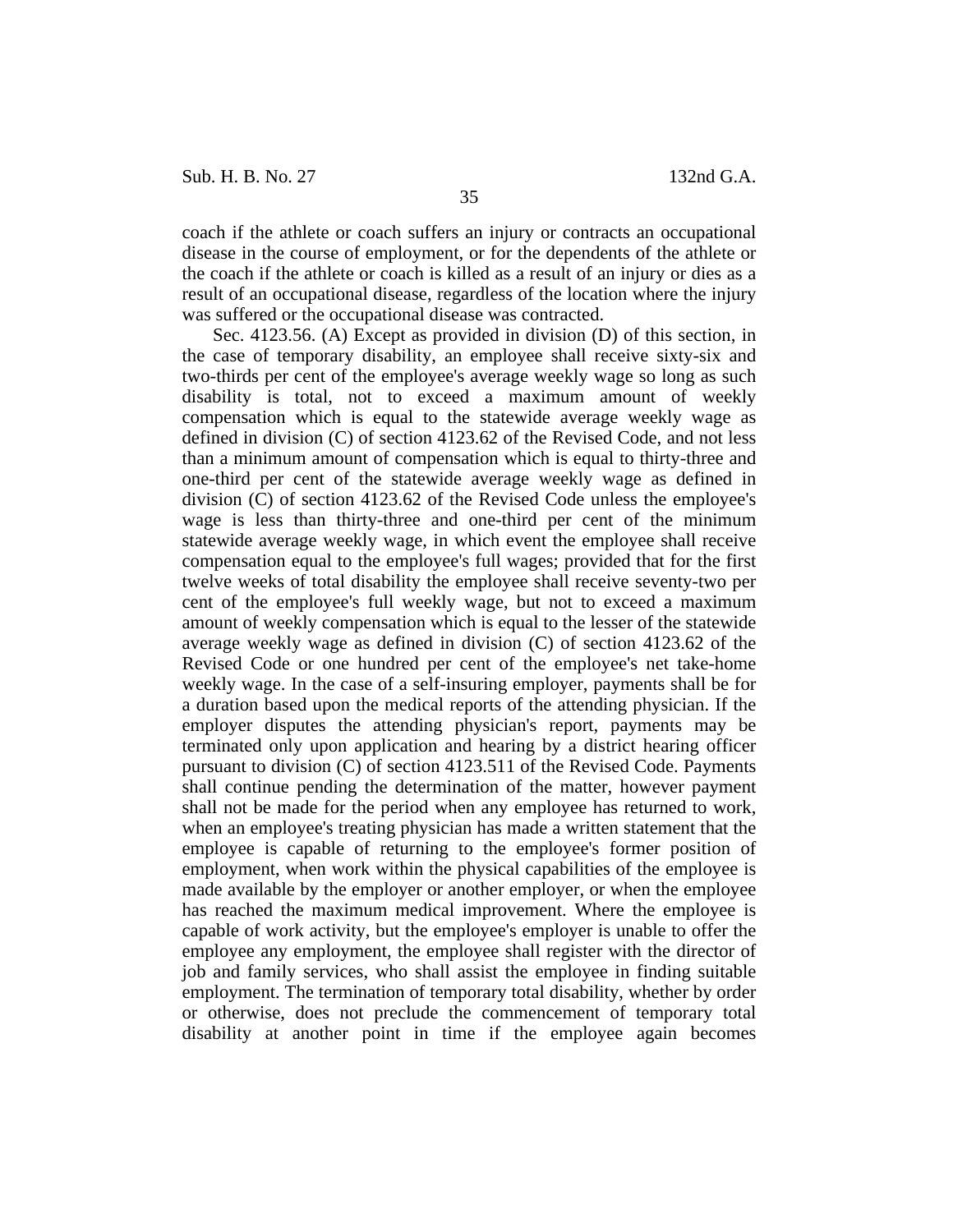temporarily totally disabled.

After two hundred weeks of temporary total disability benefits, the medical section of the bureau of workers' compensation shall schedule the claimant for an examination for an evaluation to determine whether or not the temporary disability has become permanent. A self-insuring employer shall notify the bureau immediately after payment of two hundred weeks of temporary total disability and request that the bureau schedule the claimant for such an examination.

When the employee is awarded compensation for temporary total disability for a period for which the employee has received benefits under Chapter 4141. of the Revised Code, the bureau shall pay an amount equal to the amount received from the award to the director of job and family services and the director shall credit the amount to the accounts of the employers to whose accounts the payment of benefits was charged or is chargeable to the extent it was charged or is chargeable.

If any compensation under this section has been paid for the same period or periods for which temporary nonoccupational accident and sickness insurance is or has been paid pursuant to an insurance policy or program to which the employer has made the entire contribution or payment for providing insurance or under a nonoccupational accident and sickness program fully funded by the employer, except as otherwise provided in this division compensation paid under this section for the period or periods shall be paid only to the extent by which the payment or payments exceeds the amount of the nonoccupational insurance or program paid or payable. Offset of the compensation shall be made only upon the prior order of the bureau or industrial commission or agreement of the claimant. If an employer provides supplemental sick leave benefits in addition to temporary total disability compensation paid under this section, and if the employer and an employee agree in writing to the payment of the supplemental sick leave benefits, temporary total disability benefits may be paid without an offset for those supplemental sick leave benefits.

As used in this division, "net take-home weekly wage" means the amount obtained by dividing an employee's total remuneration, as defined in section 4141.01 of the Revised Code, paid to or earned by the employee during the first four of the last five completed calendar quarters which immediately precede the first day of the employee's entitlement to benefits under this division, by the number of weeks during which the employee was paid or earned remuneration during those four quarters, less the amount of local, state, and federal income taxes deducted for each such week.

(B)(1) If an employee in a claim allowed under this chapter suffers a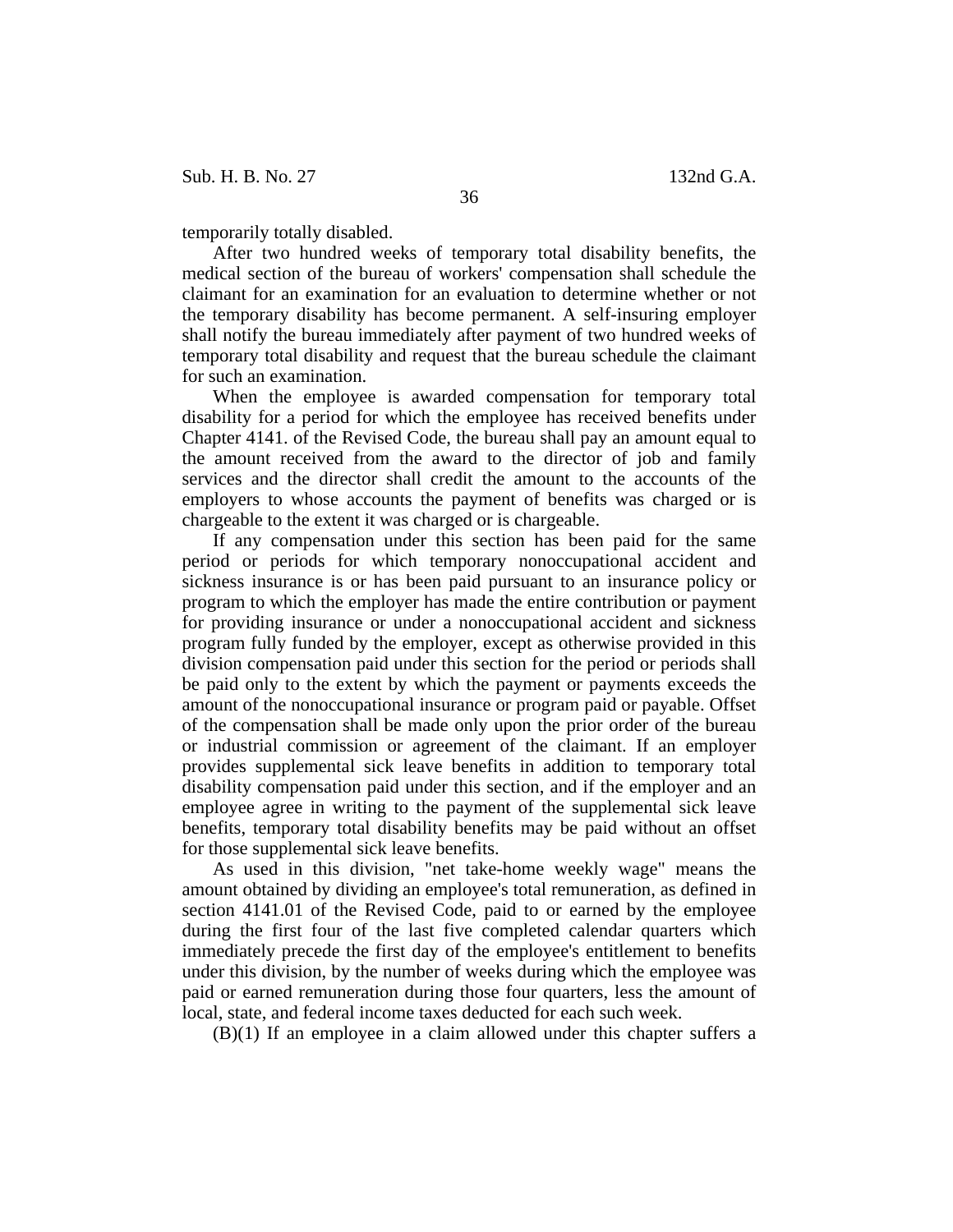wage loss as a result of returning to employment other than the employee's former position of employment due to an injury or occupational disease, the employee shall receive compensation at sixty-six and two-thirds per cent of the difference between the employee's average weekly wage and the employee's present earnings not to exceed the statewide average weekly wage. The payments may continue for up to a maximum of two hundred weeks, but the payments shall be reduced by the corresponding number of weeks in which the employee receives payments pursuant to division (A)(2) of section 4121.67 of the Revised Code.

(2) If an employee in a claim allowed under this chapter suffers a wage loss as a result of being unable to find employment consistent with the employee's disability resulting from the employee's injury or occupational disease, the employee shall receive compensation at sixty-six and two-thirds per cent of the difference between the employee's average weekly wage and the employee's present earnings, not to exceed the statewide average weekly wage. The payments may continue for up to a maximum of fifty-two weeks. The first twenty-six weeks of payments under division (B)(2) of this section shall be in addition to the maximum of two hundred weeks of payments allowed under division  $(B)(1)$  of this section. If an employee in a claim allowed under this chapter receives compensation under division (B)(2) of this section in excess of twenty-six weeks, the number of weeks of compensation allowable under division (B)(1) of this section shall be reduced by the corresponding number of weeks in excess of twenty-six, and up to fifty-two, that is allowable under division (B)(1) of this section.

(3) The number of weeks of wage loss payable to an employee under divisions (B)(1) and (2) of this section shall not exceed two hundred and twenty-six weeks in the aggregate.

(C) In the event an employee of a professional sports franchise domiciled in this state is disabled as the result of an injury or occupational disease, the total amount of payments made under a contract of hire or collective bargaining agreement to the employee during a period of disability is deemed an advanced payment of compensation payable under sections 4123.56 to 4123.58 of the Revised Code. The employer shall be reimbursed the total amount of the advanced payments out of any award of compensation made pursuant to sections 4123.56 to 4123.58 of the Revised Code.

(D) If an employee receives temporary total disability benefits pursuant to division (A) of this section and social security retirement benefits pursuant to the "Social Security Act," the weekly benefit amount under division (A) of this section shall not exceed sixty-six and two-thirds per cent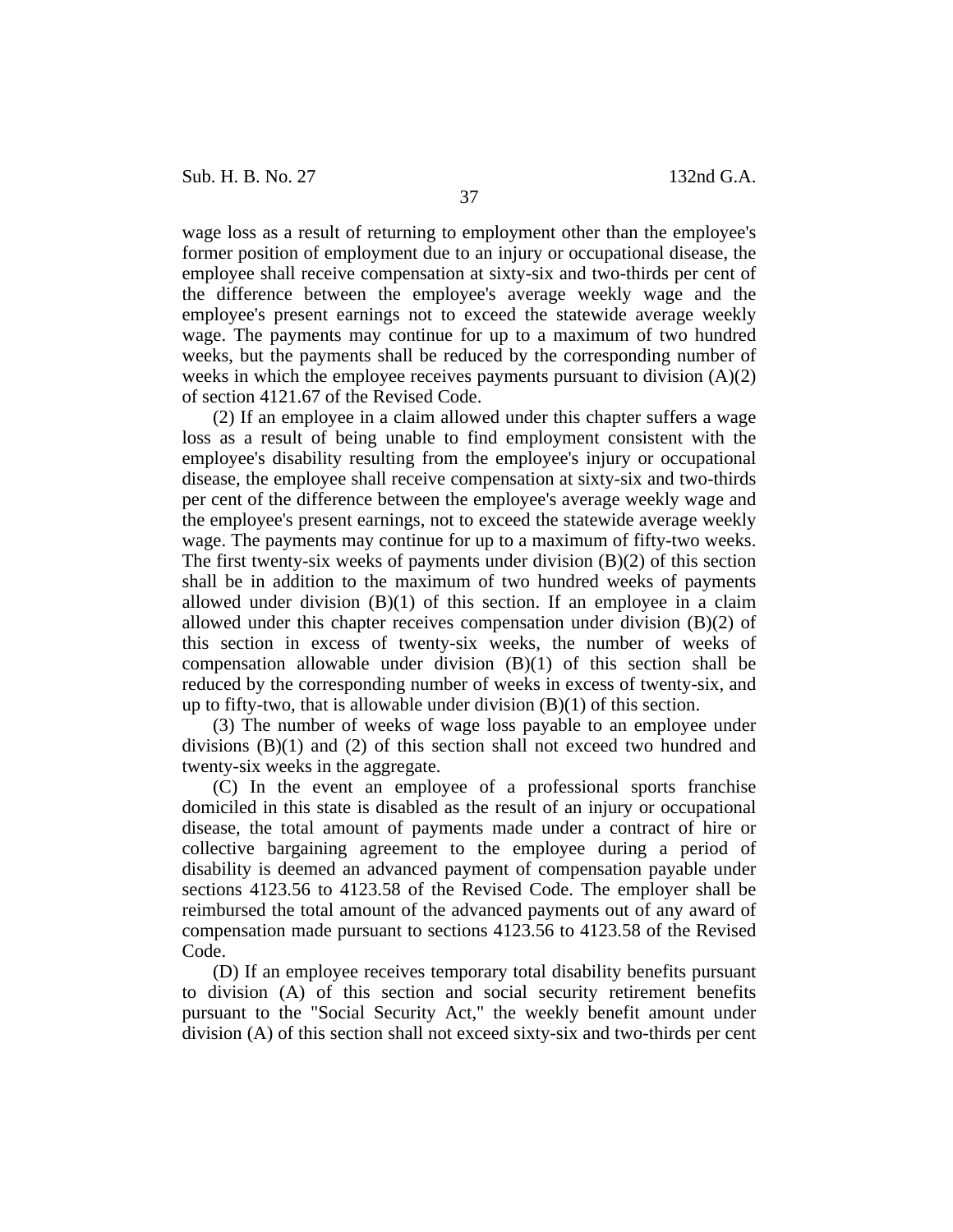of the statewide average weekly wage as defined in division (C) of section 4123.62 of the Revised Code.

(E) If an employee is eligible for compensation under division (A) of this section, but the employee's full weekly wage has not been determined at the time payments are to commence under division (H) of section 4123.511 of the Revised Code, the employee shall receive thirty-three and one-third per cent of the statewide average weekly wage as defined in division (C) of section 4123.62 of the Revised Code. On determination of the employee's full weekly wage, the compensation an employee receives shall be adjusted pursuant to division (A) of this section.

If the amount of compensation an employee receives under this division is greater than the adjusted amount the employee receives under division (A) of this section that is based on the employee's full weekly wage, the excess amount shall be recovered in the manner provided in division (K) of section 4123.511 of the Revised Code. If the amount of compensation an employee receives under this division is less than the adjusted amount the employee receives under that division that is based on the employee's full weekly wage, the employee shall receive the difference between those two amounts.

Sec. 4123.57. Partial disability compensation shall be paid as follows.

Except as provided in this section, not earlier than twenty-six weeks after the date of termination of the latest period of payments under section 4123.56 of the Revised Code, or not earlier than twenty-six weeks after the date of the injury or contraction of an occupational disease in the absence of payments under section 4123.56 of the Revised Code, the employee may file an application with the bureau of workers' compensation for the determination of the percentage of the employee's permanent partial disability resulting from an injury or occupational disease.

Whenever the application is filed, the bureau shall send a copy of the application to the employee's employer or the employer's representative and shall schedule the employee for a medical examination by the bureau medical section. The bureau shall send a copy of the report of the medical examination to the employee, the employer, and their representatives. Thereafter, the administrator of workers' compensation shall review the employee's claim file and make a tentative order as the evidence before the administrator at the time of the making of the order warrants. If the administrator determines that there is a conflict of evidence, the administrator shall send the application, along with the claimant's file, to the district hearing officer who shall set the application for a hearing.

If an employee fails to respond to an attempt to schedule a medical examination by the bureau medical section, or fails to attend a medical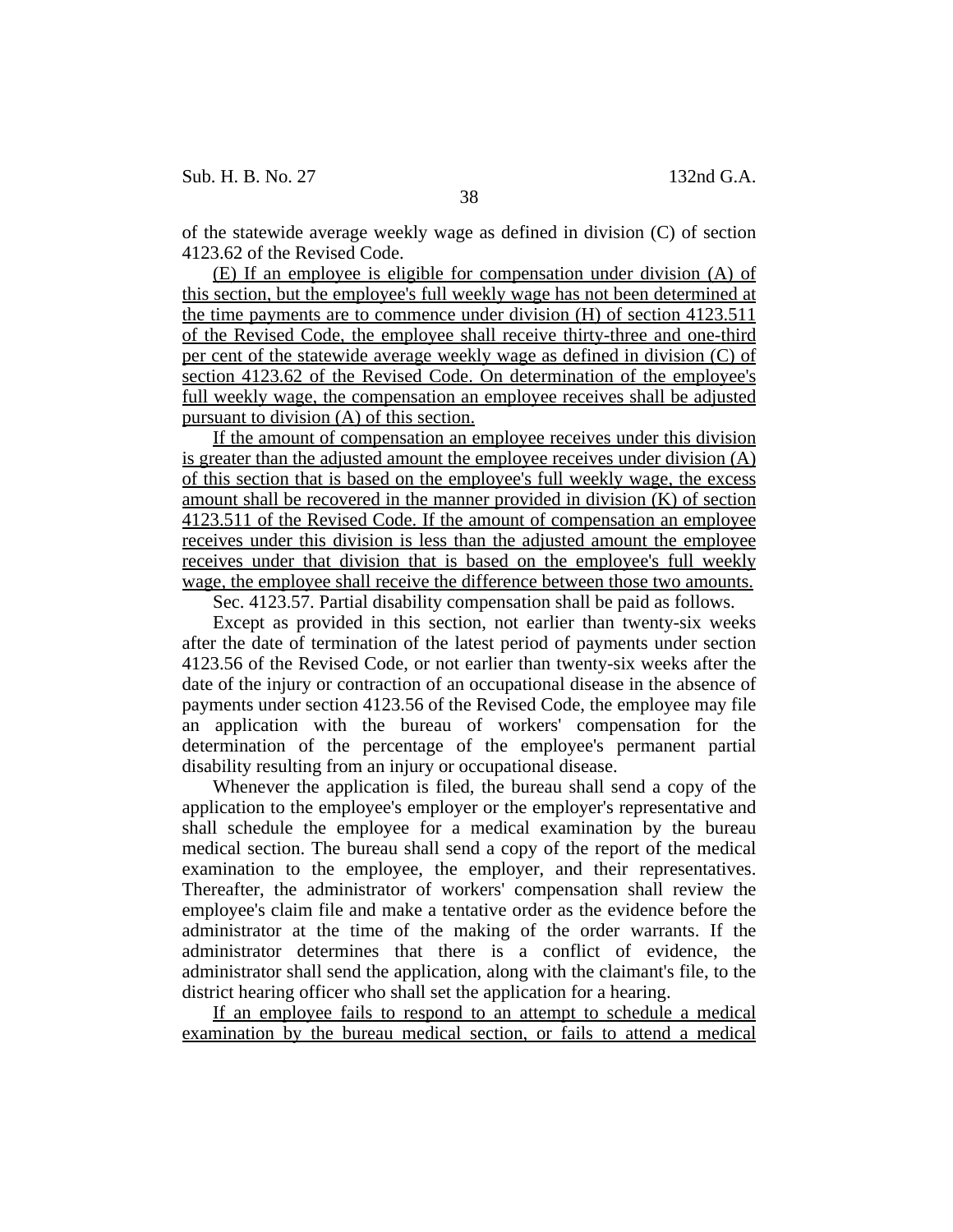examination scheduled under this section without notice or explanation, the employee's application for a finding shall be dismissed without prejudice. The employee may refile the application. A dismissed application does not toll the continuing jurisdiction of the industrial commission under section 4123.52 of the Revised Code. The administrator shall adopt rules addressing the manner in which an employee will be notified of a possible dismissal and how an employee may refile an application for a determination.

The administrator shall notify the employee, the employer, and their representatives, in writing, of the tentative order and of the parties' right to request a hearing. Unless the employee, the employer, or their representative notifies the administrator, in writing, of an objection to the tentative order within twenty days after receipt of the notice thereof, the tentative order shall go into effect and the employee shall receive the compensation provided in the order. In no event shall there be a reconsideration of a tentative order issued under this division.

If the employee, the employer, or their representatives timely notify the administrator of an objection to the tentative order, the matter shall be referred to a district hearing officer who shall set the application for hearing with written notices to all interested persons. Upon referral to a district hearing officer, the employer may obtain a medical examination of the employee, pursuant to rules of the industrial commission.

(A) The district hearing officer, upon the application, shall determine the percentage of the employee's permanent disability, except as is subject to division (B) of this section, based upon that condition of the employee resulting from the injury or occupational disease and causing permanent impairment evidenced by medical or clinical findings reasonably demonstrable. The employee shall receive sixty-six and two-thirds per cent of the employee's average weekly wage, but not more than a maximum of thirty-three and one-third per cent of the statewide average weekly wage as defined in division (C) of section 4123.62 of the Revised Code, per week regardless of the average weekly wage, for the number of weeks which equals the percentage of two hundred weeks. Except on application for reconsideration, review, or modification, which is filed within ten days after the date of receipt of the decision of the district hearing officer, in no instance shall the former award be modified unless it is found from medical or clinical findings that the condition of the claimant resulting from the injury has so progressed as to have increased the percentage of permanent partial disability. A staff hearing officer shall hear an application for reconsideration filed and the staff hearing officer's decision is final. An employee may file an application for a subsequent determination of the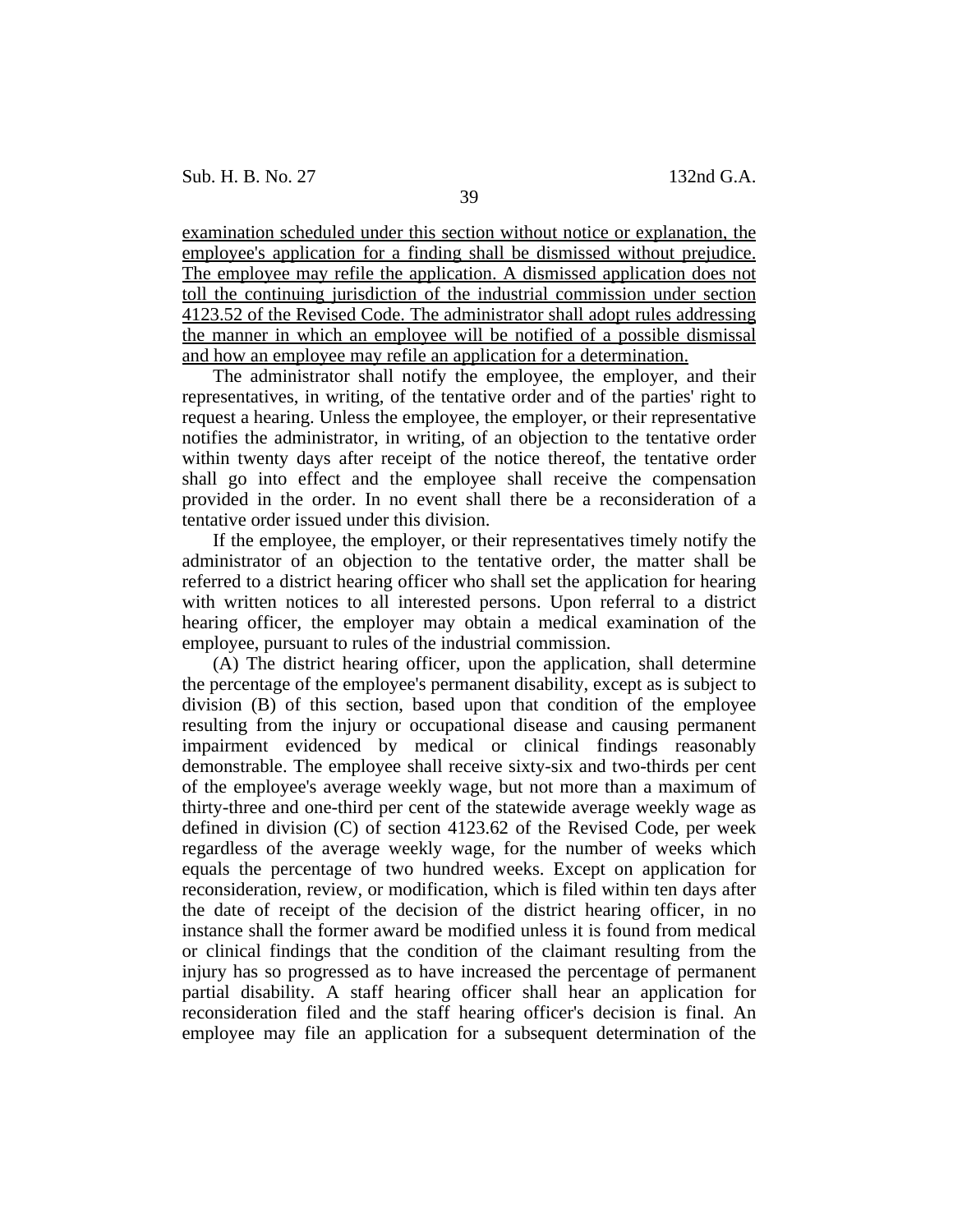percentage of the employee's permanent disability. If such an application is filed, the bureau shall send a copy of the application to the employer or the employer's representative. No sooner than sixty days from the date of the mailing of the application to the employer or the employer's representative, the administrator shall review the application. The administrator may require a medical examination or medical review of the employee. The administrator shall issue a tentative order based upon the evidence before the administrator, provided that if the administrator requires a medical examination or medical review, the administrator shall not issue the tentative order until the completion of the examination or review.

The employer may obtain a medical examination of the employee and may submit medical evidence at any stage of the process up to a hearing before the district hearing officer, pursuant to rules of the commission. The administrator shall notify the employee, the employer, and their representatives, in writing, of the nature and amount of any tentative order issued on an application requesting a subsequent determination of the percentage of an employee's permanent disability. An employee, employer, or their representatives may object to the tentative order within twenty days after the receipt of the notice thereof. If no timely objection is made, the tentative order shall go into effect. In no event shall there be a reconsideration of a tentative order issued under this division. If an objection is timely made, the application for a subsequent determination shall be referred to a district hearing officer who shall set the application for a hearing with written notice to all interested persons. No application for subsequent percentage determinations on the same claim for injury or occupational disease shall be accepted for review by the district hearing officer unless supported by substantial evidence of new and changed circumstances developing since the time of the hearing on the original or last determination.

No award shall be made under this division based upon a percentage of disability which, when taken with all other percentages of permanent disability, exceeds one hundred per cent. If the percentage of the permanent disability of the employee equals or exceeds ninety per cent, compensation for permanent partial disability shall be paid for two hundred weeks.

Compensation payable under this division accrues and is payable to the employee from the date of last payment of compensation, or, in cases where no previous compensation has been paid, from the date of the injury or the date of the diagnosis of the occupational disease.

When an award under this division has been made prior to the death of an employee, all unpaid installments accrued or to accrue under the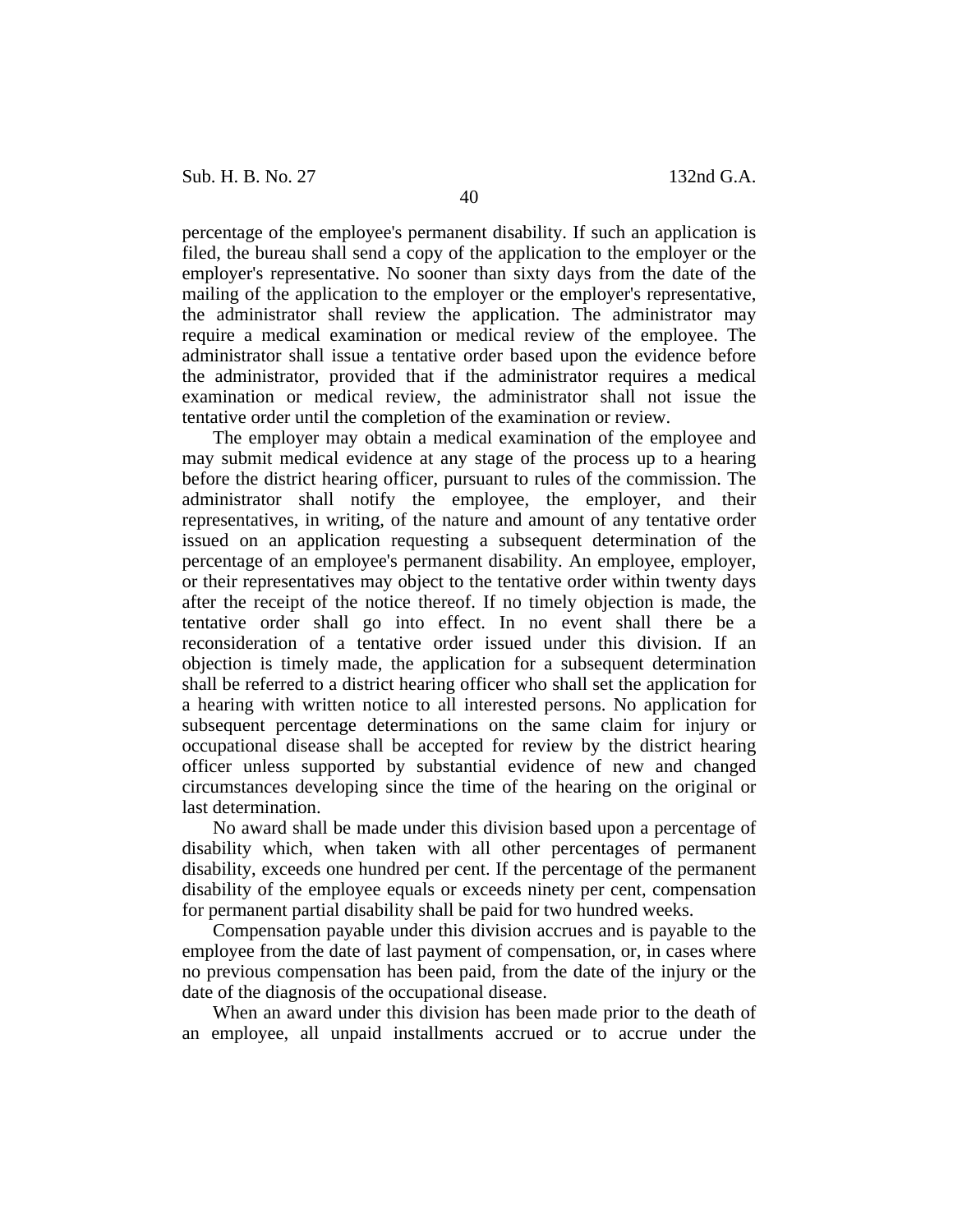provisions of the award are payable to the surviving spouse, or if there is no surviving spouse, to the dependent children of the employee, and if there are no children surviving, then to other dependents as the administrator determines.

(B) For purposes of this division, "payable per week" means the seven-consecutive-day period in which compensation is paid in installments according to the schedule associated with the applicable injury as set forth in this division.

Compensation paid in weekly installments according to the schedule described in this division may only be commuted to one or more lump sum payments pursuant to the procedure set forth in section 4123.64 of the Revised Code.

In cases included in the following schedule the compensation payable per week to the employee is the statewide average weekly wage as defined in division (C) of section 4123.62 of the Revised Code per week and shall be paid in installments according to the following schedule:

For the loss of a first finger, commonly known as a thumb, sixty weeks.

For the loss of a second finger, commonly called index finger, thirty-five weeks.

For the loss of a third finger, thirty weeks.

For the loss of a fourth finger, twenty weeks.

For the loss of a fifth finger, commonly known as the little finger, fifteen weeks.

The loss of a second, or distal, phalange of the thumb is considered equal to the loss of one half of such thumb; the loss of more than one half of such thumb is considered equal to the loss of the whole thumb.

The loss of the third, or distal, phalange of any finger is considered equal to the loss of one-third of the finger.

The loss of the middle, or second, phalange of any finger is considered equal to the loss of two-thirds of the finger.

The loss of more than the middle and distal phalanges of any finger is considered equal to the loss of the whole finger. In no case shall the amount received for more than one finger exceed the amount provided in this schedule for the loss of a hand.

For the loss of the metacarpal bone (bones of the palm) for the corresponding thumb, or fingers, add ten weeks to the number of weeks under this division.

For ankylosis (total stiffness of) or contractures (due to scars or injuries) which makes any of the fingers, thumbs, or parts of either useless, the same number of weeks apply to the members or parts thereof as given for the loss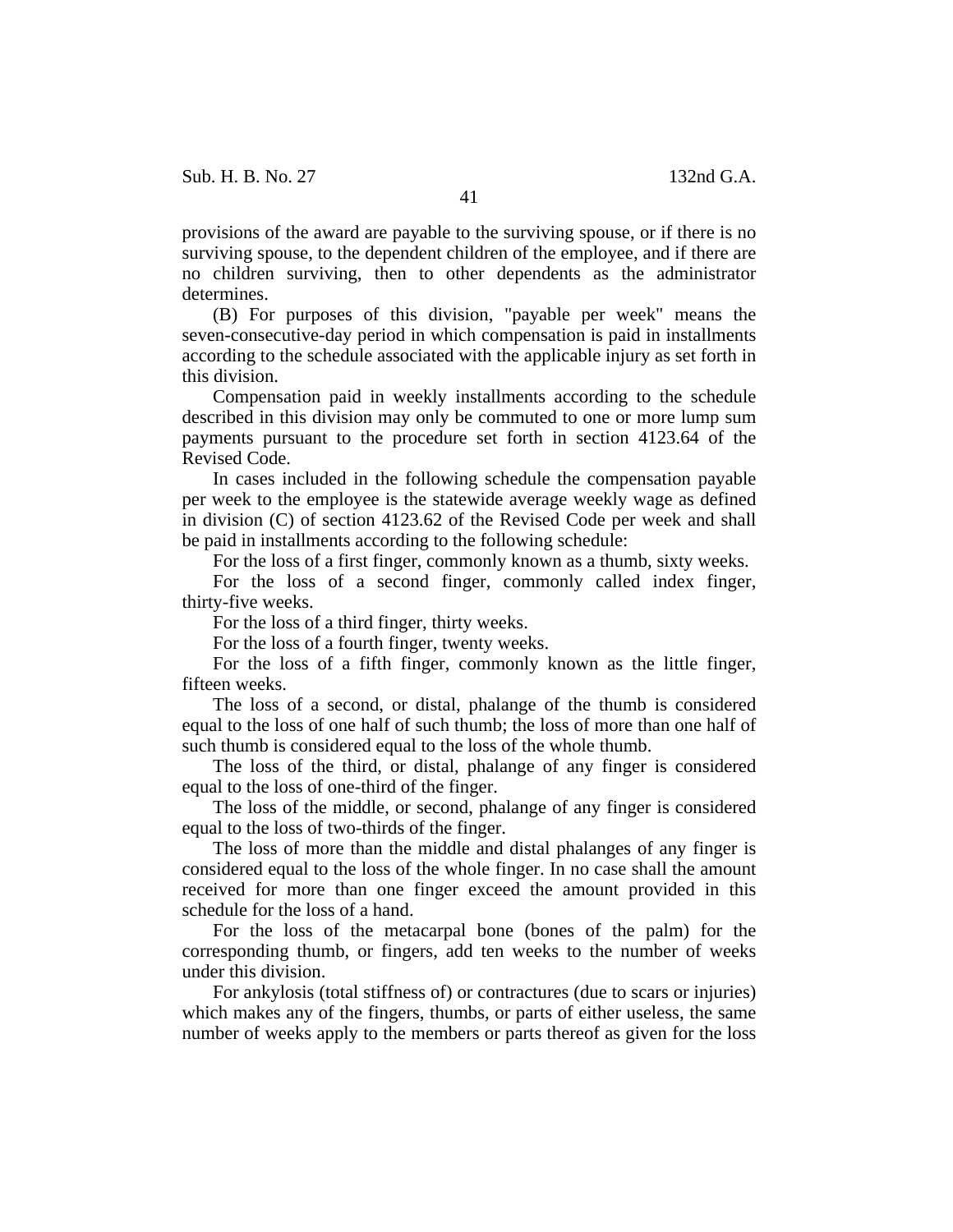thereof.

If the claimant has suffered the loss of two or more fingers by amputation or ankylosis and the nature of the claimant's employment in the course of which the claimant was working at the time of the injury or occupational disease is such that the handicap or disability resulting from the loss of fingers, or loss of use of fingers, exceeds the normal handicap or disability resulting from the loss of fingers, or loss of use of fingers, the administrator may take that fact into consideration and increase the award of compensation accordingly, but the award made shall not exceed the amount of compensation for loss of a hand.

For the loss of a hand, one hundred seventy-five weeks.

For the loss of an arm, two hundred twenty-five weeks.

For the loss of a great toe, thirty weeks.

For the loss of one of the toes other than the great toe, ten weeks.

The loss of more than two-thirds of any toe is considered equal to the loss of the whole toe.

The loss of less than two-thirds of any toe is considered no loss, except as to the great toe; the loss of the great toe up to the interphalangeal joint is co-equal to the loss of one-half of the great toe; the loss of the great toe beyond the interphalangeal joint is considered equal to the loss of the whole great toe.

For the loss of a foot, one hundred fifty weeks.

For the loss of a leg, two hundred weeks.

For the loss of the sight of an eye, one hundred twenty-five weeks.

For the permanent partial loss of sight of an eye, the portion of one hundred twenty-five weeks as the administrator in each case determines, based upon the percentage of vision actually lost as a result of the injury or occupational disease, but, in no case shall an award of compensation be made for less than twenty-five per cent loss of uncorrected vision. "Loss of uncorrected vision" means the percentage of vision actually lost as the result of the injury or occupational disease.

For the permanent and total loss of hearing of one ear, twenty-five weeks; but in no case shall an award of compensation be made for less than permanent and total loss of hearing of one ear.

For the permanent and total loss of hearing, one hundred twenty-five weeks; but, except pursuant to the next preceding paragraph, in no case shall an award of compensation be made for less than permanent and total loss of hearing.

In case an injury or occupational disease results in serious facial or head disfigurement which either impairs or may in the future impair the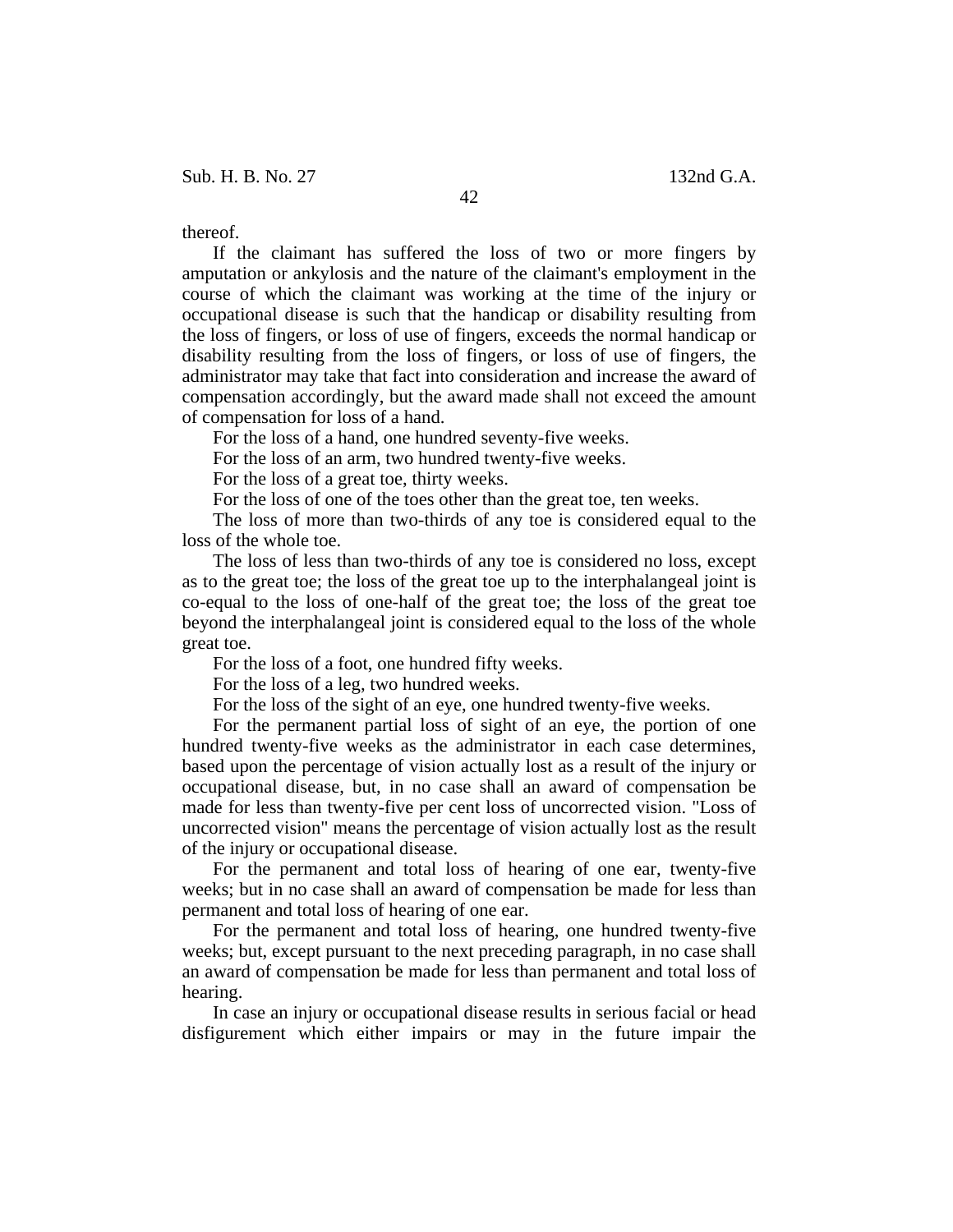opportunities to secure or retain employment, the administrator shall make an award of compensation as it deems proper and equitable, in view of the nature of the disfigurement, and not to exceed the sum of ten thousand dollars. For the purpose of making the award, it is not material whether the employee is gainfully employed in any occupation or trade at the time of the administrator's determination.

When an award under this division has been made prior to the death of an employee all unpaid installments accrued or to accrue under the provisions of the award shall be payable to the surviving spouse, or if there is no surviving spouse, to the dependent children of the employee and if there are no such children, then to such dependents as the administrator determines.

When an employee has sustained the loss of a member by severance, but no award has been made on account thereof prior to the employee's death, the administrator shall make an award in accordance with this division for the loss which shall be payable to the surviving spouse, or if there is no surviving spouse, to the dependent children of the employee and if there are no such children, then to such dependents as the administrator determines.

(C) Compensation for partial impairment under divisions (A) and (B) of this section is in addition to the compensation paid the employee pursuant to section 4123.56 of the Revised Code. A claimant may receive compensation under divisions (A) and (B) of this section.

In all cases arising under division (B) of this section, if it is determined by any one of the following: (1) the amputee clinic at University hospital, Ohio state university; (2) the opportunities for Ohioans with disabilities agency; (3) an amputee clinic or prescribing physician approved by the administrator or the administrator's designee, that an injured or disabled employee is in need of an artificial appliance, or in need of a repair thereof, regardless of whether the appliance or its repair will be serviceable in the vocational rehabilitation of the injured employee, and regardless of whether the employee has returned to or can ever again return to any gainful employment, the bureau shall pay the cost of the artificial appliance or its repair out of the surplus created by division (B) of section 4123.34 of the Revised Code.

In those cases where an opportunities for Ohioans with disabilities agency's recommendation that an injured or disabled employee is in need of an artificial appliance would conflict with their state plan, adopted pursuant to the "Rehabilitation Act of 1973," 87 Stat. 355, 29 U.S.C.A. 701, the administrator or the administrator's designee or the bureau may obtain a recommendation from an amputee clinic or prescribing physician that they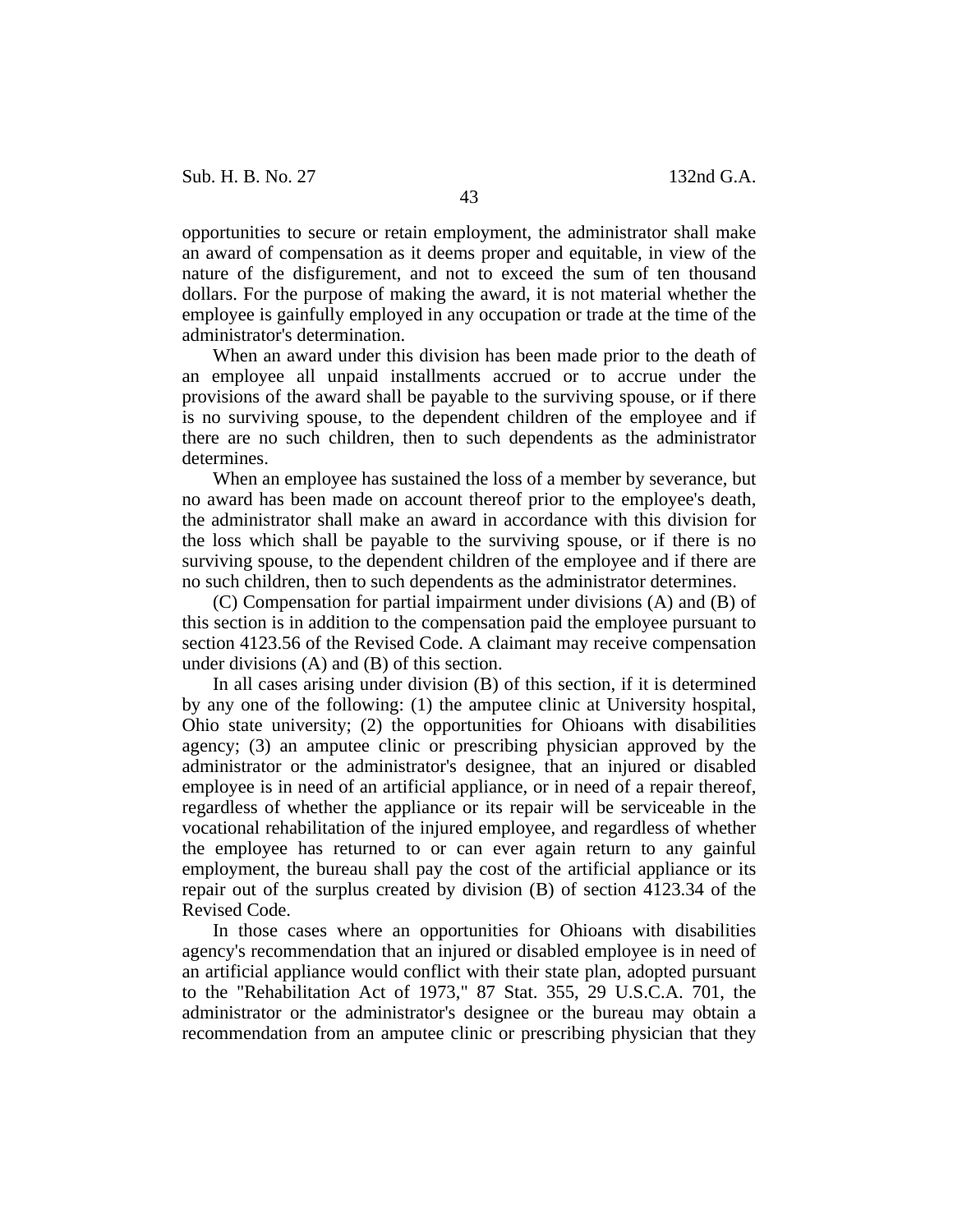determine appropriate.

(D) If an employee of a state fund employer makes application for a finding and the administrator finds that the employee has contracted silicosis as defined in division (Y), or coal miners' pneumoconiosis as defined in division (Z), or asbestosis as defined in division (BB) of section 4123.68 of the Revised Code, and that a change of such employee's occupation is medically advisable in order to decrease substantially further exposure to silica dust, asbestos, or coal dust and if the employee, after the finding, has changed or shall change the employee's occupation to an occupation in which the exposure to silica dust, asbestos, or coal dust is substantially decreased, the administrator shall allow to the employee an amount equal to fifty per cent of the statewide average weekly wage per week for a period of thirty weeks, commencing as of the date of the discontinuance or change, and for a period of one hundred weeks immediately following the expiration of the period of thirty weeks, the employee shall receive sixty-six and two-thirds per cent of the loss of wages resulting directly and solely from the change of occupation but not to exceed a maximum of an amount equal to fifty per cent of the statewide average weekly wage per week. No such employee is entitled to receive more than one allowance on account of discontinuance of employment or change of occupation and benefits shall cease for any period during which the employee is employed in an occupation in which the exposure to silica dust, asbestos, or coal dust is not substantially less than the exposure in the occupation in which the employee was formerly employed or for any period during which the employee may be entitled to receive compensation or benefits under section 4123.68 of the Revised Code on account of disability from silicosis, asbestosis, or coal miners' pneumoconiosis. An award for change of occupation for a coal miner who has contracted coal miners' pneumoconiosis may be granted under this division even though the coal miner continues employment with the same employer, so long as the coal miner's employment subsequent to the change is such that the coal miner's exposure to coal dust is substantially decreased and a change of occupation is certified by the claimant as permanent. The administrator may accord to the employee medical and other benefits in accordance with section 4123.66 of the Revised Code.

(E) If a firefighter or police officer makes application for a finding and the administrator finds that the firefighter or police officer has contracted a cardiovascular and pulmonary disease as defined in division (W) of section 4123.68 of the Revised Code, and that a change of the firefighter's or police officer's occupation is medically advisable in order to decrease substantially further exposure to smoke, toxic gases, chemical fumes, and other toxic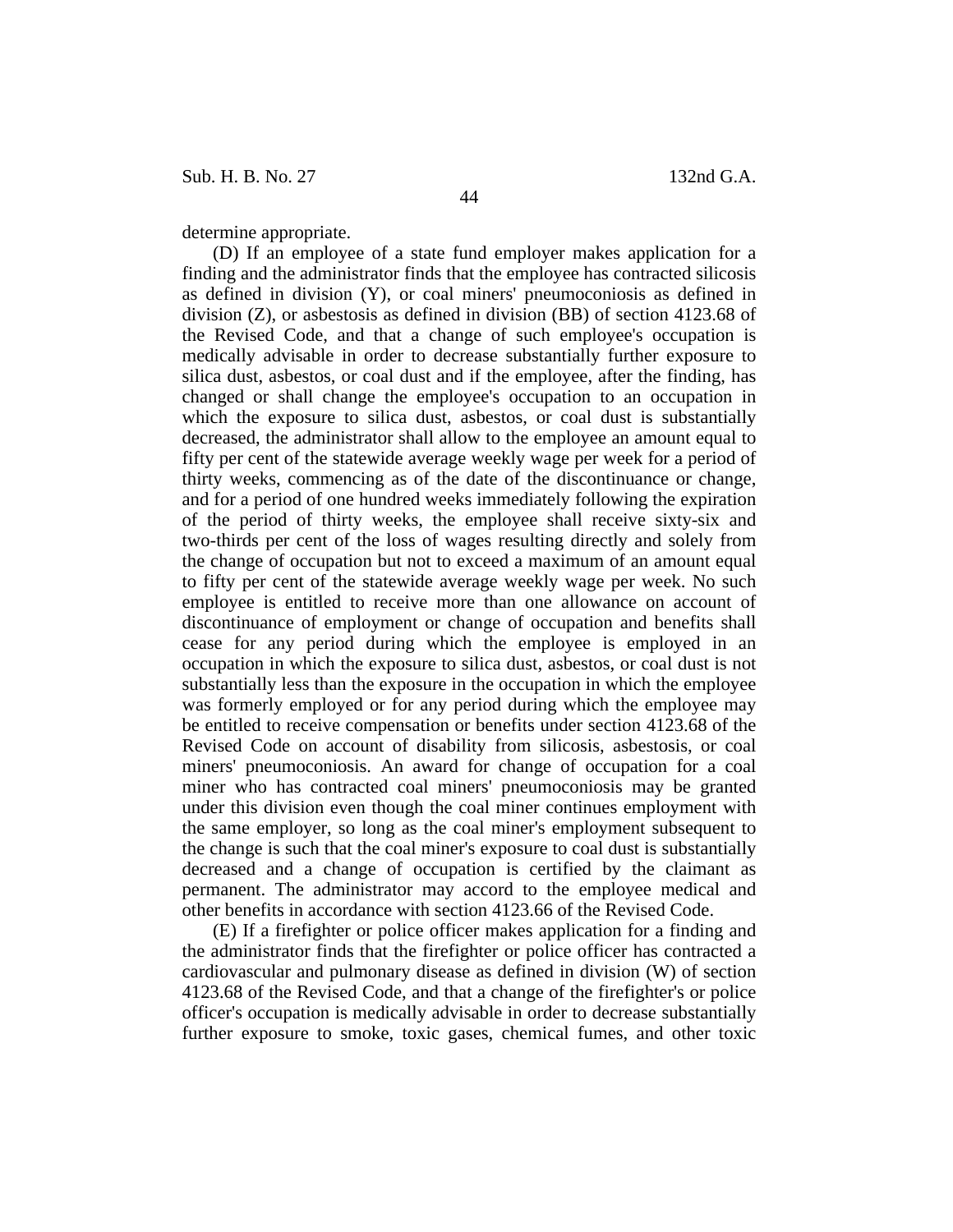vapors, and if the firefighter, or police officer, after the finding, has changed or changes occupation to an occupation in which the exposure to smoke, toxic gases, chemical fumes, and other toxic vapors is substantially decreased, the administrator shall allow to the firefighter or police officer an amount equal to fifty per cent of the statewide average weekly wage per week for a period of thirty weeks, commencing as of the date of the discontinuance or change, and for a period of seventy-five weeks immediately following the expiration of the period of thirty weeks the administrator shall allow the firefighter or police officer sixty-six and two-thirds per cent of the loss of wages resulting directly and solely from the change of occupation but not to exceed a maximum of an amount equal to fifty per cent of the statewide average weekly wage per week. No such firefighter or police officer is entitled to receive more than one allowance on account of discontinuance of employment or change of occupation and benefits shall cease for any period during which the firefighter or police officer is employed in an occupation in which the exposure to smoke, toxic gases, chemical fumes, and other toxic vapors is not substantially less than the exposure in the occupation in which the firefighter or police officer was formerly employed or for any period during which the firefighter or police officer may be entitled to receive compensation or benefits under section 4123.68 of the Revised Code on account of disability from a cardiovascular and pulmonary disease. The administrator may accord to the firefighter or police officer medical and other benefits in accordance with section 4123.66 of the Revised Code.

(F) An order issued under this section is appealable pursuant to section 4123.511 of the Revised Code but is not appealable to court under section 4123.512 of the Revised Code.

Sec. 4123.66. (A) In addition to the compensation provided for in this chapter, the administrator of workers' compensation shall disburse and pay from the state insurance fund the amounts for medical, nurse, and hospital services and medicine as the administrator deems proper and, in case death ensues from the injury or occupational disease, the administrator shall disburse and pay from the fund reasonable funeral expenses in an amount not to exceed fifty-five hundred dollars. The bureau of workers' compensation shall reimburse anyone, whether dependent, volunteer, or otherwise, who pays the funeral expenses of any employee whose death ensues from any injury or occupational disease as provided in this section. The administrator may adopt rules, with the advice and consent of the bureau of workers' compensation board of directors, with respect to furnishing medical, nurse, and hospital service and medicine to injured or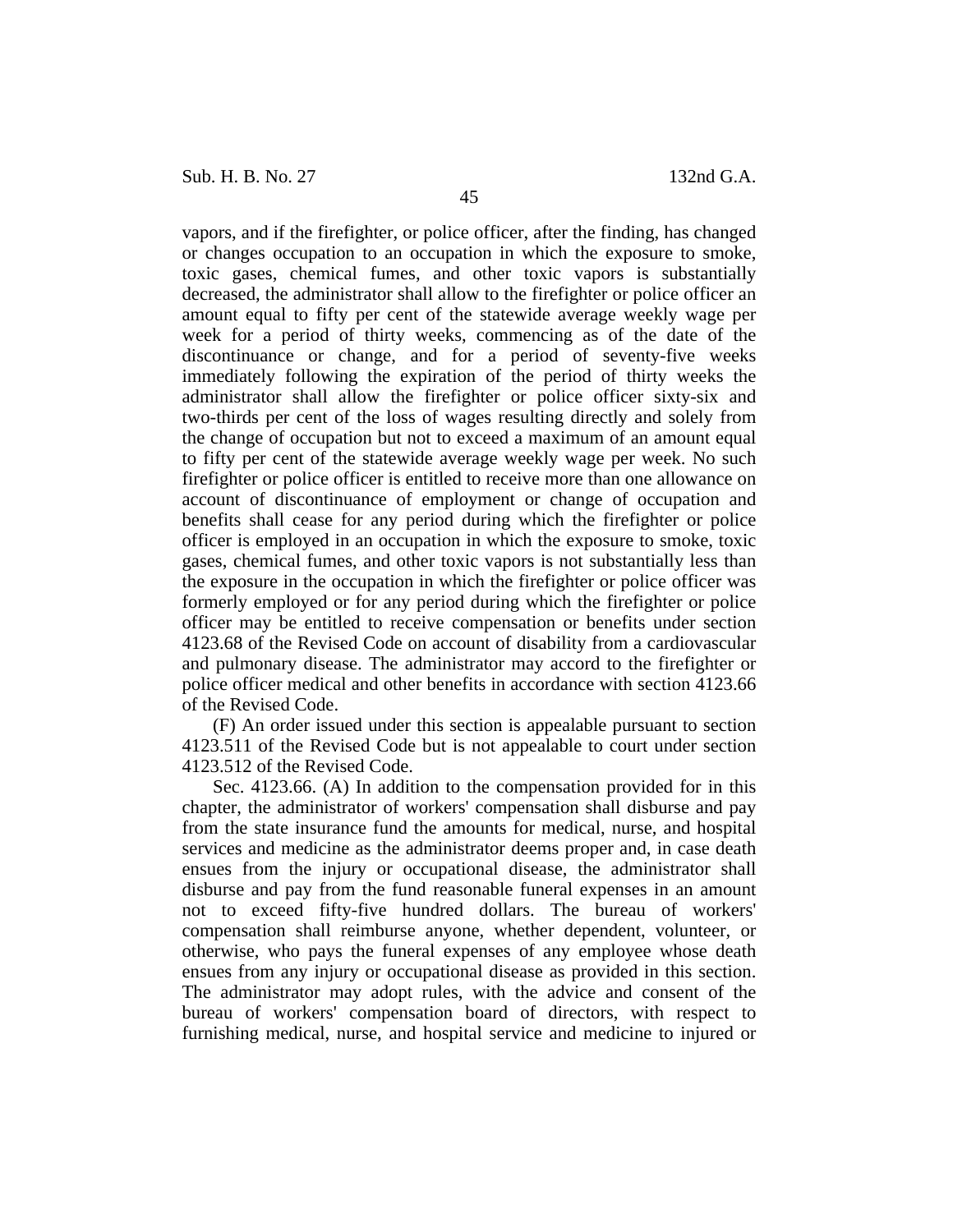disabled employees entitled thereto, and for the payment therefor. In case an injury or industrial accident that injures an employee also causes damage to the employee's eyeglasses, artificial teeth or other denture, or hearing aid, or in the event an injury or occupational disease makes it necessary or advisable to replace, repair, or adjust the same, the bureau shall disburse and pay a reasonable amount to repair or replace the same.

(B) The administrator, in the rules the administrator adopts pursuant to division (A) of this section, may adopt rules specifying the circumstances under which the bureau may make immediate payment for the first fill of prescription drugs for medical conditions identified in an application for compensation or benefits under section 4123.84 or 4123.85 of the Revised Code that occurs prior to the date the administrator issues an initial determination order under division (B) of section 4123.511 of the Revised Code. If the claim is ultimately disallowed in a final administrative or judicial order, and if the employer is a state fund employer who pays assessments into the surplus fund account created under section 4123.34 of the Revised Code, the payments for medical services made pursuant to this division for the first fill of prescription drugs shall be charged to and paid from the surplus fund account and not charged through the state insurance fund to the employer against whom the claim was filed.

(C)(1) If an employer or a welfare plan has provided to or on behalf of an employee any benefits or compensation for an injury or occupational disease and that injury or occupational disease is determined compensable under this chapter, the employer or a welfare plan may request that the administrator reimburse the employer or welfare plan for the amount the employer or welfare plan paid to or on behalf of the employee in compensation or benefits. The administrator shall reimburse the employer or welfare plan for the compensation and benefits paid if, at the time the employer or welfare plan provides the benefits or compensation to or on behalf of employee, the injury or occupational disease had not been determined to be compensable under this chapter and if the employee was not receiving compensation or benefits under this chapter for that injury or occupational disease. The administrator shall reimburse the employer or welfare plan in the amount that the administrator would have paid to or on behalf of the employee under this chapter if the injury or occupational disease originally would have been determined compensable under this chapter. If the employer is a merit-rated employer, the administrator shall adjust the amount of premium next due from the employer according to the amount the administrator pays the employer. The administrator shall adopt rules, in accordance with Chapter 119. of the Revised Code, to implement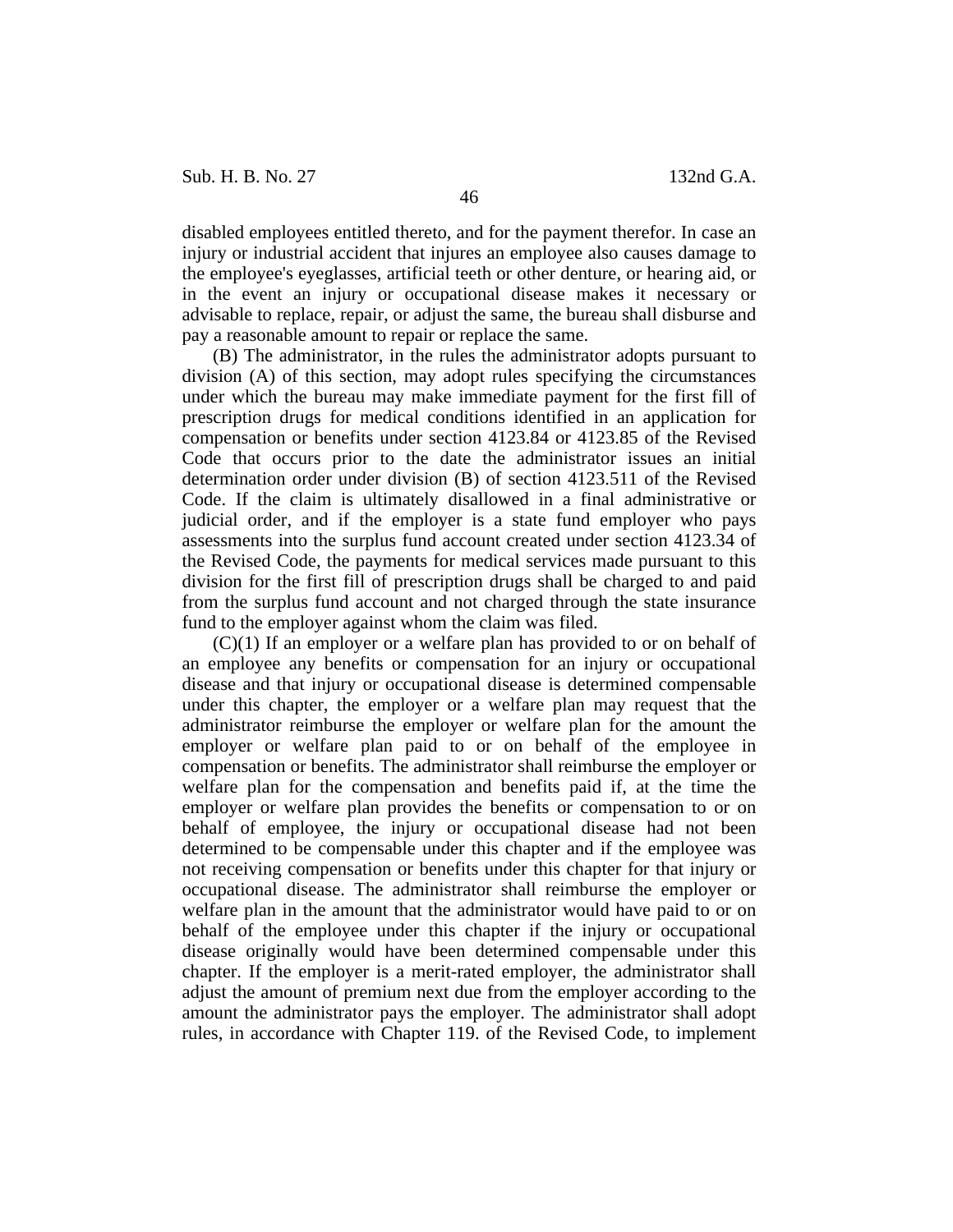this division.

(2) As used in this division, "welfare plan" has the same meaning as in division (1) of 29 U.S.C.A. 1002.

 $(D)(1)$  Subject to the requirements of division  $(D)(2)$  of this section, the administrator may make a payment of up to five hundred dollars to either of the following:

(a) The centers of medicare and medicaid services, for reimbursement of conditional payments made pursuant to the "Medicare Secondary Payer Act," 42 U.S.C. 1395y;

(b) The Ohio department of medicaid, or a medical assistance provider to whom the department has assigned a right of recovery for a claim for which the department has notified the provider that the department intends to recoup the department's prior payment for the claim, for reimbursement under sections 5160.35 to 5160.43 of the Revised Code for the cost of medical assistance paid on behalf of a medical assistance recipient.

(2) The administrator may make a payment under division  $(D)(1)$  of this section if the administrator makes a reasonable determination that both of the following apply:

(a) The payment is for reimbursement of benefits for an injury or occupational disease.

(b) The injury or occupational disease is compensable, or is likely to be compensable, under this chapter or Chapter 4121., 4127., or 4131. of the Revised Code.

(3) Any payment made pursuant to this division shall be charged to and paid from the surplus fund account created under section 4123.34 of the Revised Code.

(4) Nothing in this division shall be construed as limiting the centers of medicare and medicaid services, the department, or any other entity with a lawful right to reimbursement from recovering sums greater than five hundred dollars.

(5) The administrator may adopt rules, with the advice and consent of the bureau of workers' compensation board of directors, to implement this division.

Sec. 4123.68. Every employee who is disabled because of the contraction of an occupational disease or the dependent of an employee whose death is caused by an occupational disease, is entitled to the compensation provided by sections 4123.55 to 4123.59 and 4123.66 of the Revised Code subject to the modifications relating to occupational diseases contained in this chapter. An order of the administrator issued under this section is appealable pursuant to sections 4123.511 and 4123.512 of the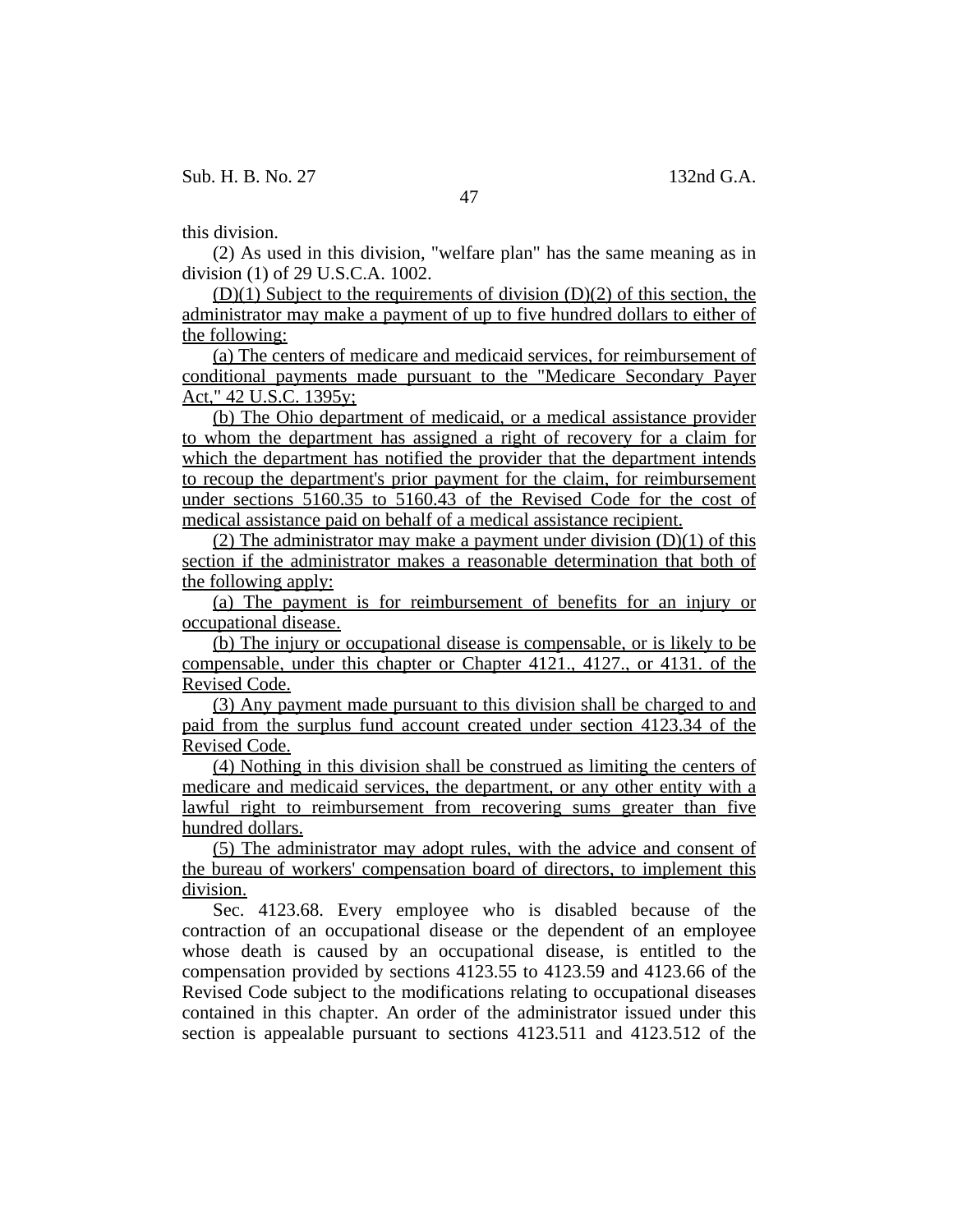Sub. H. B. No. 27 132nd G.A.

48

Revised Code.

The following diseases are occupational diseases and compensable as such when contracted by an employee in the course of the employment in which such employee was engaged and due to the nature of any process described in this section. A disease which meets the definition of an occupational disease is compensable pursuant to this chapter though it is not specifically listed in this section.

#### SCHEDULE

Description of disease or injury and description of process:

(A) Anthrax: Handling of wool, hair, bristles, hides, and skins.

(B) Glanders: Care of any equine animal suffering from glanders; handling carcass of such animal.

(C) Lead poisoning: Any industrial process involving the use of lead or its preparations or compounds.

(D) Mercury poisoning: Any industrial process involving the use of mercury or its preparations or compounds.

(E) Phosphorous poisoning: Any industrial process involving the use of phosphorous or its preparations or compounds.

(F) Arsenic poisoning: Any industrial process involving the use of arsenic or its preparations or compounds.

(G) Poisoning by benzol or by nitro-derivatives and amido-derivatives of benzol (dinitro-benzol, anilin, and others): Any industrial process involving the use of benzol or nitro-derivatives or amido-derivatives of benzol or its preparations or compounds.

(H) Poisoning by gasoline, benzine, naphtha, or other volatile petroleum products: Any industrial process involving the use of gasoline, benzine, naphtha, or other volatile petroleum products.

(I) Poisoning by carbon bisulphide: Any industrial process involving the use of carbon bisulphide or its preparations or compounds.

(J) Poisoning by wood alcohol: Any industrial process involving the use of wood alcohol or its preparations.

(K) Infection or inflammation of the skin on contact surfaces due to oils, cutting compounds or lubricants, dust, liquids, fumes, gases, or vapors: Any industrial process involving the handling or use of oils, cutting compounds or lubricants, or involving contact with dust, liquids, fumes, gases, or vapors.

(L) Epithelion cancer or ulceration of the skin or of the corneal surface of the eye due to carbon, pitch, tar, or tarry compounds: Handling or industrial use of carbon, pitch, or tarry compounds.

(M) Compressed air illness: Any industrial process carried on in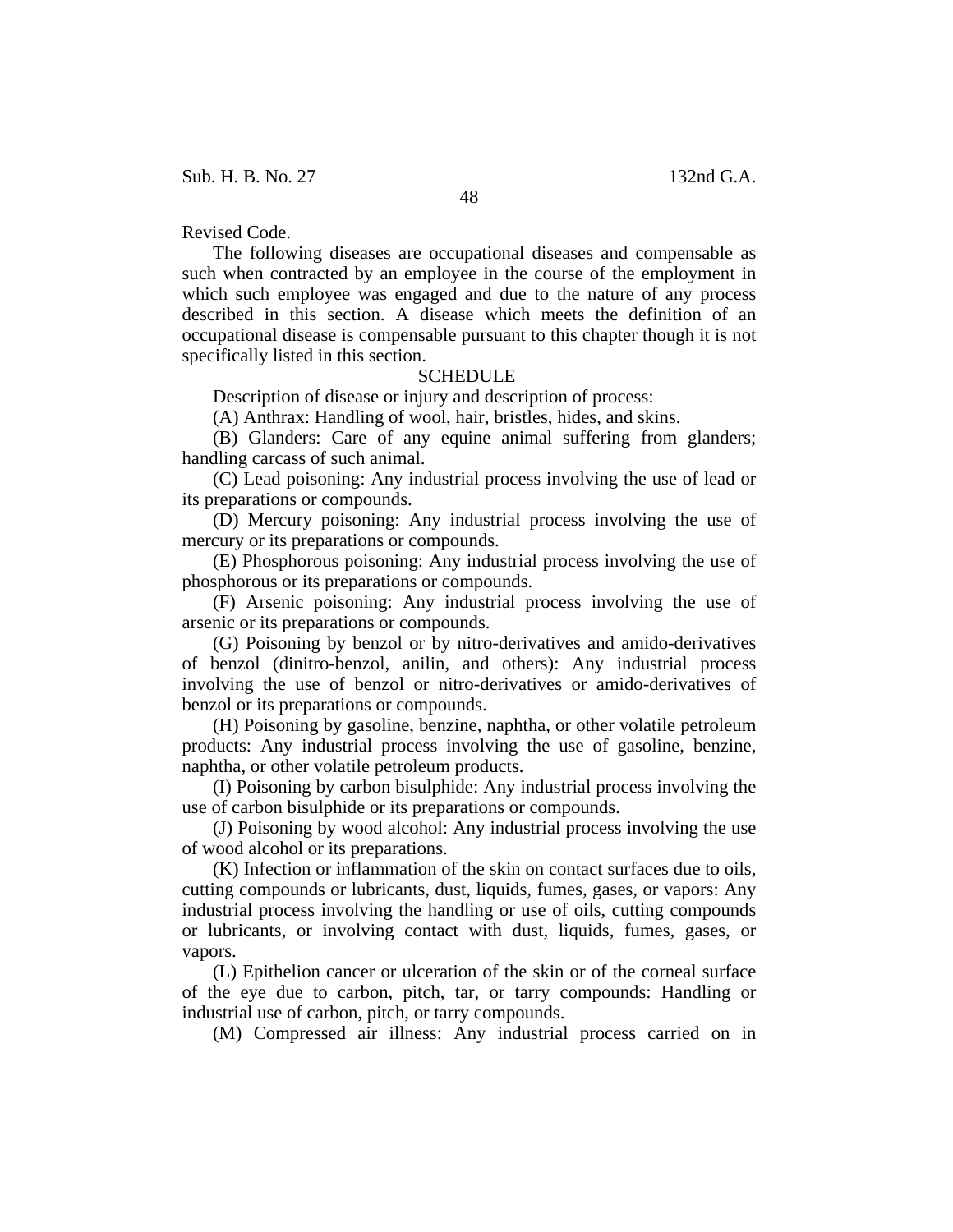Sub. H. B. No. 27 132nd G.A.

49

compressed air.

(N) Carbon dioxide poisoning: Any process involving the evolution or resulting in the escape of carbon dioxide.

(O) Brass or zinc poisoning: Any process involving the manufacture, founding, or refining of brass or the melting or smelting of zinc.

(P) Manganese dioxide poisoning: Any process involving the grinding or milling of manganese dioxide or the escape of manganese dioxide dust.

(Q) Radium poisoning: Any industrial process involving the use of radium and other radioactive substances in luminous paint.

(R) Tenosynovitis and prepatellar bursitis: Primary tenosynovitis characterized by a passive effusion or crepitus into the tendon sheath of the flexor or extensor muscles of the hand, due to frequently repetitive motions or vibrations, or prepatellar bursitis due to continued pressure.

(S) Chrome ulceration of the skin or nasal passages: Any industrial process involving the use of or direct contact with chromic acid or bichromates of ammonium, potassium, or sodium or their preparations.

(T) Potassium cyanide poisoning: Any industrial process involving the use of or direct contact with potassium cyanide.

(U) Sulphur dioxide poisoning: Any industrial process in which sulphur dioxide gas is evolved by the expansion of liquid sulphur dioxide.

(V) Berylliosis: Berylliosis means a disease of the lungs caused by breathing beryllium in the form of dust or fumes, producing characteristic changes in the lungs and demonstrated by x-ray examination, by biopsy or by autopsy.

This chapter does not entitle an employee or the employee's dependents to compensation, medical treatment, or payment of funeral expenses for disability or death from berylliosis unless the employee has been subjected to injurious exposure to beryllium dust or fumes in the employee's employment in this state preceding the employee's disablement and only in the event of such disability or death resulting within eight years after the last injurious exposure; provided that such eight-year limitation does not apply to disability or death from exposure occurring after January 1, 1976. In the event of death following continuous total disability commencing within eight years after the last injurious exposure, the requirement of death within eight years after the last injurious exposure does not apply.

Before awarding compensation for partial or total disability or death due to berylliosis, the administrator of workers' compensation shall refer the claim to a qualified medical specialist for examination and recommendation with regard to the diagnosis, the extent of the disability, the nature of the disability, whether permanent or temporary, the cause of death, and other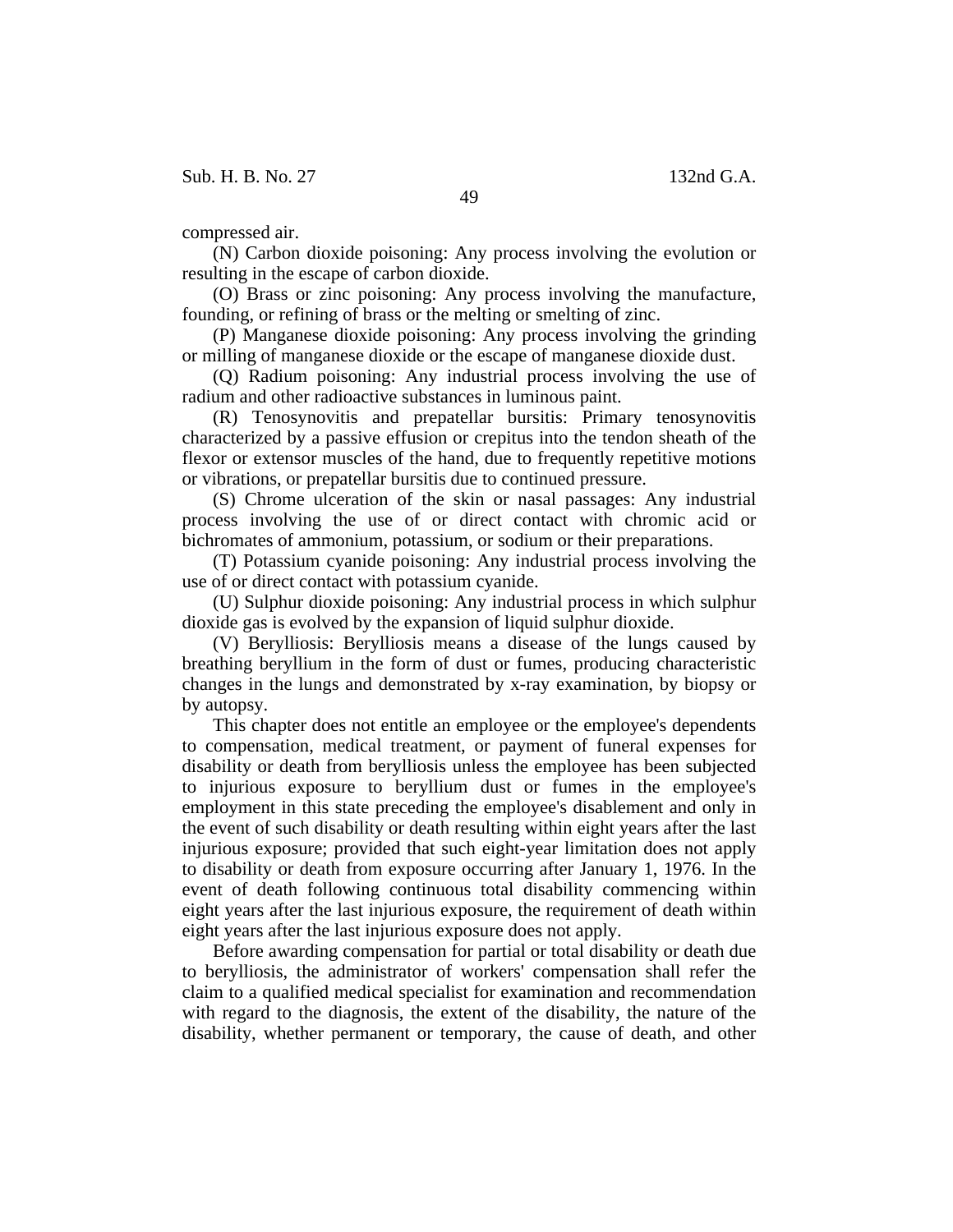medical questions connected with the claim. An employee shall submit to such examinations, including clinical and x-ray examinations, as the administrator requires. In the event that an employee refuses to submit to examinations, including clinical and x-ray examinations, after notice from the administrator, or in the event that a claimant for compensation for death due to berylliosis fails to produce necessary consents and permits, after notice from the administrator, so that such autopsy examination and tests may be performed, then all rights for compensation are forfeited. The reasonable compensation of such specialist and the expenses of examinations and tests shall be paid, if the claim is allowed, as part of the expenses of the claim, otherwise they shall be paid from the surplus fund.

(W) Cardiovascular, pulmonary, or respiratory diseases incurred by firefighters or police officers following exposure to heat, smoke, toxic gases, chemical fumes and other toxic substances: Any cardiovascular, pulmonary, or respiratory disease of a firefighter or police officer caused or induced by the cumulative effect of exposure to heat, the inhalation of smoke, toxic gases, chemical fumes and other toxic substances in the performance of the firefighter's or police officer's duty constitutes a presumption, which may be refuted by affirmative evidence, that such occurred in the course of and arising out of the firefighter's or police officer's employment. For the purpose of this section, "firefighter" means any regular member of a lawfully constituted fire department of a municipal corporation or township, whether paid or volunteer, and "police officer" means any regular member of a lawfully constituted police department of a municipal corporation, township or county, whether paid or volunteer.

This chapter does not entitle a firefighter, or police officer, or the firefighter's or police officer's dependents to compensation, medical treatment, or payment of funeral expenses for disability or death from a cardiovascular, pulmonary, or respiratory disease, unless the firefighter or police officer has been subject to injurious exposure to heat, smoke, toxic gases, chemical fumes, and other toxic substances in the firefighter's or police officer's employment in this state preceding the firefighter's or police officer's disablement, some portion of which has been after January 1, 1967, except as provided in division (E) of section 4123.57 of the Revised Code.

Compensation on account of cardiovascular, pulmonary, or respiratory diseases of firefighters and police officers is payable only in the event of temporary total disability, permanent total disability, or death, in accordance with section 4123.56, 4123.58, or 4123.59 of the Revised Code. Medical, hospital, and nursing expenses are payable in accordance with this chapter. Compensation, medical, hospital, and nursing expenses are payable only in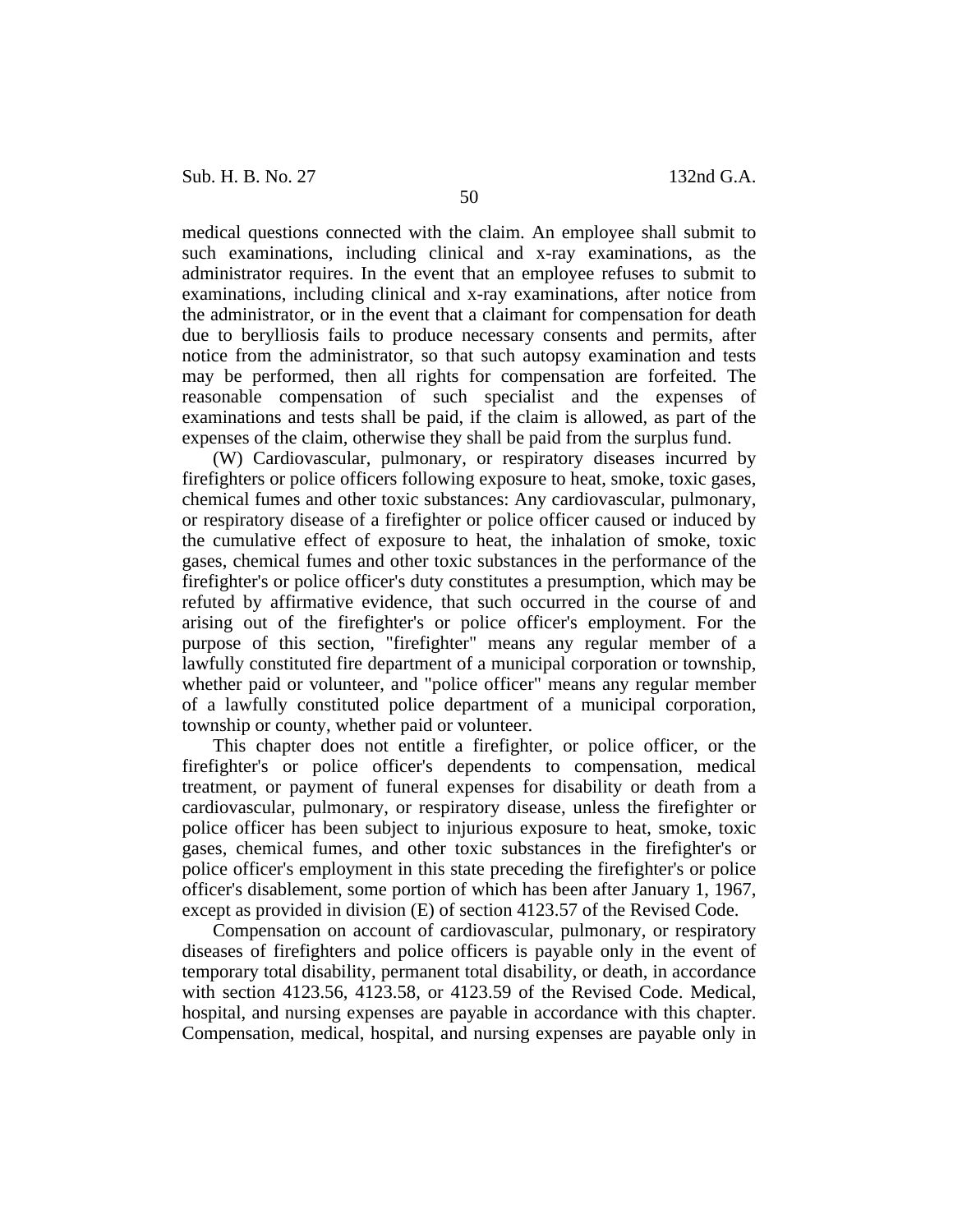the event of such disability or death resulting within eight years after the last injurious exposure; provided that such eight-year limitation does not apply to disability or death from exposure occurring after January 1, 1976. In the event of death following continuous total disability commencing within eight years after the last injurious exposure, the requirement of death within eight years after the last injurious exposure does not apply.

This chapter does not entitle a firefighter or police officer, or the firefighter's or police officer's dependents, to compensation, medical, hospital, and nursing expenses, or payment of funeral expenses for disability or death due to a cardiovascular, pulmonary, or respiratory disease in the event of failure or omission on the part of the firefighter or police officer truthfully to state, when seeking employment, the place, duration, and nature of previous employment in answer to an inquiry made by the employer.

Before awarding compensation for disability or death under this division, the administrator shall refer the claim to a qualified medical specialist for examination and recommendation with regard to the diagnosis, the extent of disability, the cause of death, and other medical questions connected with the claim. A firefighter or police officer shall submit to such examinations, including clinical and x-ray examinations, as the administrator requires. In the event that a firefighter or police officer refuses to submit to examinations, including clinical and x-ray examinations, after notice from the administrator, or in the event that a claimant for compensation for death under this division fails to produce necessary consents and permits, after notice from the administrator, so that such autopsy examination and tests may be performed, then all rights for compensation are forfeited. The reasonable compensation of such specialists and the expenses of examination and tests shall be paid, if the claim is allowed, as part of the expenses of the claim, otherwise they shall be paid from the surplus fund.

 $(X)(1)$  Cancer contracted by a firefighter: Cancer contracted by a firefighter who has been assigned to at least six years of hazardous duty as a firefighter constitutes a presumption that the cancer was contracted in the course of and arising out of the firefighter's employment if the firefighter was exposed to an agent classified by the international agency for research on cancer or its successor organization as a group 1 or 2A carcinogen.

(2) The presumption described in division  $(X)(1)$  of this section is rebuttable in any of the following situations:

(a) There is evidence that the firefighter's exposure, outside the scope of the firefighter's official duties, to cigarettes, tobacco products, or other conditions presenting an extremely high risk for the development of the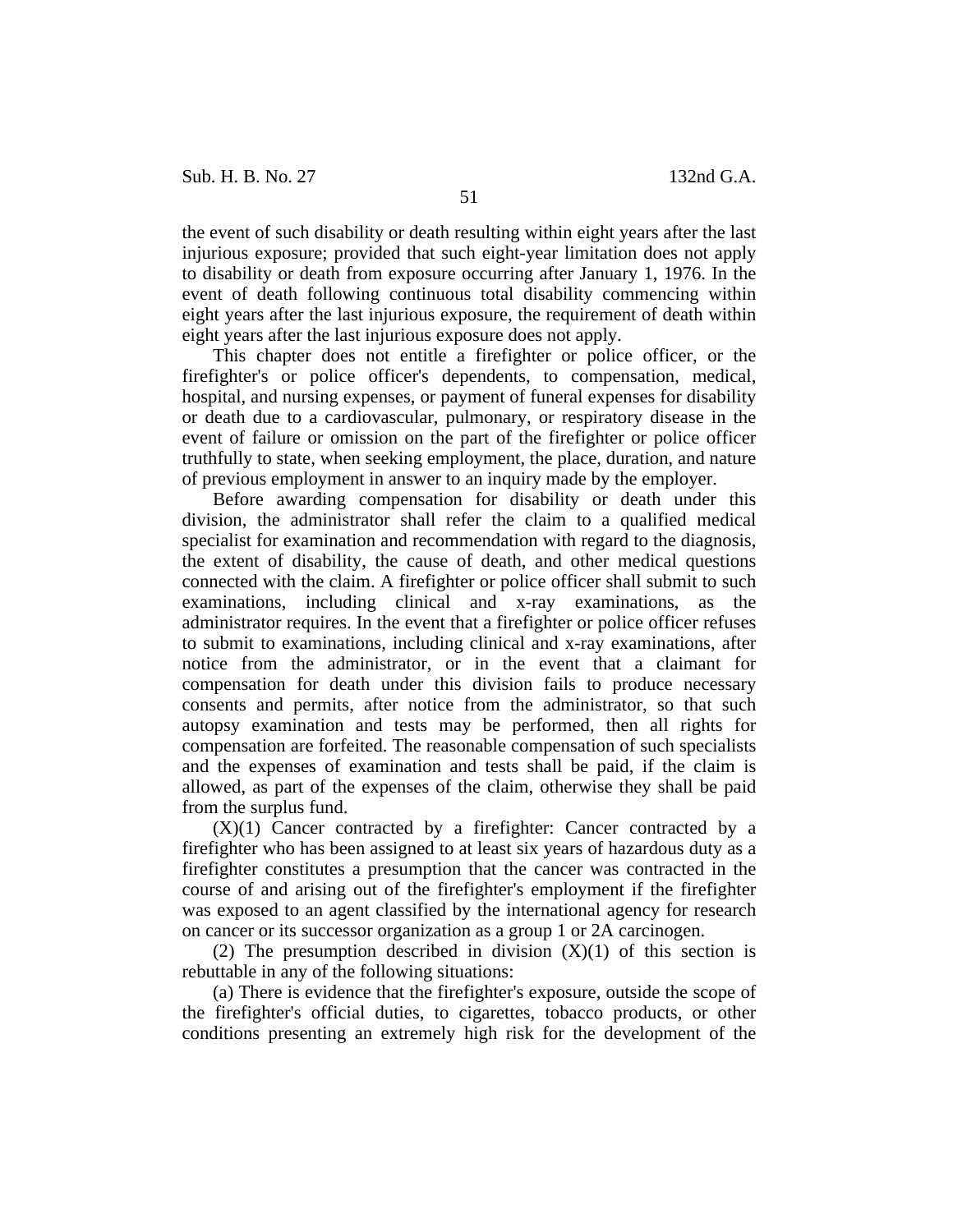cancer alleged, was probably a significant factor in the cause or progression of the cancer.

(b) There is evidence that shows, by a preponderance of competent scientific evidence, that exposure to the type of carcinogen alleged did not or could not have caused the cancer being alleged.

(c) There is evidence that the firefighter was not exposed to an agent classified by the international agency for research on cancer as a group 1 or 2A carcinogen.

 $\left(\frac{e}{c}\right)$  There is evidence that the firefighter incurred the type of cancer alleged before becoming a member of the fire department.

 $\left(\frac{d}{d}\right)(e)$  The firefighter is seventy years of age or older.

(3) The presumption described in division  $(X)(1)$  of this section does not apply if it has been more than twenty fifteen years since the firefighter was last assigned to hazardous duty as a firefighter.

(4) Compensation for cancer contracted by a firefighter in the course of hazardous duty under division (X) of this section is payable only in the event of temporary total disability, working wage loss, permanent total disability, or death, in accordance with sections division  $(A)$  or  $(B)(1)$  of section 4123.56, and sections 4123.58, and 4123.59 of the Revised Code.

(5) As used in division (X) of this section, "hazardous duty" has the same meaning as in 5 C.F.R. 550.902, as amended.

(Y) Silicosis: Silicosis means a disease of the lungs caused by breathing silica dust (silicon dioxide) producing fibrous nodules distributed through the lungs and demonstrated by x-ray examination, by biopsy or by autopsy.

(Z) Coal miners' pneumoconiosis: Coal miners' pneumoconiosis, commonly referred to as "black lung disease," resulting from working in the coal mine industry and due to exposure to the breathing of coal dust, and demonstrated by x-ray examination, biopsy, autopsy or other medical or clinical tests.

This chapter does not entitle an employee or the employee's dependents to compensation, medical treatment, or payment of funeral expenses for disability or death from silicosis, asbestosis, or coal miners' pneumoconiosis unless the employee has been subject to injurious exposure to silica dust (silicon dioxide), asbestos, or coal dust in the employee's employment in this state preceding the employee's disablement, some portion of which has been after October 12, 1945, except as provided in division (E) of section 4123.57 of the Revised Code.

Compensation on account of silicosis, asbestosis, or coal miners' pneumoconiosis are payable only in the event of temporary total disability, permanent total disability, or death, in accordance with sections 4123.56,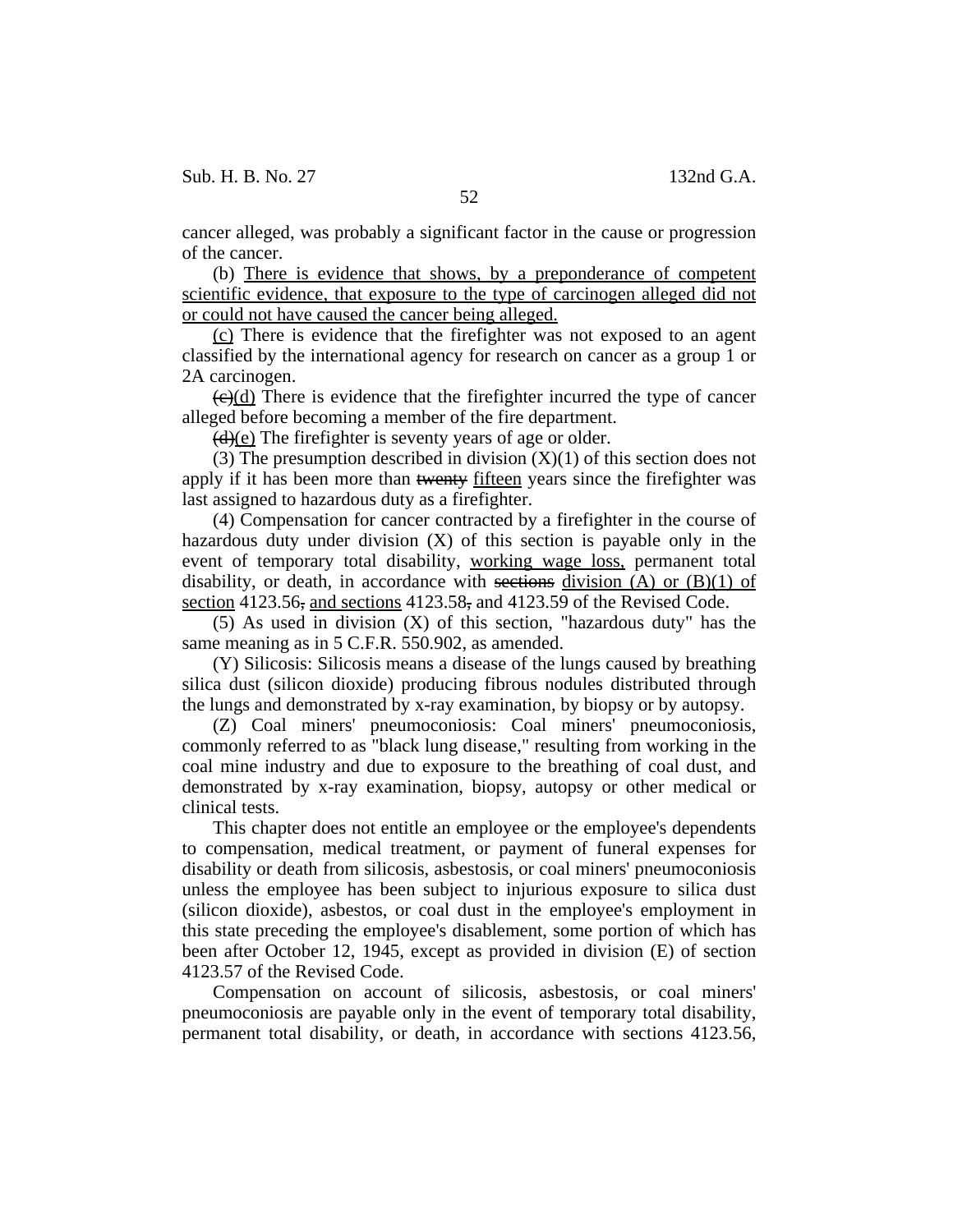4123.58, and 4123.59 of the Revised Code. Medical, hospital, and nursing expenses are payable in accordance with this chapter. Compensation, medical, hospital, and nursing expenses are payable only in the event of such disability or death resulting within eight years after the last injurious exposure; provided that such eight-year limitation does not apply to disability or death occurring after January 1, 1976, and further provided that such eight-year limitation does not apply to any asbestosis cases. In the event of death following continuous total disability commencing within eight years after the last injurious exposure, the requirement of death within eight years after the last injurious exposure does not apply.

This chapter does not entitle an employee or the employee's dependents to compensation, medical, hospital and nursing expenses, or payment of funeral expenses for disability or death due to silicosis, asbestosis, or coal miners' pneumoconiosis in the event of the failure or omission on the part of the employee truthfully to state, when seeking employment, the place, duration, and nature of previous employment in answer to an inquiry made by the employer.

Before awarding compensation for disability or death due to silicosis, asbestosis, or coal miners' pneumoconiosis, the administrator shall refer the claim to a qualified medical specialist for examination and recommendation with regard to the diagnosis, the extent of disability, the cause of death, and other medical questions connected with the claim. An employee shall submit to such examinations, including clinical and x-ray examinations, as the administrator requires. In the event that an employee refuses to submit to examinations, including clinical and x-ray examinations, after notice from the administrator, or in the event that a claimant for compensation for death due to silicosis, asbestosis, or coal miners' pneumoconiosis fails to produce necessary consents and permits, after notice from the commission, so that such autopsy examination and tests may be performed, then all rights for compensation are forfeited. The reasonable compensation of such specialist and the expenses of examinations and tests shall be paid, if the claim is allowed, as a part of the expenses of the claim, otherwise they shall be paid from the surplus fund.

(AA) Radiation illness: Any industrial process involving the use of radioactive materials.

Claims for compensation and benefits due to radiation illness are payable only in the event death or disability occurred within eight years after the last injurious exposure provided that such eight-year limitation does not apply to disability or death from exposure occurring after January 1, 1976. In the event of death following continuous disability which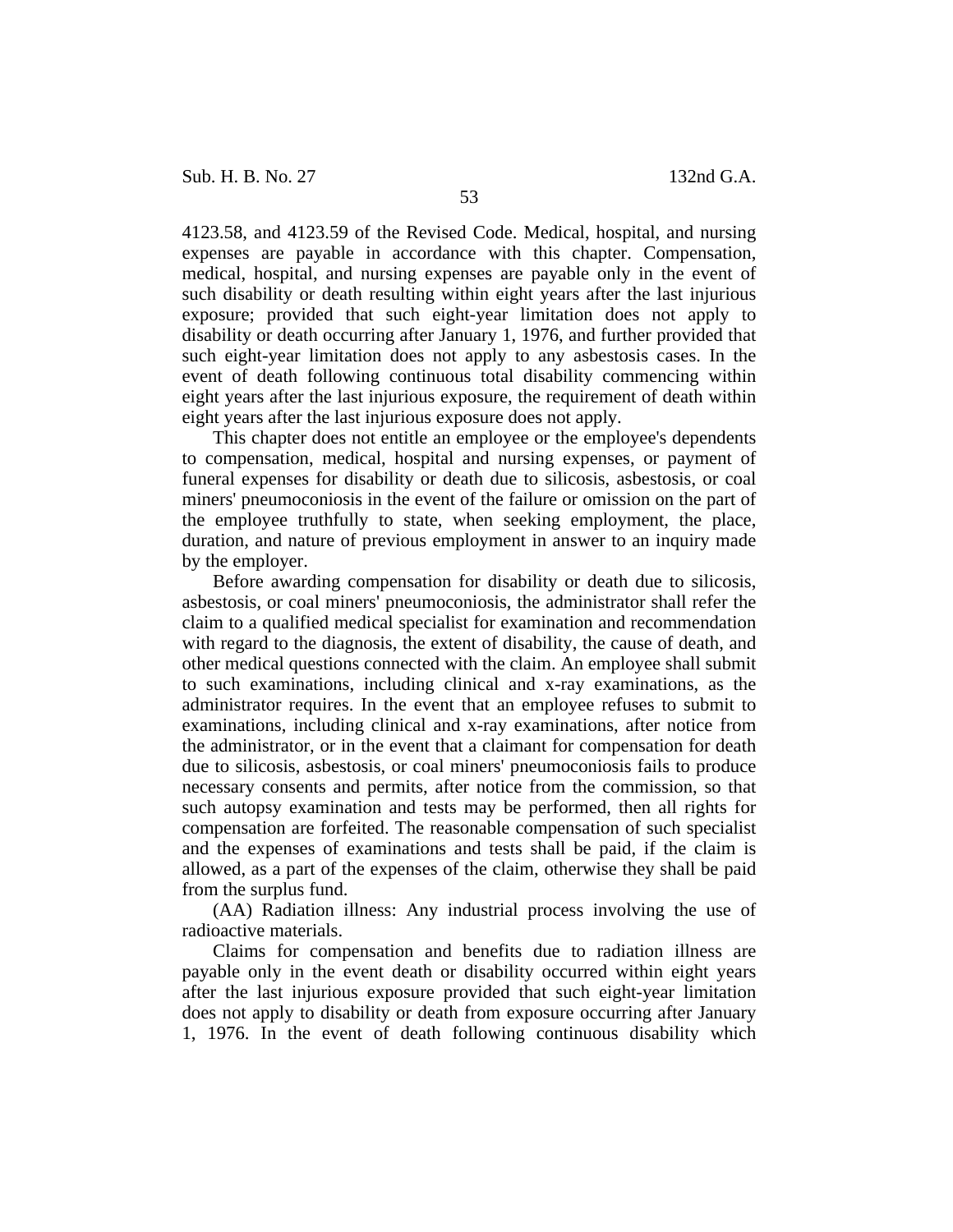Sub. H. B. No. 27 132nd G.A.

commenced within eight years of the last injurious exposure the requirement of death within eight years after the last injurious exposure does not apply.

(BB) Asbestosis: Asbestosis means a disease caused by inhalation or ingestion of asbestos, demonstrated by x-ray examination, biopsy, autopsy, or other objective medical or clinical tests.

All conditions, restrictions, limitations, and other provisions of this section, with reference to the payment of compensation or benefits on account of silicosis or coal miners' pneumoconiosis apply to the payment of compensation or benefits on account of any other occupational disease of the respiratory tract resulting from injurious exposures to dust.

The refusal to produce the necessary consents and permits for autopsy examination and testing shall not result in forfeiture of compensation provided the administrator finds that such refusal was the result of bona fide religious convictions or teachings to which the claimant for compensation adhered prior to the death of the decedent.

Sec. 4123.71. Every physician in this state attending on or called in to visit a patient whom he the physician believes to be suffering from an occupational disease as defined in section 4123.68 of the Revised Code shall, within forty-eight hours from the time of making such diagnosis, send to the bureau of workers' compensation a report stating:

(A) Name, address, and occupation of patient;

(B) Name and address of business in which employed;

(C) Nature of disease;

(D) Name and address of employer of patient;

(E) Such other information as is reasonably required by the bureau.

The reports shall be made on blanks to be furnished by the bureau. The  $m_{\text{m}}$   $\overrightarrow{m}$   $\overrightarrow{r}$  A physician who sends the report within the time stated, in a stamped envelope addressed to the office of the bureau is a in compliance with this section.

Reports made under this section shall not be evidence of the facts therein stated in any action arising out of a disease therein reported.

The bureau shall, within twenty-four hours after the receipt of the report, send a copy thereof to the employer of the patient named in the report.

Sec. 4123.84. (A) In all cases of injury or death, claims for compensation or benefits for the specific part or parts of the body injured shall be forever barred unless, within two years one year after the injury or death:

(1) Written or facsimile notice of the specific part or parts of the body claimed to have been injured has been made to the industrial commission or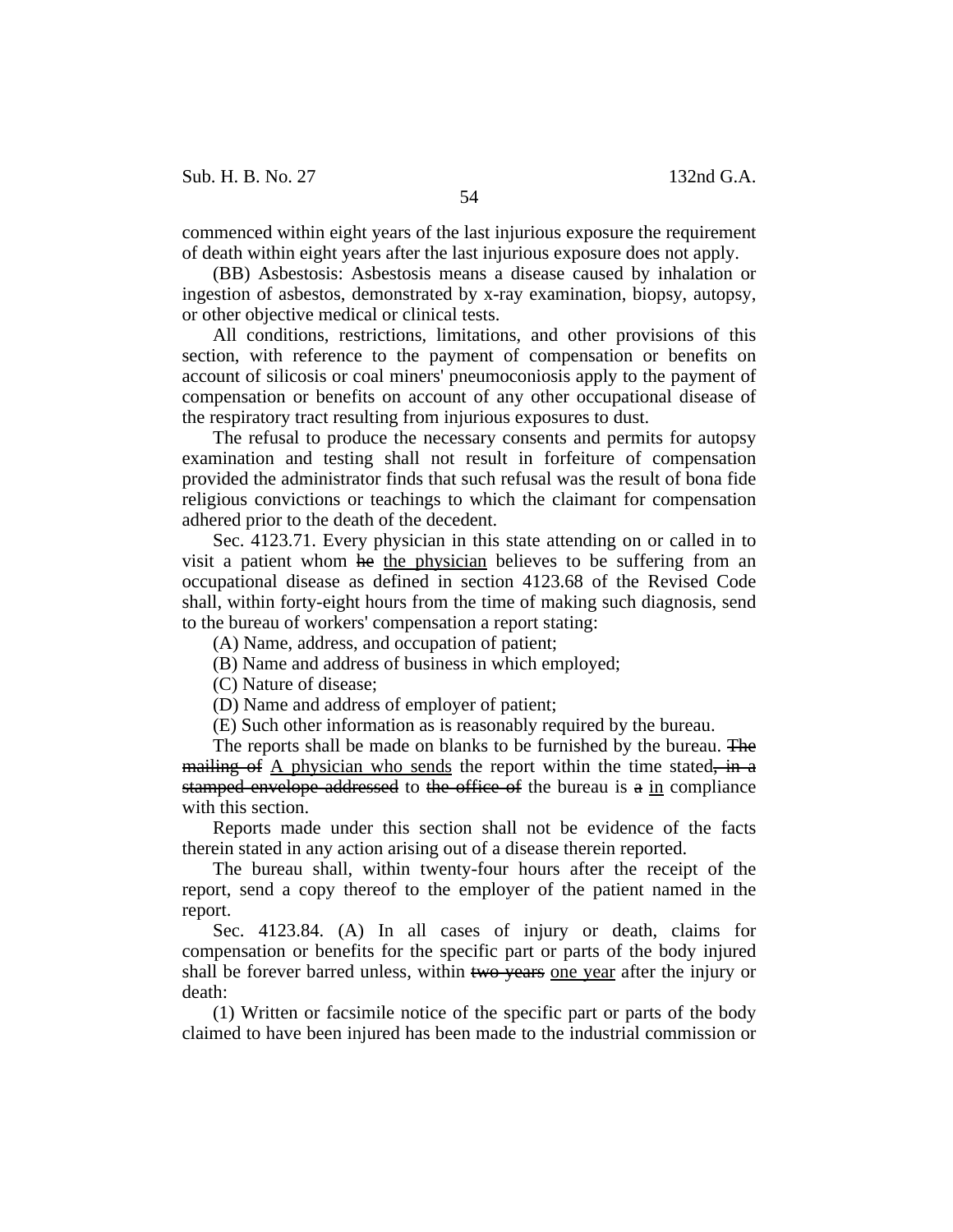55

the bureau of workers' compensation;

(2) The employer, with knowledge of a claimed compensable injury or occupational disease, has paid wages in lieu of compensation for total disability;

(3) In the event the employer is a self-insuring employer, one of the following has occurred:

(a) Written or facsimile notice of the specific part or parts of the body claimed to have been injured has been given to the commission or bureau or the employer has furnished treatment by a licensed physician in the employ of an employer, provided, however, that the furnishing of such treatment shall not constitute a recognition of a claim as compensable, but shall do no more than satisfy the requirements of this section;

(b) Compensation or benefits have been paid or furnished equal to or greater than is provided for in sections 4123.52, 4123.55 to 4123.62, and 4123.64 to 4123.67 of the Revised Code.

(4) Written or facsimile notice of death has been given to the commission or bureau.

(B) The bureau shall provide printed notices quoting in full division (A) of this section, and every self-insuring employer shall post and maintain at all times one or more of the notices in conspicuous places in the workshop or places of employment.

(C) The commission has continuing jurisdiction as set forth in section 4123.52 of the Revised Code over a claim which meets the requirement of this section, including jurisdiction to award compensation or benefits for loss or impairment of bodily functions developing in a part or parts of the body not specified pursuant to division (A)(1) of this section, if the commission finds that the loss or impairment of bodily functions was due to and a result of or a residual of the injury to one of the parts of the body set forth in the written notice filed pursuant to division  $(A)(1)$  of this section.

(D) Any claim pending before the administrator, the commission, or a court on December 11, 1967, in which the remedy is affected by this section is governed by this section.

(E) Notwithstanding the requirement that the notice required to be given to the bureau, commission, or employer under this section is to be in writing or facsimile, the bureau may accept, assign a claim number, and process a claim when notice is provided verbally over the telephone. Immediately upon receipt of notice provided verbally over the telephone, the bureau shall send a written or facsimile notice to the employer of the bureau's receipt of the verbal notice. Within fifteen days after receipt of the bureau's written or facsimile notice, the employer may in writing or facsimile either verify or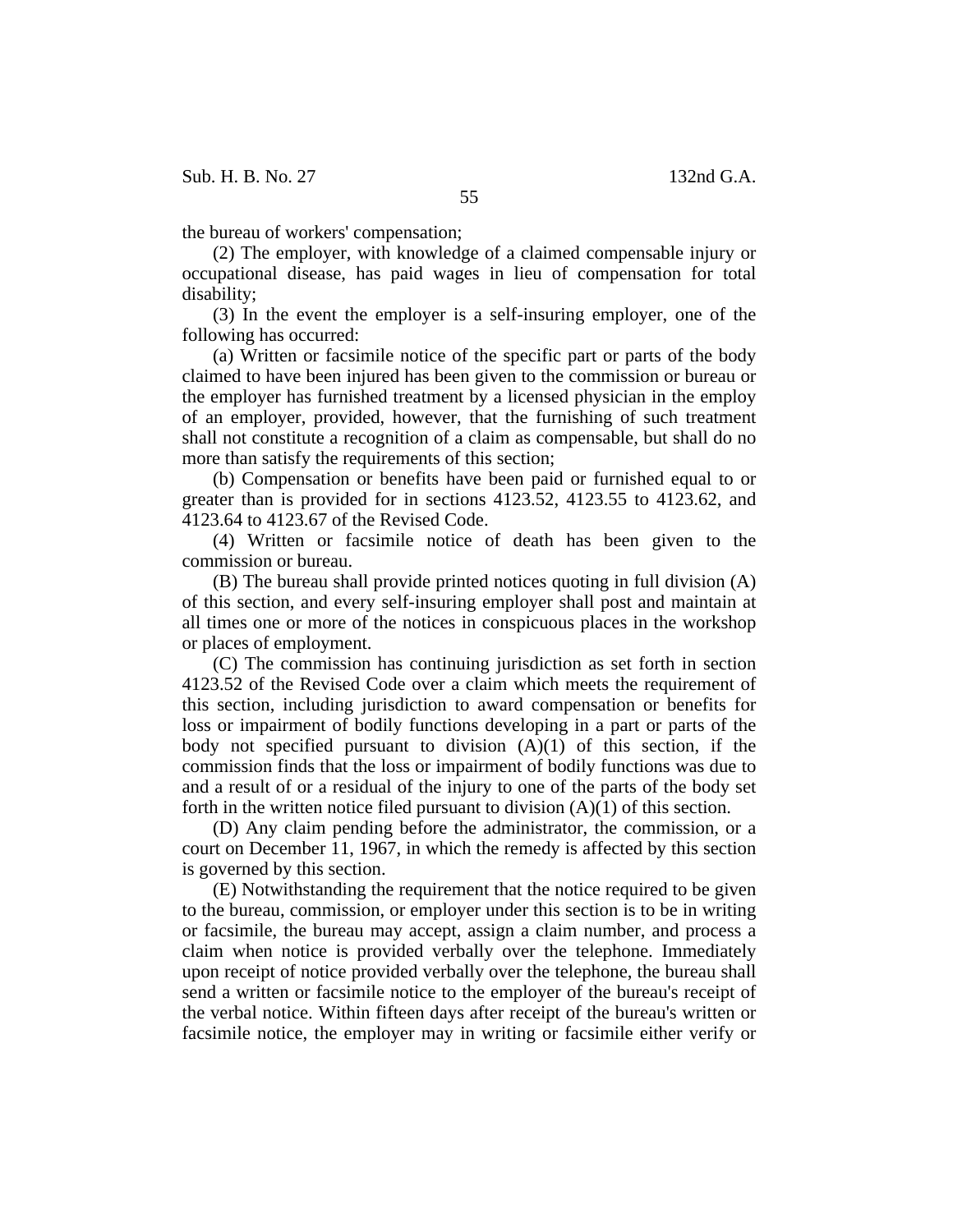not verify the verbal notice. If the bureau does not receive the written or facsimile notification from the employer or receives a written or facsimile notification verifying the verbal notice within such time period, the claim is validly filed and such verbal notice tolls the statute of limitations in regard to the claim filed and is considered to meet the requirements of written or facsimile notice required by this section.

 $(F)$  As used in division  $(A)(3)(b)$  of this section, "benefits" means payments by a self-insuring employer to, or on behalf of, an employee for a hospital bill, a medical bill to a licensed physician or hospital, or an orthopedic or prosthetic device.

Sec. 4125.05. (A) Not later than thirty days after the formation of a professional employer organization, a professional employer organization operating in this state shall register with the administrator of workers' compensation on forms provided by the administrator. Following initial registration, each professional employer organization shall register with the administrator annually on or before the thirty-first day of December. Commonly owned or controlled applicants may register as a professional employer organization reporting entity or register individually. Registration as a part of a professional employer organization reporting entity shall not disqualify an individual professional employer organization from participating in a group-rated plan under division (A)(4) of section 4123.29 of the Revised Code.

(B) Initial registration and each annual registration renewal shall include all of the following:

(1) A list of each of the professional employer organization's client employers current as of the date of registration for purposes of initial registration or current as of the date of annual registration renewal, or within fourteen days of adding or releasing a client, that includes the client employer's name, address, federal tax identification number, and bureau of workers' compensation risk number;

(2) A fee as determined by the administrator;

(3) The name or names under which the professional employer organization conducts business;

(4) The address of the professional employer organization's principal place of business and the address of each office it maintains in this state;

(5) The professional employer organization's taxpayer or employer identification number;

(6) A list of each state in which the professional employer organization has operated in the preceding five years, and the name, corresponding with each state, under which the professional employer organization operated in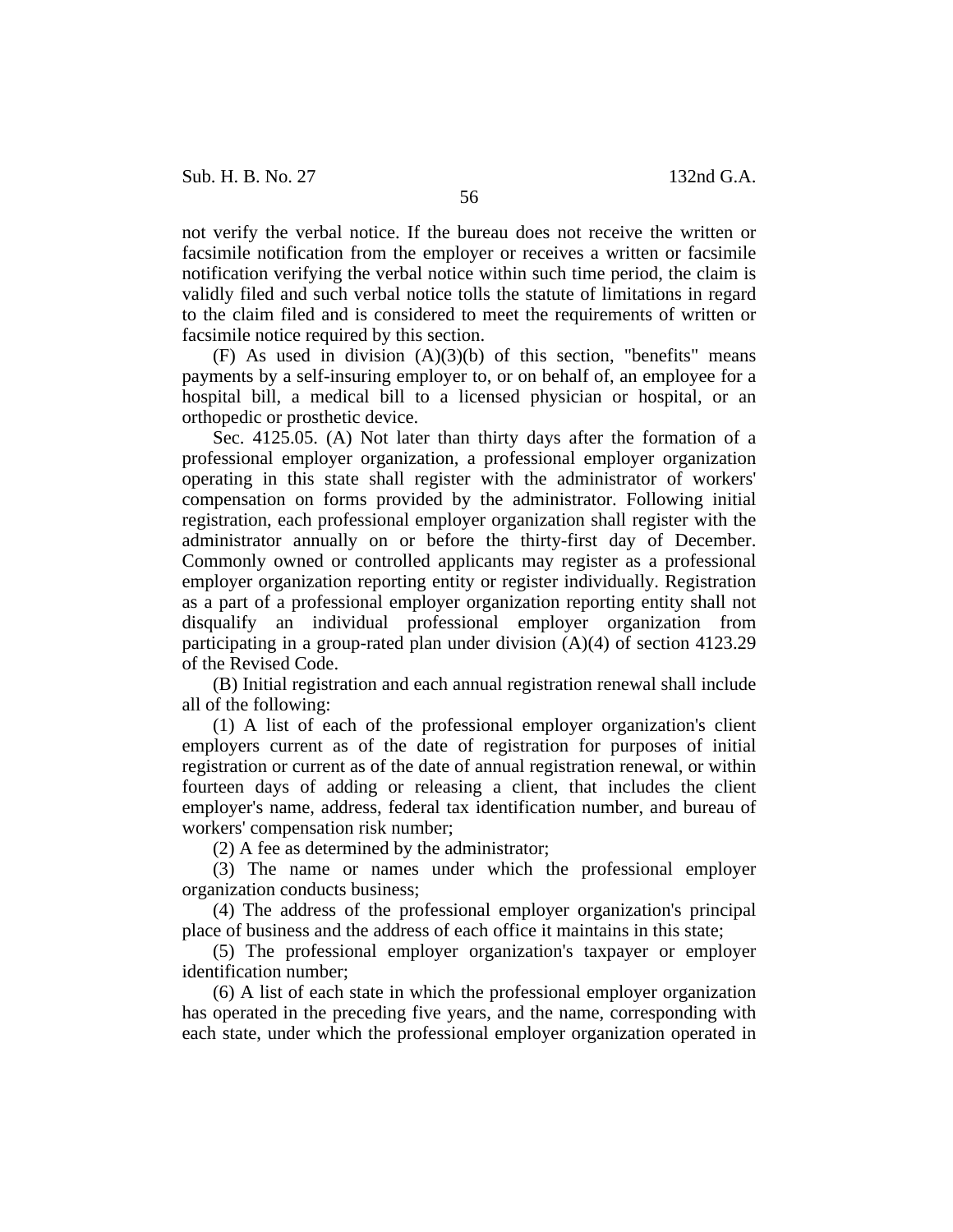57

each state, including any alternative names, names of predecessors, and if known, successor business entities;

(7) The most recent financial statement prepared and audited pursuant to division (B) of section 4125.051 of the Revised Code;

(8) If there is any deficit in the working capital required under division (A) of section 4125.051 of the Revised Code, a bond, irrevocable letter of credit, or securities with a minimum market value in an amount sufficient to cover the deficit in accordance with the requirements of that section;

(9) An attestation of the accuracy of the data submissions from the chief executive officer, president, or other individual who serves as the controlling person of the professional employer organization.

(C) Upon terms and for periods that the administrator considers appropriate, the administrator may issue a limited registration to a professional employer organization or professional employer organization reporting entity that provides all of the following items:

(1) A properly executed request for limited registration on a form provided by the administrator;

(2) All information and materials required for registration in divisions  $(B)(1)$  to  $(6)$  of this section:

(3) Information and documentation necessary to show that the professional employer organization or professional employer organization reporting entity satisfies all of the following criteria:

(a) It is domiciled outside of this state.

(b) It is licensed or registered as a professional employer organization in another state.

(c) It does not maintain an office in this state.

(d) It does not participate in direct solicitations for client employers located or domiciled in this state.

(e) It has fifty or fewer shared employees employed or domiciled in this state on any given day.

(D)(1) The administrator, with the advice and consent of the bureau of workers' compensation board of directors, may adopt rules in accordance with Chapter 119. of the Revised Code to require, in addition to the requirement under division (B)(8) of this section, a professional employer organization to provide security in the form of a bond or letter of credit assignable to the Ohio bureau of workers' compensation not to exceed an amount equal to the premiums and assessments incurred for the most recent policy year, prior to any discounts or dividends, to meet the financial obligations of the professional employer organization pursuant to this chapter and Chapters 4121. and 4123. of the Revised Code.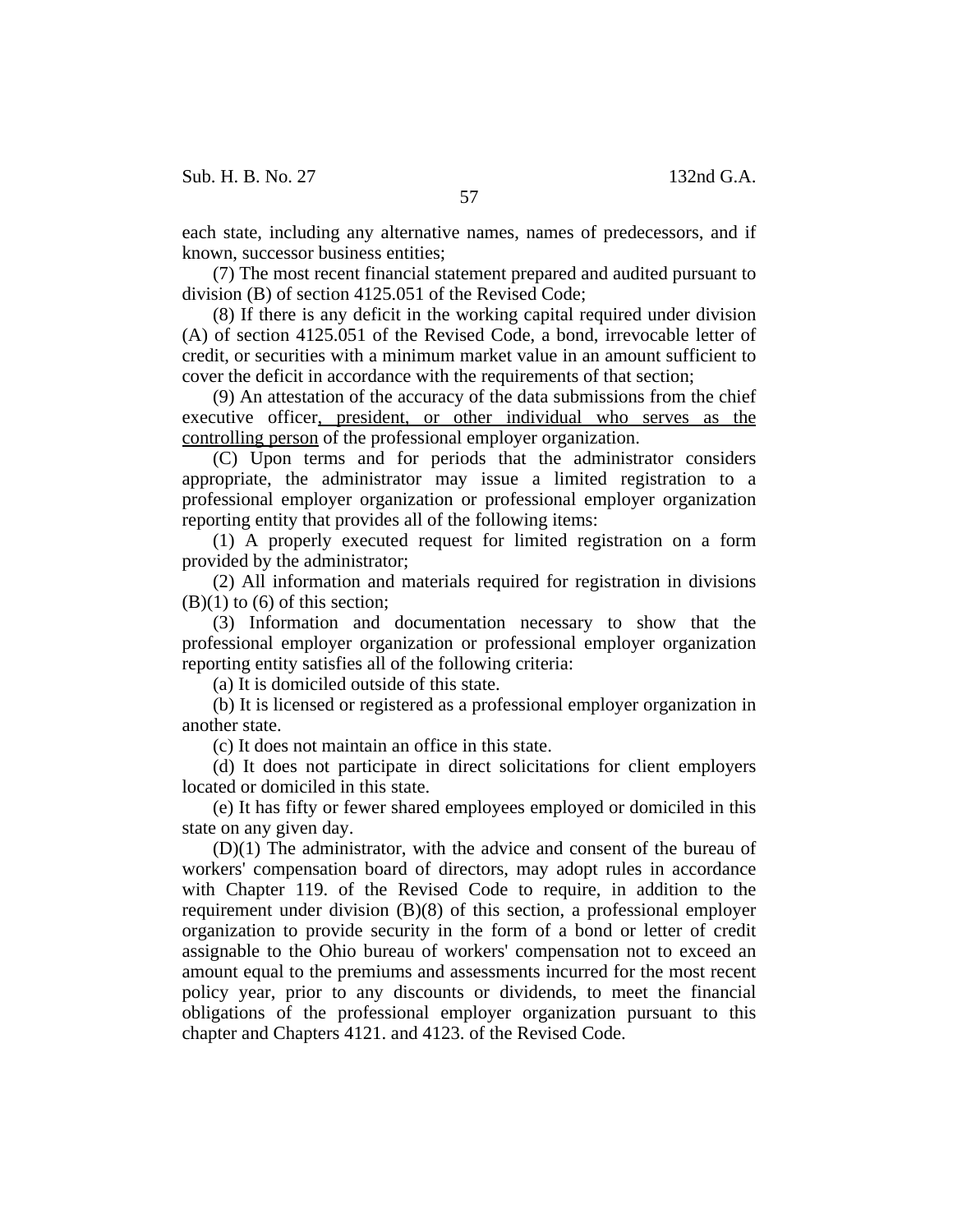(2) A professional employer organization may appeal the amount of the security required pursuant to rules adopted under division (D)(1) of this section in accordance with section 4123.291 of the Revised Code.

(3) A professional employer organization shall pay premiums and assessments for purposes of Chapters 4121. and 4123. of the Revised Code on a monthly basis pursuant to division (A) of section 4123.35 of the Revised Code.

(E) Notwithstanding division (D) of this section, a professional employer organization that qualifies for self-insurance or retrospective rating under section 4123.29 or 4123.35 of the Revised Code shall abide by the financial disclosure and security requirements pursuant to those sections and the rules adopted under those sections in place of the requirements specified in division (D) of this section or specified in rules adopted pursuant to that division.

(F) Except to the extent necessary for the administrator to administer the statutory duties of the administrator and for employees of the state to perform their official duties, all records, reports, client lists, and other information obtained from a professional employer organization and professional employer organization reporting entity under divisions (A), (B), and (C) of this section are confidential and shall be considered trade secrets and shall not be published or open to public inspection.

(G) The list described in division (B)(1) of this section shall be considered a trade secret.

(H) The administrator shall establish the fee described in division (B)(2) of this section in an amount that does not exceed the cost of the administration of the initial and renewal registration process.

(I) A financial statement required under division (B)(7) of this section for initial registration shall be the most recent financial statement of the professional employer organization or professional employer organization reporting entity of which the professional employer organization is a member and shall not be older than thirteen months. For each registration renewal, the professional employer organization shall file the required financial statement within one hundred eighty days after the end of the professional employer organization's or professional employer organization reporting entity's fiscal year. A professional employer organization may apply to the administrator for an extension beyond that time if the professional employer organization provides the administrator with a letter from the professional employer organization's auditor stating the reason for delay and the anticipated completion date.

(J) Multiple, unrelated professional employer organizations shall not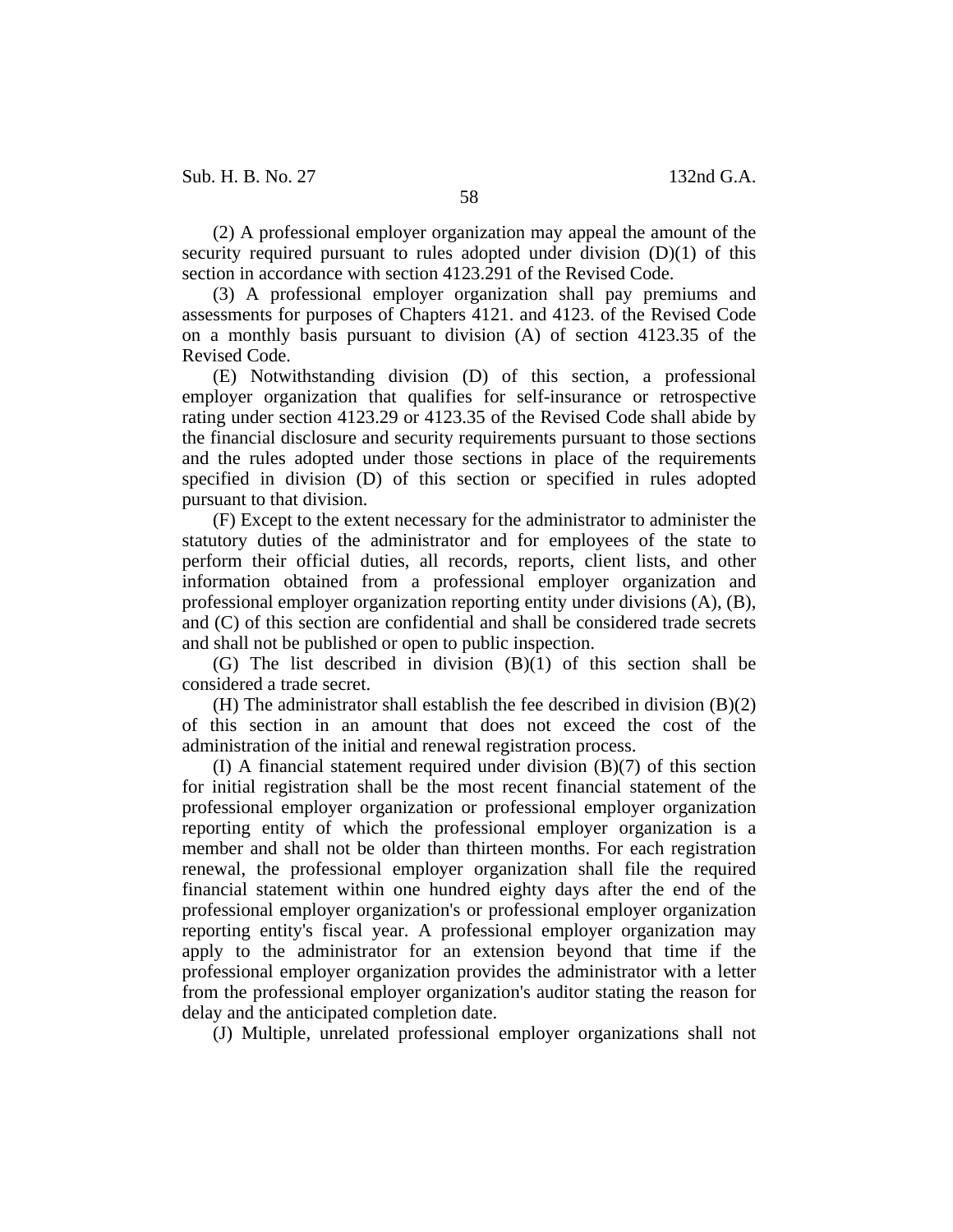combine together for purposes of obtaining workers' compensation coverage or for forming any type of self-insurance arrangement available under this chapter. Multiple, unrelated professional employer organization reporting entities shall not combine together for purposes of obtaining workers' compensation coverage or for forming any type of self-insurance arrangement available under this chapter.

(K) The administrator shall maintain a list of professional employer organizations and professional employer organization reporting entities registered under this section that is readily available to the public by electronic or other means.

Sec. 4125.051. (A) A professional employer organization, or a professional employer organization reporting entity of which the professional employer organization is a member, shall maintain positive working capital at initial or annual registration, as reflected in the financial statements submitted to the bureau. If a deficit in working capital is reflected in the financial statements submitted to the bureau, the professional employer organization or the professional employer organization reporting entity shall do both of the following for that registration period:

(1) Obtain a bond, irrevocable letter of credit, or securities with a minimum market value in an amount sufficient to cover the deficit in working capital;

(2) Submit to the administrator of workers' compensation a quarterly financial statement for each calendar quarter during which there is a deficit in working capital, accompanied by an attestation of the chief executive officer, president, or other individual who serves as the controlling person of the professional employer organization that all wages, taxes, workers' compensation premiums, and employee benefits have been paid by the professional employer organization or members of the professional employer organization reporting entity.

The bond, letter of credit, or securities required under division  $(A)(1)$  of this section shall be held by a depository designated by the administrator and shall secure payment by the professional employer organization or professional employer organization reporting entity of all taxes, wages, benefits, or other entitlements due or otherwise pertaining to shared employees, if the professional employer organization or professional employer organization reporting entity does not make those payments when due.

(B) A professional employer organization, or a professional employer organization reporting entity of which the professional employer organization is a member, shall prepare financial statements in accordance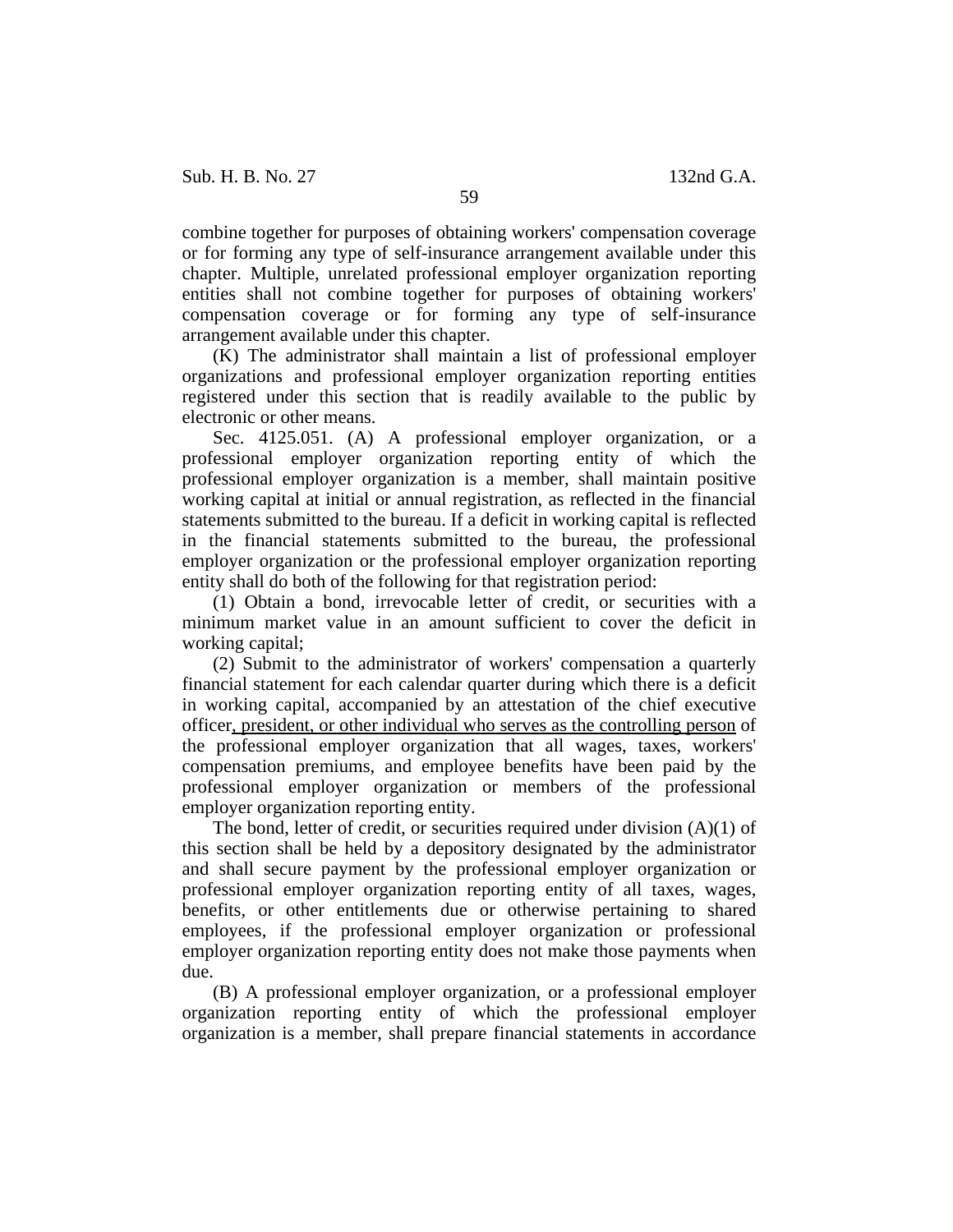with generally accepted accounting principles and submit them for registration and registration renewal under section 4125.05 of the Revised Code.

The financial statements shall be audited by an independent certified public accountant authorized to practice in the jurisdiction in which that accountant is located.

(1) The resulting report of the auditor shall not include either of the following:

(a) A qualification or disclaimer of opinion as to adherence to generally accepted accounting principles;

(b) A statement expressing substantial doubt about the ability of the professional employer organization or professional employer organization reporting entity to continue as a going concern.

(2) However, if a professional employer organization does not have at least twelve months of operating history on which to base financial statements, the financial statements shall be reviewed by a certified public accountant.

(3) Notwithstanding division  $(B)(1)(a)$  of this section, if a professional employer organization or professional employer organization reporting entity is a subsidiary or is related to a variable interest entity, the professional employer organization or professional employer organization entity may submit financial statements of the professional employer organization or professional employer organization reporting entity.

(C) The bureau shall deny initial or annual registration to an applicant or professional employer organization reporting entity that does not meet the requirements of this section.

(D) Professional employer organizations in a professional employer organization reporting entity may satisfy the requirements of this section on a combined or consolidated basis provided that each member of the professional employer organization reporting entity guarantees each other members' satisfaction of the requirements under division (A) of this section.

For purposes of satisfying the registration and registration renewal requirements described in division (B)(7) of section 4125.05 of the Revised Code, a professional employer organization reporting entity may submit a combined or consolidated financial statement that satisfies the requirements of this section. If the combined or consolidated financial statement includes entities that are not professional employer organizations or that are not in the professional employer organization reporting entity, the controlling entity of the professional employer organization reporting entity that is submitting the consolidated or combined financial statement shall guarantee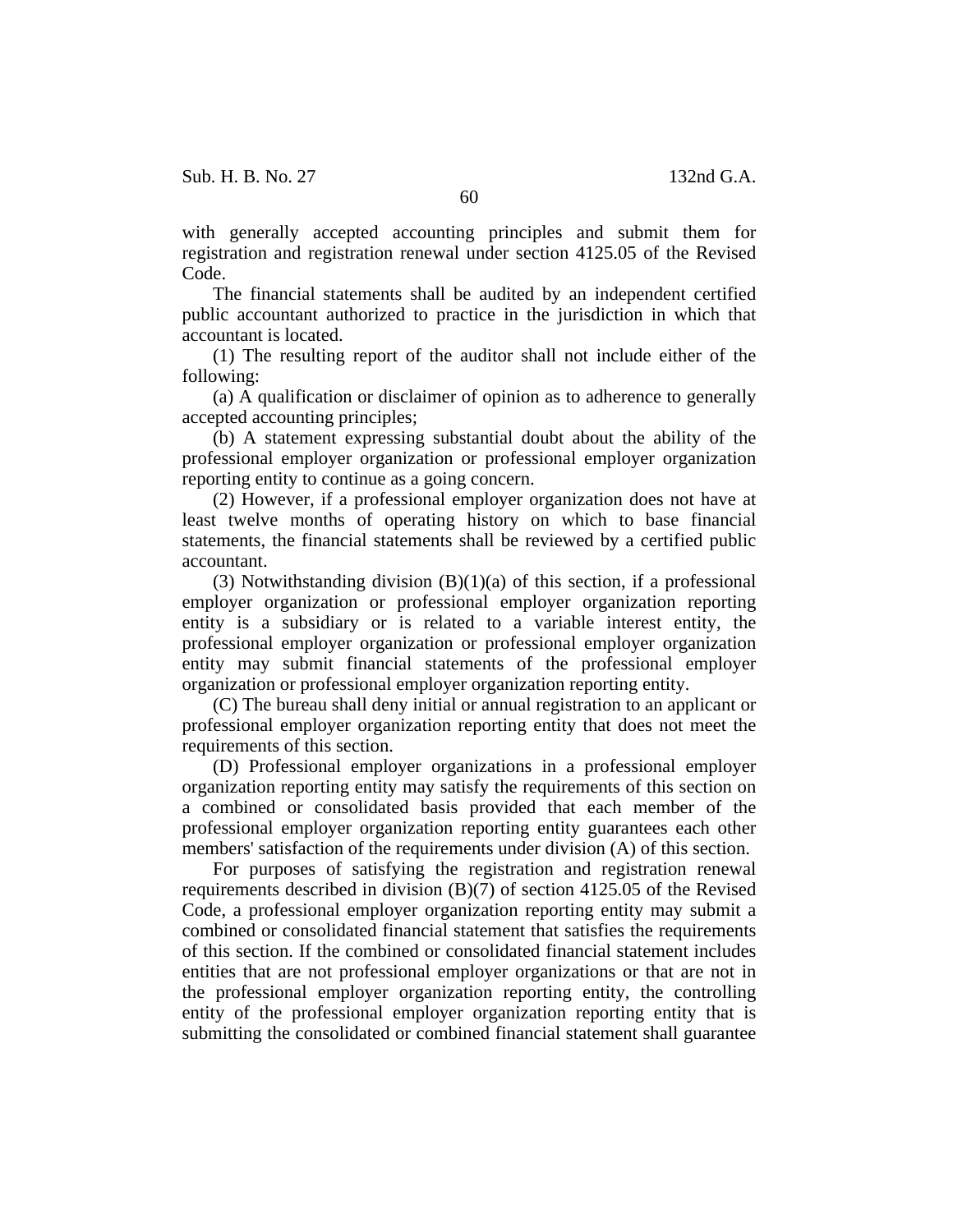that the professional employer organizations of the professional employer organization reporting entity have satisfied the requirements under division (A) of this section and shall include supplemental combining schedules to guarantee that the requirements under division (A) of this section are satisfied by the professional employer organization or professional employer organization reporting entity.

Sec. 4125.07. (A) As used in this section, "self-insuring employer" has the same meaning as in section 4123.01 of the Revised Code.

(B) Not later than fourteen thirty calendar days after the date on which a professional employer organization agreement is terminated, the professional employer organization is adjudged bankrupt, the professional employer organization ceases operations within the state of Ohio, or the registration of the professional employer organization is revoked, the professional employer organization shall submit to the administrator of workers' compensation and each client employer associated with that professional employer organization a completed workers' compensation lease termination notice form provided by the administrator. The completed form shall include all client payroll and claim information listed in a format specified by the administrator and notice of all workers' compensation claims that have been reported to the professional employer organization in accordance with its internal reporting policies.

 $(C)(1)$  If a professional employer organization that is a self-insuring employer is required to submit a workers' compensation lease termination notice form under division (B) of this section, not later than fourteen thirty calendar days after the lease termination the professional employer organization shall submit all of the following to the administrator for any years necessary for the administrator to develop a state fund experience modification factor for each client employer involved in the lease termination:

(a) The payroll of each client employer involved in the lease termination, organized by manual classification and year;

(b) The medical and indemnity costs of each client employer involved in the lease termination, organized by claim;

(c) Any other information the administrator may require to develop a state fund experience modification factor for each client employer involved in the lease termination.

(2) The administrator may require a professional employer organization to submit the information required under division  $(C)(1)$  of this section at additional times after the initial submission if the administrator determines that the information is necessary for the administrator to develop a state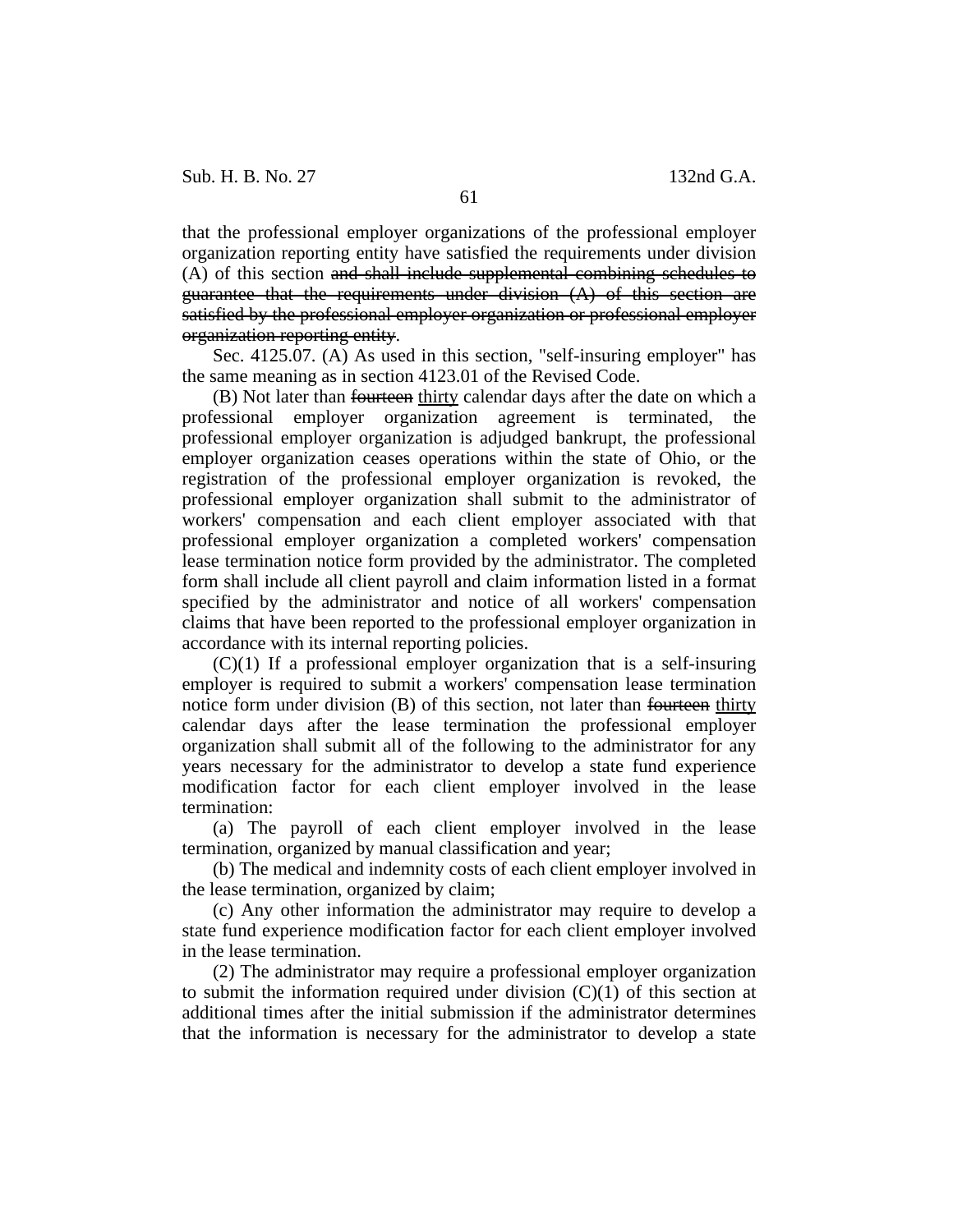fund experience modification factor.

(3) The administrator may revoke or refuse to renew a professional employer organization's status as a self-insuring employer if the professional employer organization fails to provide information requested by the administrator under division  $(C)(1)$  or  $(2)$  of this section.

(D) The administrator shall use the information provided under division (C) of this section to develop a state fund experience modification factor for each client employer involved in a lease termination with a professional employer organization that is a self-insuring employer.

(E) A professional employer organization shall report any transfer of employees between related professional employer organization entities or professional employer organization reporting entities to the administrator within fourteen calendar days after the date of the transfer on a form prescribed by the administrator. The professional employer organization or professional employer organization reporting entity shall include in the form all client payroll and claim information regarding the transferred employees listed in a format specified by the administrator and a notice of all workers' compensation claims that have been reported to the professional employer organization or professional employer organization reporting entity in accordance with the internal reporting policies of the professional employer organization or professional employer organization reporting entity.

(F) Prior to entering into a professional employer organization agreement with a client employer, a professional employer organization shall disclose in writing to the client employer the reporting requirements that apply to the professional employer organization under division (C) of this section and that the administrator must develop a state fund experience modification factor for each client employer involved in a lease termination with a professional employer organization that is a self-insuring employer.

Sec. 4167.01. As used in this chapter:

(A) "Public employer" means any of the following:

(1) The state and its instrumentalities;

(2) Any political subdivisions and their instrumentalities, including any county, county hospital, municipal corporation, city, village, township, park district, school district, state institution of higher learning, public or special district, state agency, authority, commission, or board;

(3) Any other branch of public employment not mentioned in division  $(A)(1)$  or  $(2)$  of this section.

(B) "Public employee" means any individual who engages to furnish services subject to the direction and control of a public employer, including those individuals working for a private employer who has contracted with a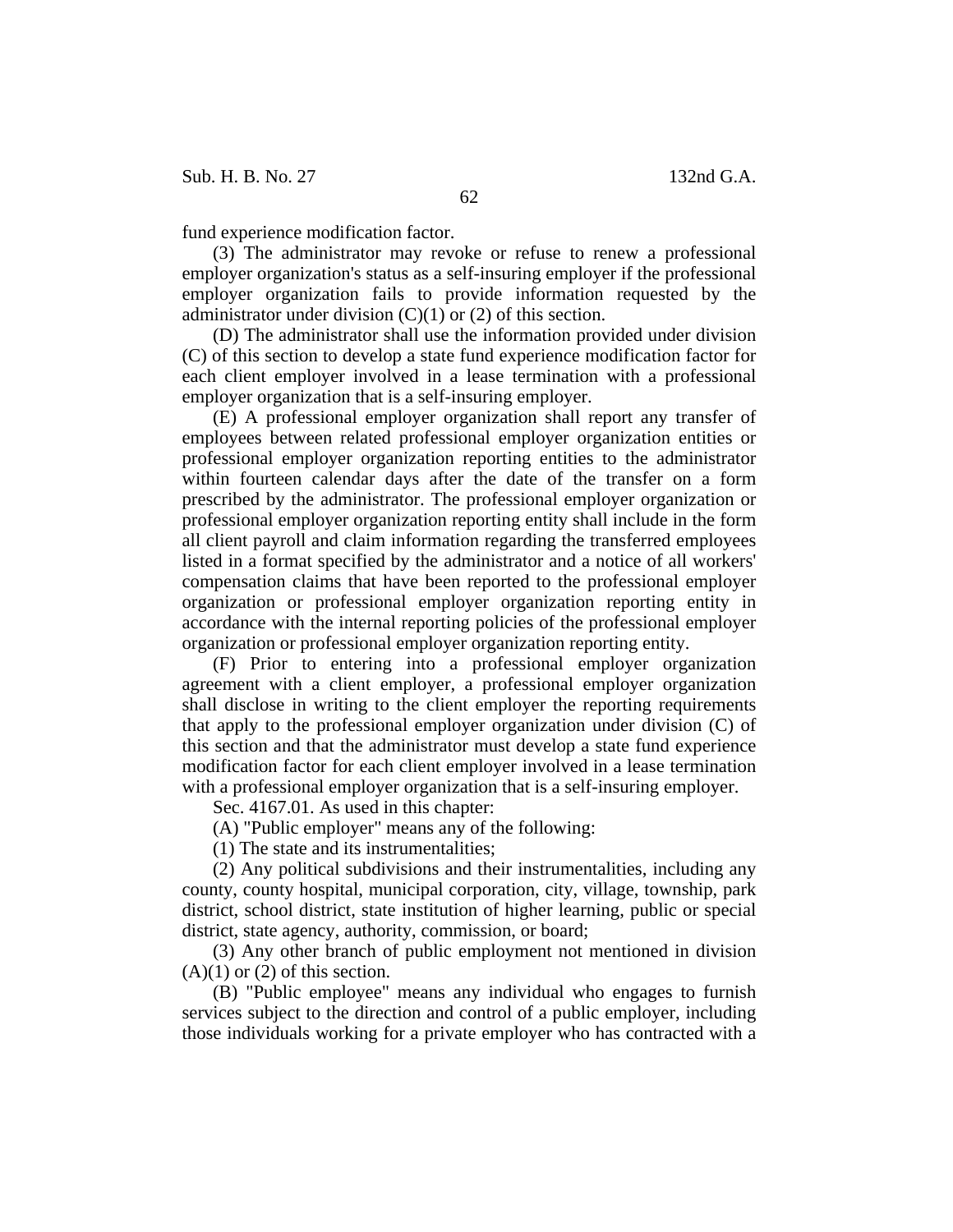public employer and over whom the national labor relations board has declined jurisdiction. "Public employee" does not mean any of the following:

(1) A firefighter, an emergency medical technician-basic, an emergency medical technician-intermediate, a paramedic, or a peace officer employed by a public employer as defined in division  $(A)(2)$  of this section, or any member of the organized militia ordered to duty by state authority pursuant to Chapter 5923. of the Revised Code<del>, or a firefighter, an emergency</del> medical technician-basic, an emergency medical technician-intermediate, or a paramedic employed by a private employer that is organized as a nonprofit fire company or life squad that contracts with a public employer to provide fire protection or emergency medical services;

(2) Any person employed as a correctional officer in a county or municipal corporation correctional institution, whether the county or municipal corporation solely or in conjunction with each other operates the institution;

(3) Any person who engages to furnish services subject to the direction and control of a public employer but does not receive compensation, either directly or indirectly, for those services;

 $(4)(3)$  Any forest-fire investigator, natural resources officer, wildlife officer, or preserve officer.

(C) "Public employee representative" means an employee organization certified by the state employment relations board under section 4117.05 of the Revised Code as the exclusive representative of the public employees in a bargaining unit.

(D) "Employment risk reduction standard" means a standard which requires conditions, or the adoption or use of one or more practices, means, methods, operations, or processes, reasonably necessary or appropriate to provide safe and healthful employment and places of employment.

(E) "Ohio employment risk reduction standard" means any risk reduction standard adopted or issued under this chapter.

(F) "Undue hardship" means any requirement imposed under this chapter or a rule or order issued thereunder that would require a public employer to take an action with significant difficulty or expense when considered in light of all of the following factors:

(1) The nature and cost of the action required under this chapter;

(2) The overall financial resources of the public employer involved in the action;

(3) The number of persons employed by the public employer at the particular location where the action may be required;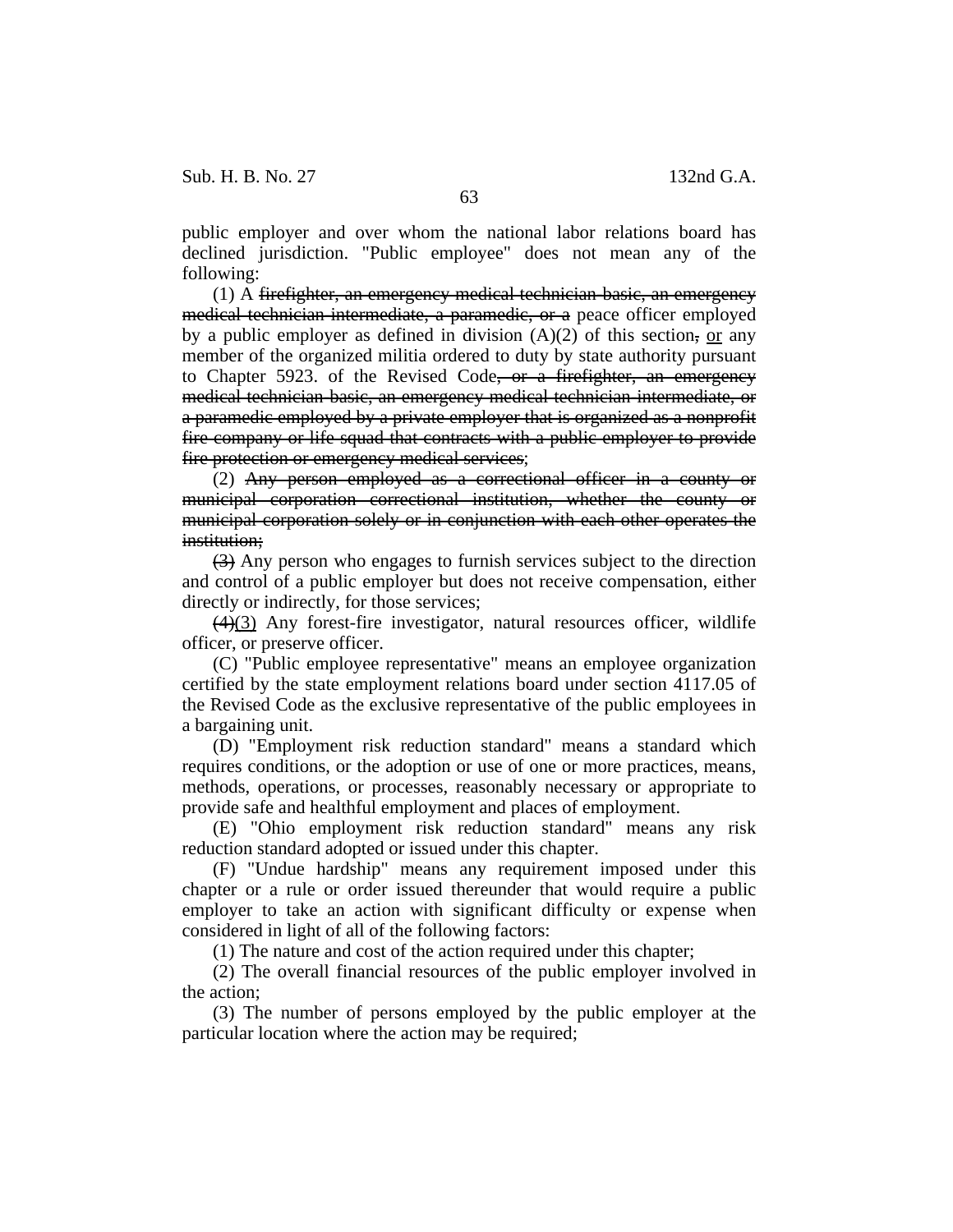(4) The effect on expenses and resources or the impact otherwise of the action required upon the operations of the public employer at the location where the action may be required;

(5) The overall size of the public employer with respect to the number of its public employees;

(6) The number, type, and location of the public employer's operations, including the composition, structure, and functions of the workforce of the public entity;

(7) The geographic separateness, administrative, or fiscal relationship of the public employer's operations to the whole public employer.

Sec. 4167.02. (A) The administrator of worker's workers' compensation shall operate and enforce the public employment risk reduction program created by this chapter.

(B) The administrator shall do all of the following:

(1) Adopt rules, with the advice and consent of the bureau of workers' compensation board of directors and in accordance with Chapter 119. of the Revised Code, for the administration and enforcement of this chapter, including rules covering standards. The administrator shall include both of the following in the rules:

(a) Standards the administrator shall follow in issuing an emergency temporary Ohio employment risk reduction standard under section 4167.08 of the Revised Code and in issuing a temporary variance and a variance from an Ohio employment risk reduction standard or part thereof under section 4167.09 of the Revised Code;

(b) Standards and procedures for an effective safety partnership agreement program for public employers and employees that promotes voluntary compliance with this chapter.

(2) Do all things necessary and appropriate for the administration and enforcement of this chapter.

(C) In carrying out the responsibilities of this chapter, the administrator may use, with the consent of any federal, state, or local agency, the services, facilities, and personnel of such agency, with or without reimbursement, and may retain or contract with experts, consultants, and organizations for services or personnel on such terms as the administrator determines appropriate.

Sec. 4167.10. (A) In order to carry out the purposes of this chapter, the administrator of workers' compensation or the administrator's designee shall, as provided in this section, enter without delay during normal working hours and at other reasonable times, to inspect and investigate any plant, facility, establishment, construction site, or any other area, workplace, or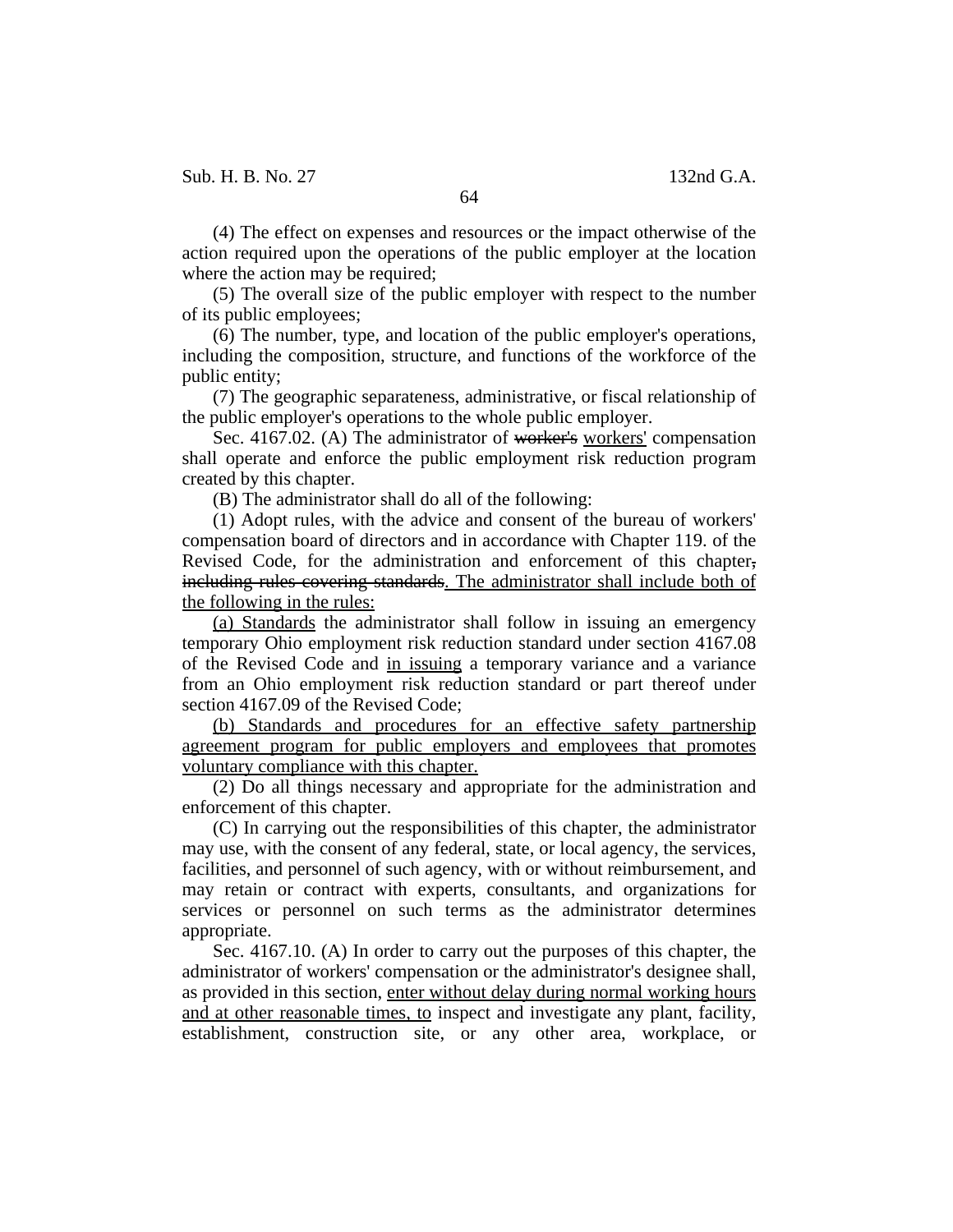Sub. H. B. No. 27 132nd G.A.

environment where work is being performed by a public employee of a public employer, and any place of employment and all pertinent conditions, structures, machines, apparatus, devices, equipment, and materials therein, and question privately any public employer, administrator, department head, operator, agent, or public employee. The authority to inspect and investigate includes the taking of environmental samples, the taking and obtaining of photographs related to the purposes of the inspection or investigation, the examination of records required to be kept under section 4167.11 of the Revised Code and other documents and records relevant to the inspection and investigation, the issuance of subpoenas, and the conducting of tests and other studies reasonably calculated to serve the purposes of implementing and enforcing this chapter. Except as provided in this section, the administrator or the administrator's designee shall conduct scheduled inspections and investigations only pursuant to rules adopted under section 4167.02 of the Revised Code, a request to do so by a public employee or public employee representative, or the notification the administrator receives pursuant to division (B) of section 4167.06 of the Revised Code and only if the administrator or the administrator's designee complies with this section. The administrator or the administrator's designee shall conduct all requested or required inspections within a reasonable amount of time following receipt of the request or notification.

(B)(1) Any public employee or public employee representative who believes that a violation of an Ohio employment risk reduction standard exists that threatens physical harm, or that an imminent danger exists, may request an inspection by giving written notice to the administrator or the administrator's designee of the violation or danger. The notice shall set forth with reasonable particularity the grounds for the notice, and shall be signed by the public employee or public employee representative. The names of individual public employees making the notice or referred to therein shall not appear in the copy provided to the public employer pursuant to division (B)(2) of this section and shall be kept confidential.

(2) If, upon receipt of a notification pursuant to division  $(B)(1)$  of this section, the administrator determines that there are no reasonable grounds to believe that a violation or danger exists, the administrator shall inform the public employee or public employee representative in writing of the determination. If, upon receipt of a notification, the administrator determines that there are reasonable grounds to believe that a violation or danger exists, the administrator shall, within one week, excluding Saturdays, Sundays, and any legal holiday as defined in section 1.14 of the Revised Code, after receipt of the notification, notify the public employer, by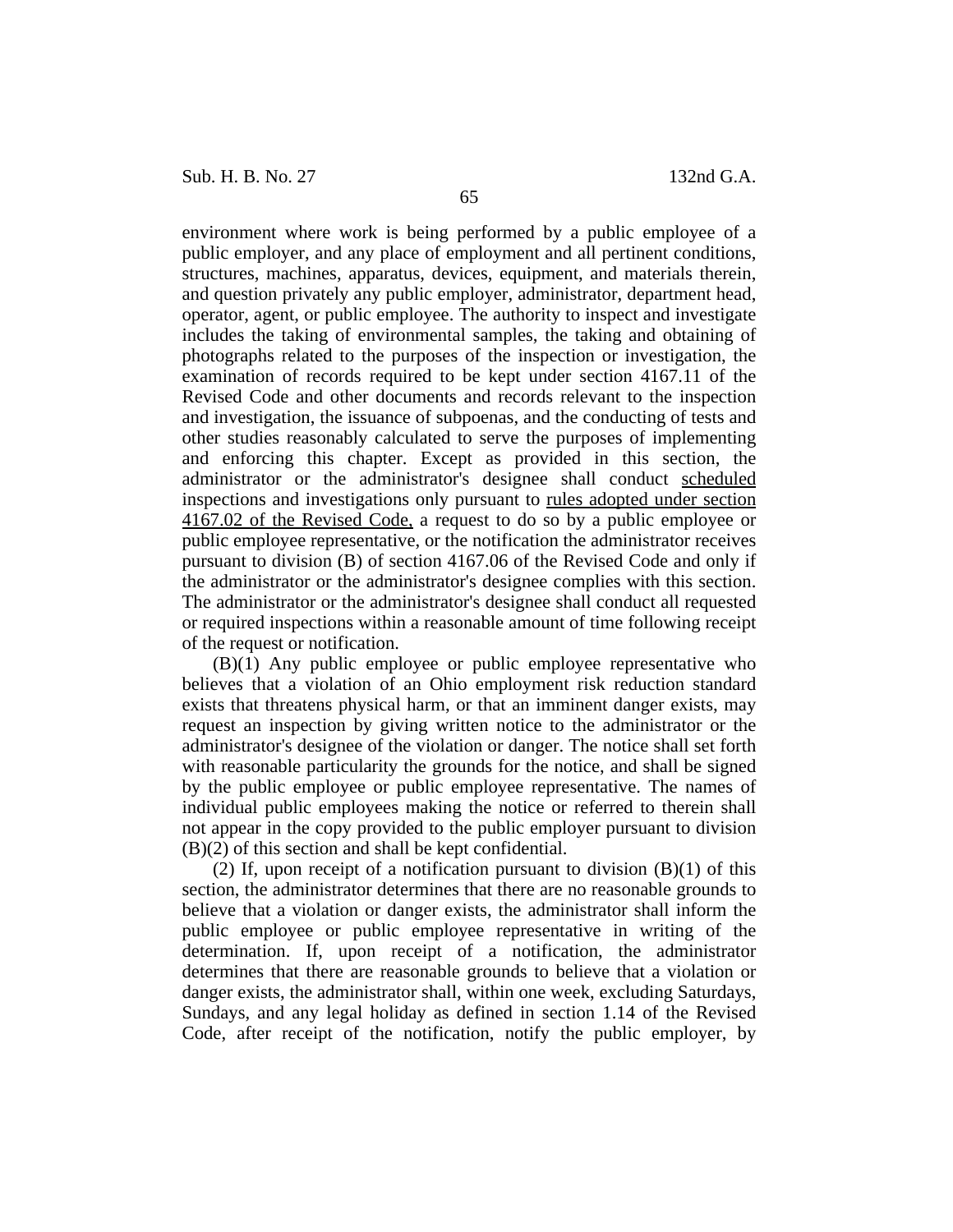Sub. H. B. No. 27 132nd G.A.

certified mail, return receipt requested, of the alleged violation or danger. The notice provided to the public employer or the public employer's agent shall contain a copy of the notice provided to the administrator by the public employee or the public employee representative under division (B)(1) of this section and shall inform the public employer of the alleged violation or danger and that the administrator or the administrator's designee will investigate and inspect the public employer's workplace as provided in this section. The public employer must respond to the administrator, in a method determined by the administrator, concerning the alleged violation or danger, within thirty days after receipt of the notice. If the public employer does not correct the violation or danger within the thirty-day period or if the public employer fails to respond within that time period, the administrator or the administrator's designee shall investigate and inspect the public employer's workplace as provided in this section. The administrator or the administrator's designee shall not conduct any inspection prior to the end of the thirty-day period unless requested or permitted by the public employer. The administrator may, at any time upon the request of the public employer, inspect and investigate any violation or danger alleged to exist at the public employer's place of employment.

(3) The authority of the administrator or the administrator's designee to investigate and inspect a premises pursuant to a public employee or public employee representative notification is not limited to the alleged violation or danger contained in the notification. The administrator or the administrator's designee may investigate and inspect any other area of the premises where there is reason to believe that a violation or danger exists. In addition, if the administrator or the administrator's designee detects any obvious or apparent violation at any temporary place of employment while en route to the premises to be inspected or investigated, and that violation presents a substantial probability that the condition or practice could result in death or serious physical harm, the administrator or the administrator's designee may use any of the enforcement mechanisms provided in this section to correct or remove the condition or practice.

(4) If, during an inspection or investigation, the administrator or the administrator's designee finds any condition or practice in any place of employment that presents a substantial probability that the condition or practice could result in death or serious physical harm, after notifying the employer of the administrator's intent to issue an order, the administrator shall issue an order, or the administrator's designee shall issue an order after consultation either by telephone or in person with the administrator and upon the recommendation of the administrator, which prohibits the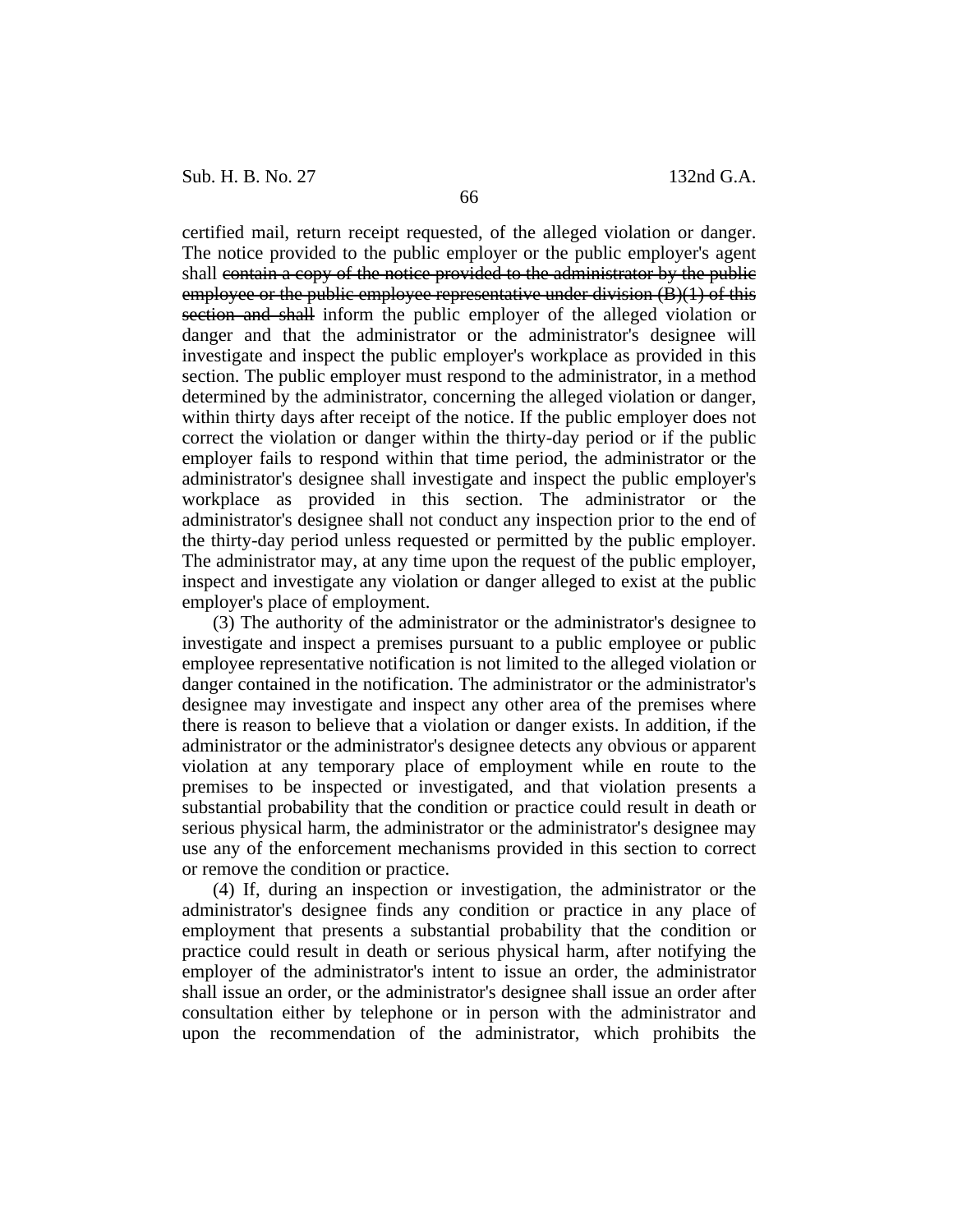employment of any public employee or any continuing operation or process under such condition or practice until necessary steps are taken to correct or remove the condition or practice. The order shall not be effective for more than fifteen days, unless a court of competent jurisdiction otherwise orders as provided in section 4167.14 of the Revised Code.

(C) In making any inspections or investigations under this chapter, the administrator or the administrator's designee may administer oaths and require, by subpoena, the attendance and testimony of witnesses and the production of evidence under oath. Witnesses shall receive the fees and mileage provided for under section 119.094 of the Revised Code. In the case of contumacy, failure, or refusal of any person to comply with an order or any subpoena lawfully issued, or upon the refusal of any witness to testify to any matter regarding which the witness may lawfully be interrogated, a judge of the court of common pleas of any county in this state, on the application of the administrator or the administrator's designee, shall issue an order requiring the person to appear and to produce evidence if, as, and when so ordered, and to give testimony relating to the matter under investigation or in question. The court may punish any failure to obey the order of the court as a contempt thereof.

(D) If, upon inspection or investigation, the administrator or the administrator's designee believes that a public employer has violated any requirement of this chapter or any rule, Ohio employment risk reduction standard, or order adopted or issued pursuant thereto, the administrator or the administrator's designee shall, with reasonable promptness, issue a citation to the public employer. The citation shall be in writing and describe with particularity the nature of the alleged violation, including a reference to the provision of law, Ohio employment risk reduction standard, rule, or order alleged to have been violated. In addition, the citation shall fix a time for the abatement of the violation, as provided in division (H) of this section. The administrator may prescribe procedures for the issuance of a notice with respect to minor violations and for enforcement of minor violations that have no direct or immediate relationship to safety or health.

(E) Upon receipt of any citation under this section, the public employer shall immediately post the citation, or a copy thereof, at or near each place an alleged violation referred to in the citation occurred.

(F) The administrator may not issue a citation under this section after the expiration of six months following the final occurrence of any violation.

(G) If the administrator issues a citation pursuant to this section, the administrator shall mail the citation to the public employer by certified mail, return receipt requested. The public employer has fourteen days after receipt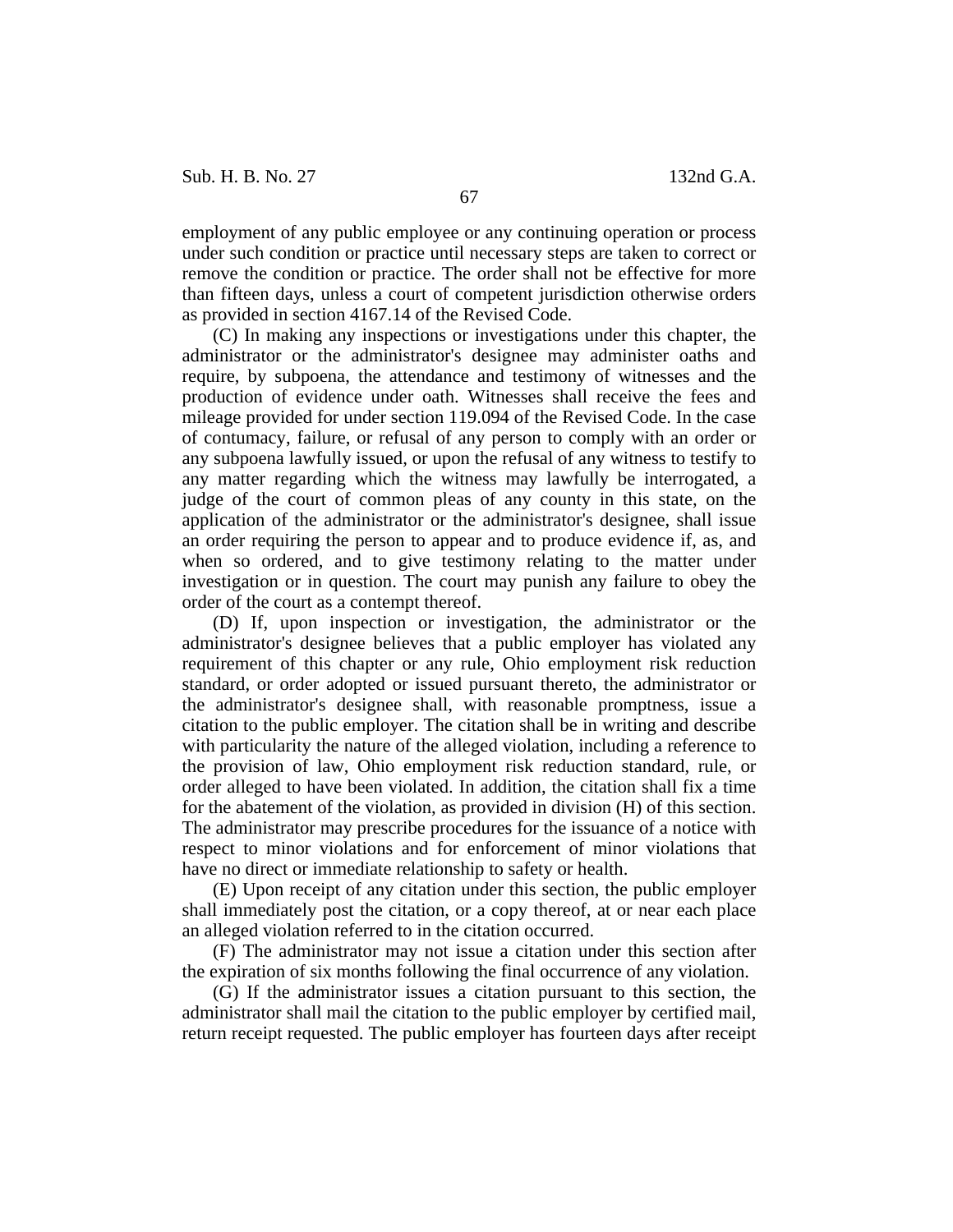of the citation within which to notify the administrator that the employer wishes to contest the citation. If the employer notifies the administrator within the fourteen days that the employer wishes to contest the citation, or if within fourteen days after the issuance of a citation a public employee or public employee representative files notice that the time period fixed in the citation for the abatement of the violation is unreasonable, the administrator shall hold an adjudication hearing in accordance with Chapter 119. of the Revised Code.

(H) In establishing the time limits in which a public employer must abate a violation under this section, the administrator shall consider the costs to the public employer, the size and financial resources of the public employer, the severity of the violation, the technological feasibility of the public employer's ability to comply with requirements of the citation, the possible present and future detriment to the health and safety of any public employee for failure of the public employer to comply with requirements of the citation, and such other factors as the administrator determines appropriate. The administrator may, after considering the above factors, permit the public employer to comply with the citation over a period of up to two years and may extend that period an additional one year, as the administrator determines appropriate.

(I) Any public employer may request the administrator to conduct an employment risk reduction inspection of the public employer's place of employment. The administrator or the administrator's designee shall conduct the inspection within a reasonable amount of time following the request. Neither the administrator nor any other person may use any information obtained from the inspection for a period not to exceed three years in any proceeding for a violation of this chapter or any rule or order issued thereunder nor in any other action in any court in this state.

SECTION 101.02. That existing sections 742.38, 4113.21, 4121.125, 4121.44, 4123.29, 4123.343, 4123.512, 4123.53, 4123.54, 4123.56, 4123.57, 4123.66, 4123.68, 4123.71, 4123.84, 4125.05, 4125.051, 4125.07, 4167.01, 4167.02, and 4167.10 of the Revised Code are hereby repealed.

SECTION 105.01. That sections 4123.72 and 4167.19 of the Revised Code are hereby repealed.

SECTION 201.10. All items in this section are hereby appropriated out of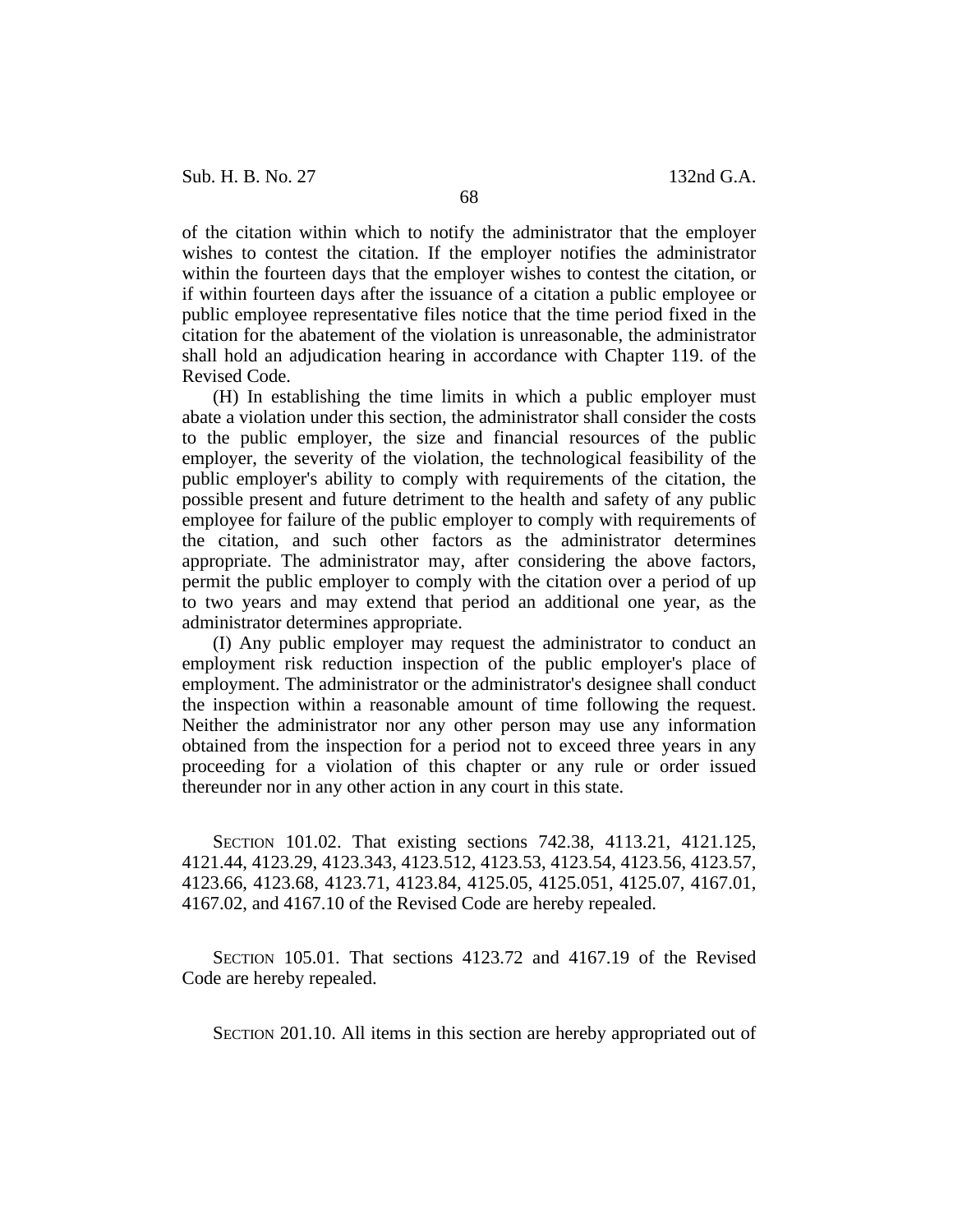any moneys in the state treasury to the credit of the designated fund. For all appropriations made in this act, those in the first column are for fiscal year 2018, and those in the second column are for fiscal year 2019.

BWC BUREAU OF WORKERS' COMPENSATION

Dedicated Purpose Fund Group

| 7023                                                   | 855407      | Claims, Risk and Medical         | \$ | 115,598,050 \$ |               | 118,300,550 |
|--------------------------------------------------------|-------------|----------------------------------|----|----------------|---------------|-------------|
|                                                        |             | Management                       |    |                |               |             |
| 7023                                                   | 855408      | <b>Fraud Prevention</b>          | \$ | 12,791,260 \$  |               | 12,791,260  |
| 7023                                                   | 855409      | <b>Administrative Services</b>   |    | 109,472,100    | <b>S</b>      | 109,472,100 |
| 7023                                                   | 855410      | <b>Attorney General Payments</b> | \$ | 4,621,850      | <sup>\$</sup> | 4,621,850   |
| 8220                                                   | 855606      | Coal Workers' Fund               | \$ | 154,000        | S             | 154,000     |
| 8230                                                   | 855608      | Marine Industry                  | \$ | 57,000         | S             | 57,000      |
| 8250                                                   | 855605      | Disabled Workers Relief          | \$ | 173,000 \$     |               | 173,000     |
|                                                        |             | Fund                             |    |                |               |             |
| 8260                                                   | 855609      | Safety and Hygiene Operating     | S  | 22,000,000     | -S            | 22,000,000  |
| 8260                                                   | 855610      | <b>Safety Grants</b>             | \$ | 15,000,000     | S             | 15,000,000  |
| 8260                                                   | 855611      | Health and Safety Initiative     | \$ | 6,000,000      | <b>S</b>      | 6,000,000   |
| 8260                                                   | 855612      | <b>Safety Campaign</b>           | \$ | 2,500,000      | <sup>\$</sup> | $\theta$    |
| <b>TOTAL DPF Dedicated Purpose Fund Group</b><br>\$    |             |                                  |    | 288, 367, 260  | -S            | 288,569,760 |
| <b>Federal Fund Group</b>                              |             |                                  |    |                |               |             |
| 3490                                                   | 855601      | <b>OSHA Enforcement</b>          | \$ | 1,653,900      | -S            | 1,653,900   |
|                                                        | 3FW0 855614 | <b>BLS SOII Grant</b>            | \$ | 195,104        | <b>S</b>      | 195,104     |
|                                                        | 3FW0 855615 | NIOSH Grant                      | \$ | 200,000        | -S            | 200,000     |
| <b>TOTAL FED Federal Fund Group</b><br>\$<br>2,049,004 |             |                                  |    |                | -S            | 2,049,004   |
| TOTAL ALL BUDGET FUND GROUPS<br>\$                     |             |                                  |    | 290,416,264    | -S            | 290,618,764 |
|                                                        |             |                                  |    |                |               |             |

WORKERS' COMPENSATION FRAUD UNIT

Of the foregoing appropriation item 855410, Attorney General Payments, \$828,200 in each fiscal year shall be used to fund the expenses of the Workers' Compensation Fraud Unit within the Attorney General's Office. These payments shall be processed at the beginning of each quarter of each fiscal year and deposited into the Workers' Compensation Section Fund (Fund 1950) used by the Attorney General.

### SAFETY AND HYGIENE

Notwithstanding section 4121.37 of the Revised Code, the Treasurer of State shall remit \$22,000,000 cash in fiscal year 2018 and \$22,000,000 cash in fiscal year 2019 from the State Insurance Fund to the state treasury to the credit of the Safety and Hygiene Fund (Fund 8260).

SAFETY GRANTS

Notwithstanding section 4121.37 of the Revised Code, the Treasurer of State shall remit \$15,000,000 in cash in fiscal year 2018 and \$15,000,000 in cash in fiscal year 2019 from the State Insurance Fund to the state treasury to the credit of the Safety and Hygiene Fund (Fund 8260) to be used for Safety Grants.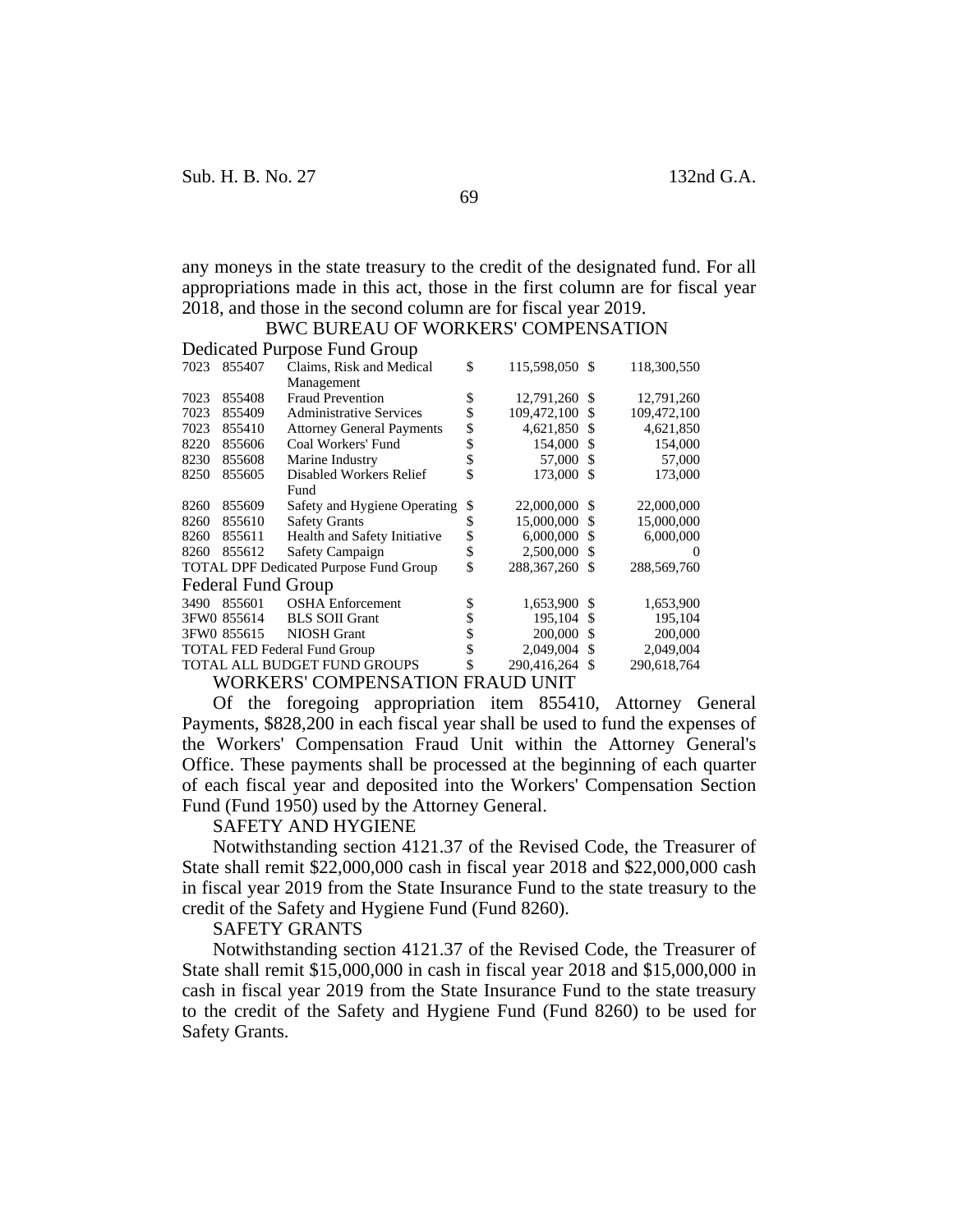# 70

## HEALTH AND SAFETY INITIATIVE

Notwithstanding section 4121.37 of Revised Code, the Treasurer of State shall remit \$6,000,000 in cash in fiscal year 2018 and \$6,000,000 in cash in fiscal year 2019 from the State Insurance Fund to the state treasury to the credit of the Safety and Hygiene Fund (Fund 8260). These amounts shall be used under appropriation item 855611, Health and Safety Initiative, for the purpose of creating and operating a health and wellness program.

SAFETY CAMPAIGN

Notwithstanding section 4121.37 of the Revised Code, the Treasurer of State shall remit \$2,500,000 in cash in fiscal year 2018 from the State Insurance Fund to the state treasury to the credit of the Safety and Hygiene Fund (Fund 8260). These amounts shall be used under appropriation item 855612, Safety Campaign, for the purpose of creating and operating a statewide safety awareness and education campaign.

### OSHA ON-SITE CONSULTATION PROGRAM

A portion of the foregoing appropriation item 855609, Safety and Hygiene Operating, may be used to provide the state match for federal funding of the Occupational Safety and Health Administration's On-site Consultation Program operated by the Division of Safety and Hygiene.

### VOCATIONAL REHABILITATION

The Bureau of Workers' Compensation and the Opportunities for Ohioans with Disabilities Agency may enter into an interagency agreement for the provision of vocational rehabilitation services and staff to mutually eligible clients. The Bureau may provide funds from the State Insurance Fund to fund vocational rehabilitation services and staff in accordance with the interagency agreement.

# SECTION 201.20. DEPUTY INSPECTOR GENERAL FOR BWC AND OIC FUNDING

To pay for the FY 2018 costs related to the Deputy Inspector General for the Bureau of Workers' Compensation and Industrial Commission, on July 1, 2017, and January 1, 2018, or as soon as possible thereafter, the Director of Budget and Management shall transfer \$212,500 in cash from the Workers' Compensation Fund (Fund 7023) to the Deputy Inspector General for the Bureau of Workers' Compensation and Industrial Commission Fund (Fund 5FT0).

To pay for the FY 2019 costs related to the Deputy Inspector General for the Bureau of Workers' Compensation and Industrial Commission, on July 1, 2018, and January 1, 2019, or as soon as possible thereafter, the Director of Budget and Management shall transfer \$212,500 in cash from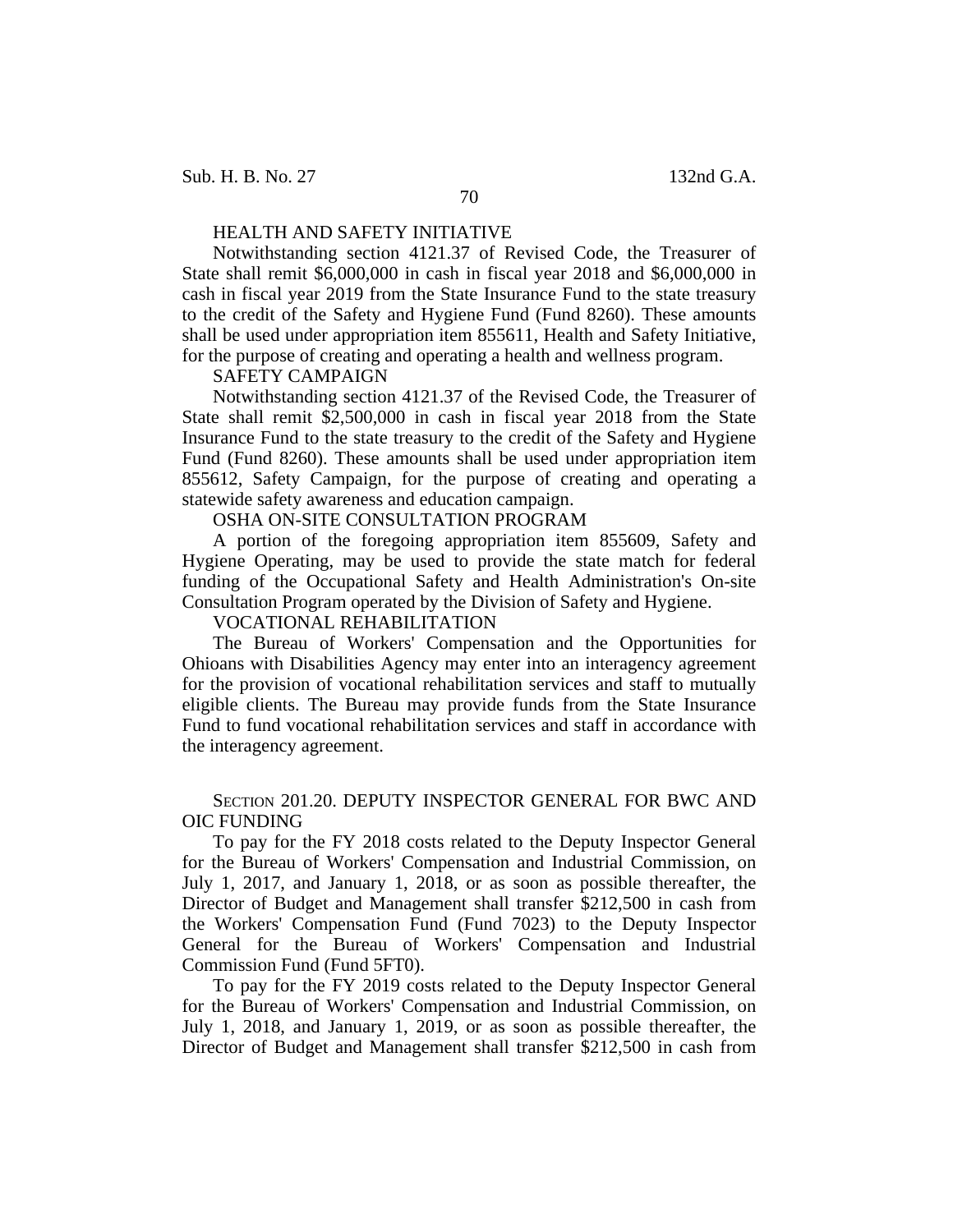Sub. H. B. No. 27 132nd G.A.

the Workers' Compensation Fund (Fund 7023) to the Deputy Inspector General for the Bureau of Workers' Compensation and Industrial Commission Fund (Fund 5FT0).

If additional amounts are needed, the Inspector General may seek Controlling Board approval for additional transfers of cash and to increase the amount appropriated in appropriation item 965604, Deputy Inspector General for the Bureau of Workers' Compensation and Industrial Commission.

SECTION 707.10. The amendment made by this act to section 742.38 of the Revised Code applies only to an application for a disability benefit pursuant to Chapter 742. of the Revised Code that is filed on or after the effective date of this section.

SECTION 741.10. The amendment by this act to section 4123.57 of the Revised Code applies to any application for a determination of the percentage of permanent partial disability filed on or after the effective date of this section.

SECTION 741.20. Sections 4123.512 and 4123.84 of the Revised Code, division (J) of section 4123.54 of the Revised Code, and divisions  $(X)(2)$ and (3) of section 4123.68 of the Revised Code, as amended by this act, apply to a claim under Chapters 4121., 4123., 4127., and 4131. of the Revised Code arising on or after the effective date of this section.

SECTION 741.30. If, on the effective date of this section, an employee's application for a determination of the percentage of the employee's permanent partial disability filed under section 4123.57 of the Revised Code has been suspended pursuant to division (C) of section 4123.53 of the Revised Code, the Administrator of Workers' Compensation shall send a notice to the employee's last known address informing the employee that the application may be dismissed unless the employee schedules a medical examination with the Bureau of Workers' Compensation medical section within thirty days after receiving the notice. If the employee does not schedule a medical examination with the Bureau medical section within thirty days after receiving the notice or fails to attend an examination scheduled with the Bureau medical section, notwithstanding division (C) of section 4123.53 of the Revised Code, the Administrator may dismiss the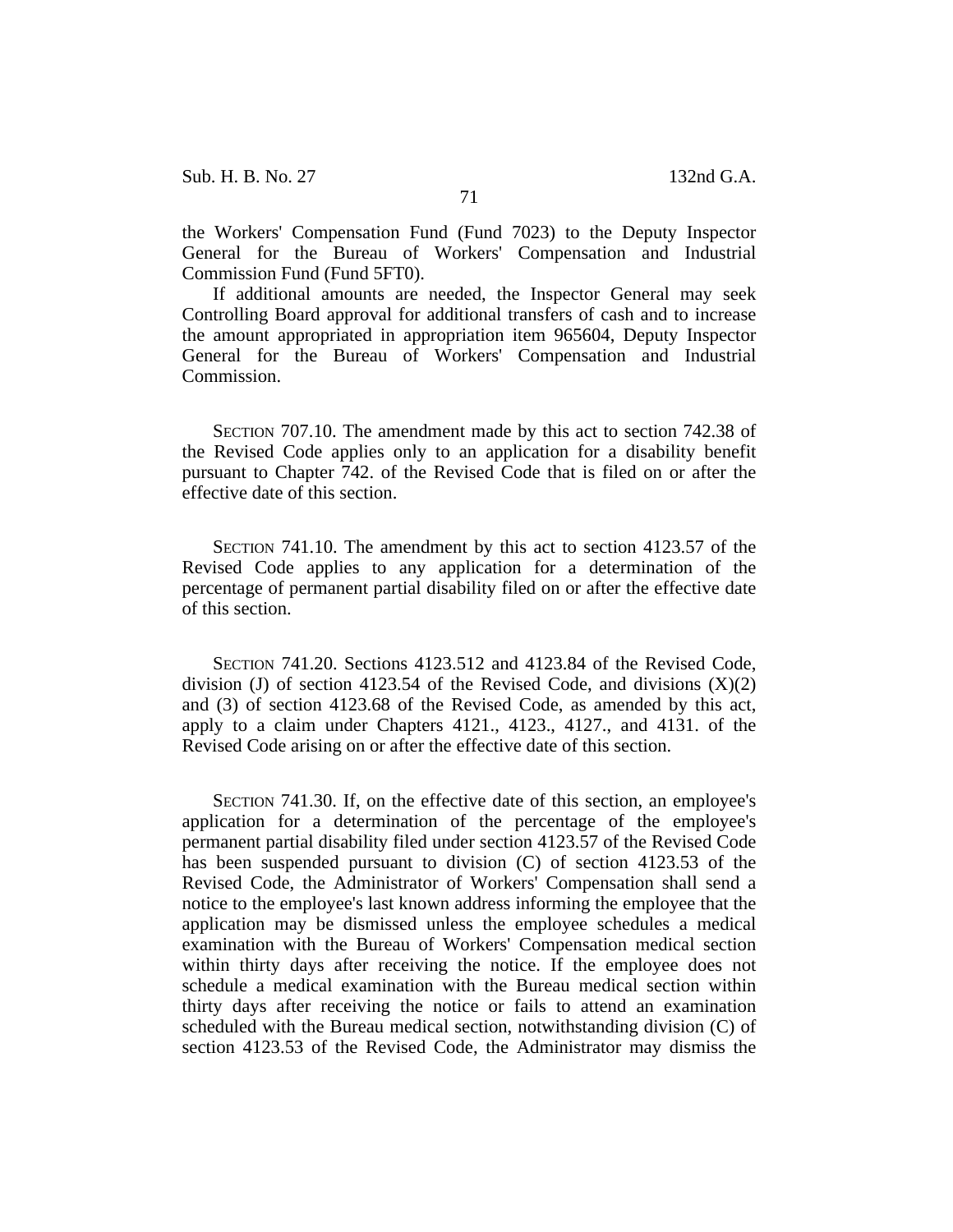Sub. H. B. No. 27 132nd G.A.

application. The employee may refile the application. A dismissed application does not toll the continuing jurisdiction of the Industrial Commission under section 4123.52 of the Revised Code.

SECTION 741.40. The amendment by this act to division  $(X)(4)$  of section 4123.68 of the Revised Code applies to any claim pending on the effective date of this section and to any claim filed on or after that date.

SECTION 801.10. Law contained in the Main Operating Appropriations Act of the 132nd General Assembly that applies generally to the appropriations made in that act also applies generally to the appropriations made in this act.

SECTION 806.10. The provisions of law contained in this act, and their applications, are severable. If any provision of law contained in this act, or if any application of any provision of law contained in this act, is held invalid, the invalidity does not affect other provisions of law contained in this act and their applications that can be given effect without the invalid provision or application.

SECTION 812.10. Except as otherwise specifically provided in this act, the amendment, enactment, or repeal by this act of a section of law is exempt from the referendum under Ohio Constitution, Article II, Section 1d and section 1.471 of the Revised Code and therefore takes effect immediately when this act becomes law.

SECTION 812.20. The amendment, enactment, or repeal by this act of the divisions and sections of law listed below are subject to the referendum under Ohio Constitution, Article II, Section 1c and therefore take effect on the ninety-first day after this act is filed with the Secretary of State:

All Revised Code sections in Sections 101.01 and 105.01 of this act; Sections of this act prefixed with the number "707." or "741."

SECTION 815.10. Section 4121.125 of the Revised Code is presented in this act as a composite of the section as amended by Sub. H.B. 123, Am. Sub. H.B. 153, and Sub. S.B. 171 of the 129th General Assembly. The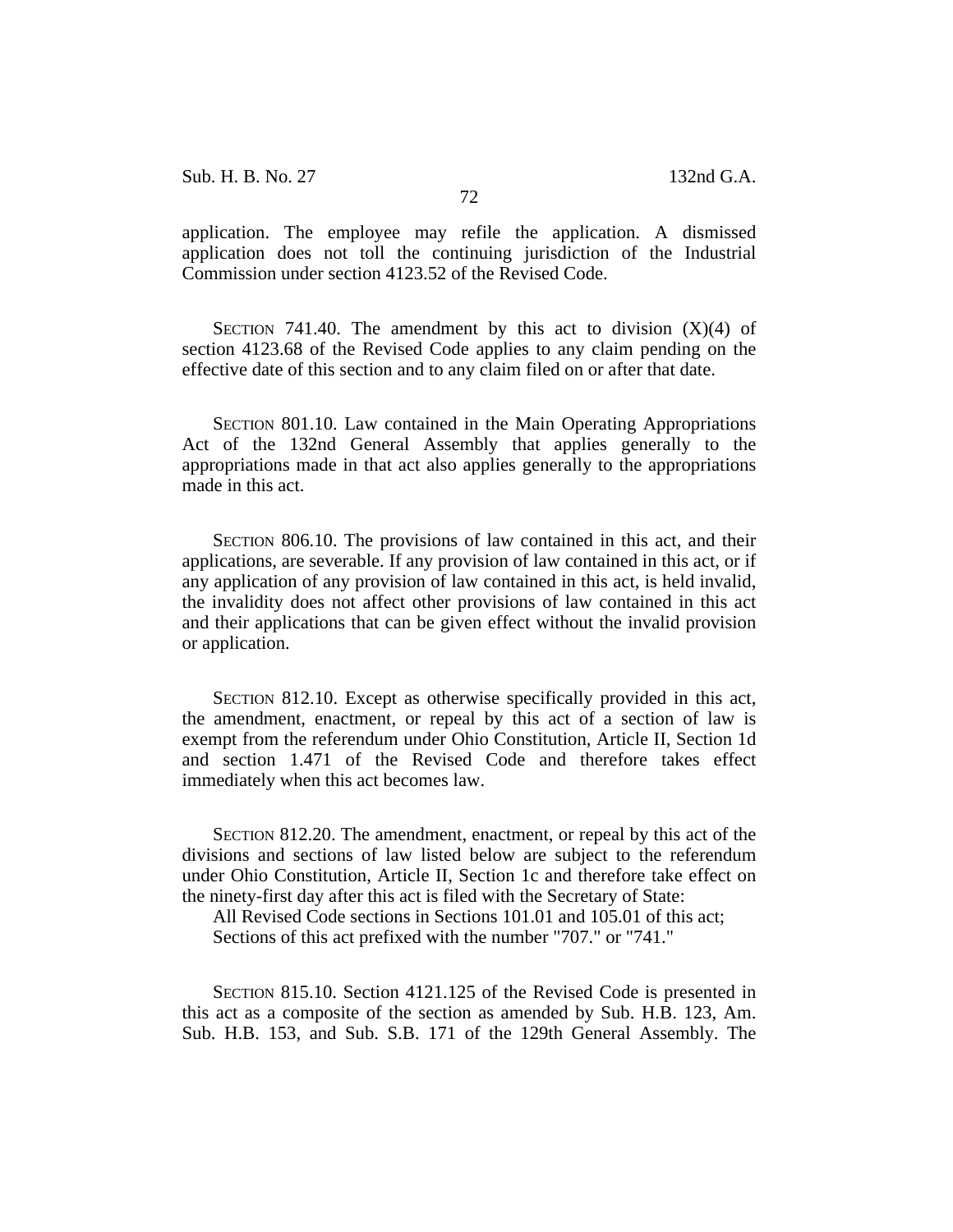Sub. H. B. No. 27 132nd G.A.

General Assembly, applying the principle stated in division (B) of section 1.52 of the Revised Code that amendments are to be harmonized if reasonably capable of simultaneous operation, finds that the composite is the resulting version of the section in effect prior to the effective date of the section as presented in this act.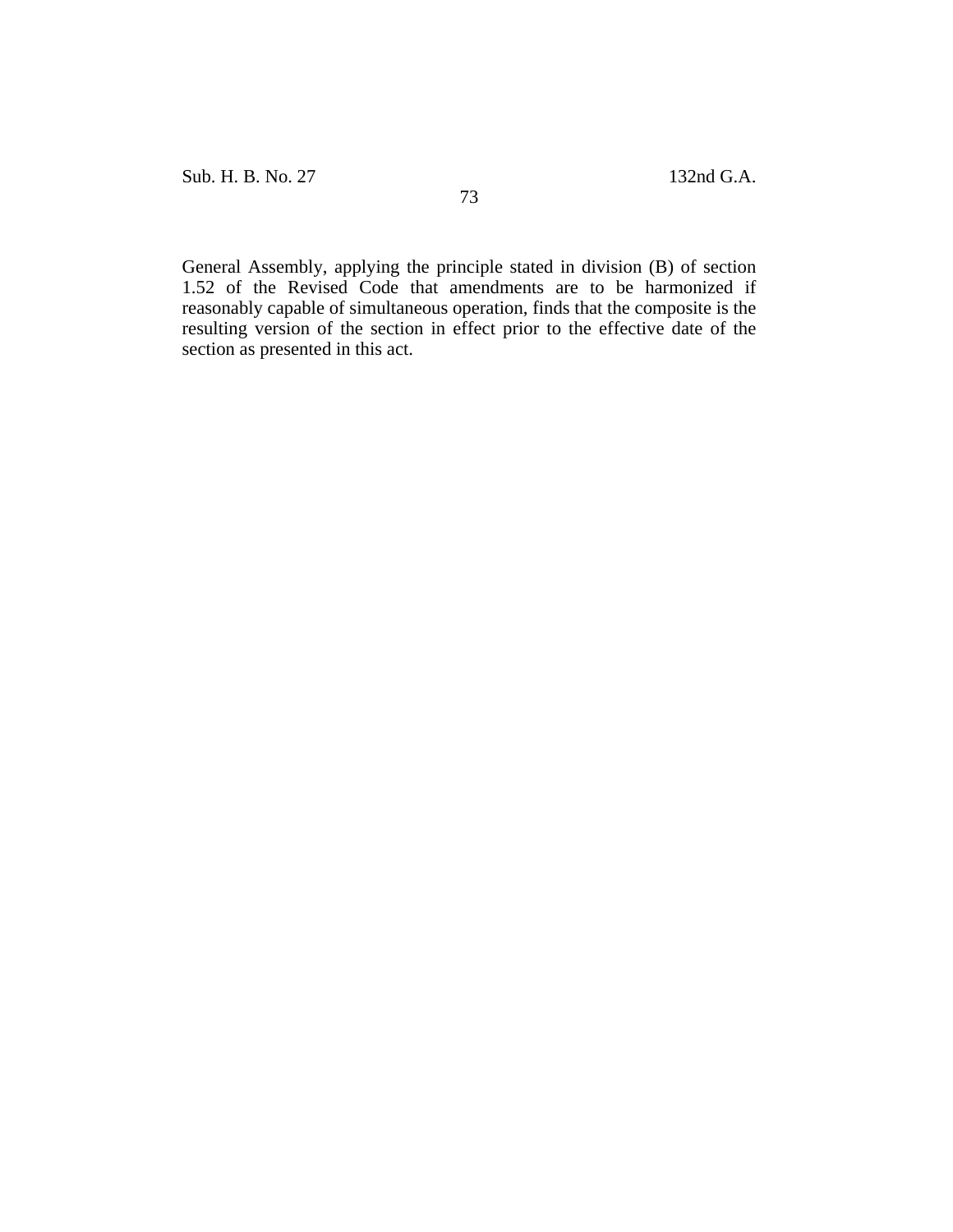*Speaker \_\_\_\_\_\_\_\_\_\_\_\_\_\_\_\_\_\_ of the House of Representatives.*

<u> 1980 - Johann Barbara, martxa a</u>

*President \_\_\_\_\_\_\_\_\_\_\_\_\_\_\_\_\_\_ of the Senate.*

<u> 1980 - Johann Barbara, martxa a</u>

Passed \_\_\_\_\_\_\_\_\_\_\_\_\_\_\_\_\_\_\_\_\_\_\_\_\_, 20\_\_\_\_

Approved \_\_\_\_\_\_\_\_\_\_\_\_\_\_\_\_\_\_\_\_\_\_\_\_\_, 20\_\_\_\_

*Governor.*